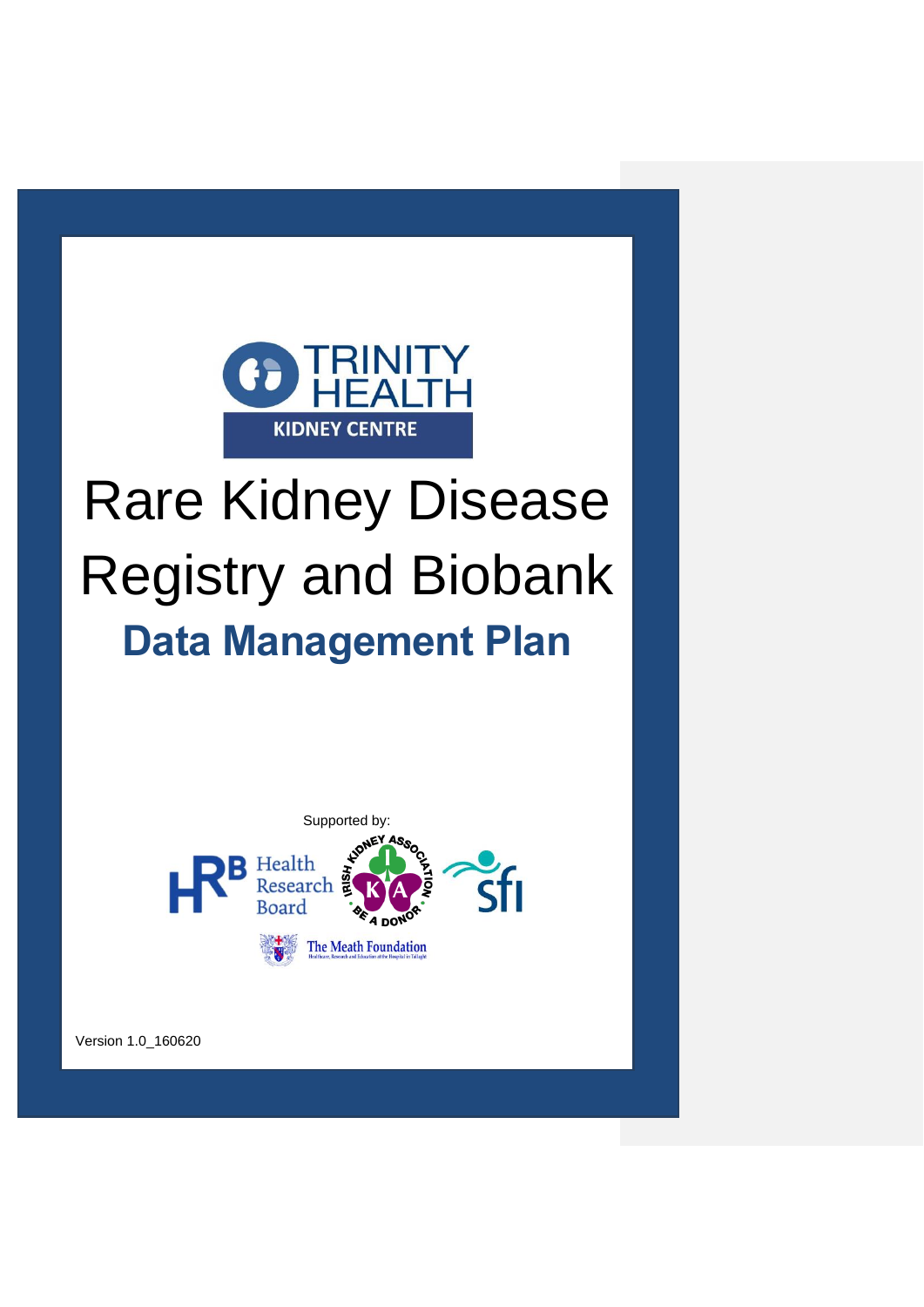# **O HEALTH RKD BIOBANK**

| А. |       |  |  |  |  |  |  |
|----|-------|--|--|--|--|--|--|
|    |       |  |  |  |  |  |  |
| В. |       |  |  |  |  |  |  |
| C. |       |  |  |  |  |  |  |
| D. |       |  |  |  |  |  |  |
|    | D.1   |  |  |  |  |  |  |
|    | D.1.1 |  |  |  |  |  |  |
|    | D.1.2 |  |  |  |  |  |  |
|    | D.1.3 |  |  |  |  |  |  |
|    | D.1.4 |  |  |  |  |  |  |
|    | D.1.5 |  |  |  |  |  |  |
| Е. |       |  |  |  |  |  |  |
|    | E.1   |  |  |  |  |  |  |
|    | E.2   |  |  |  |  |  |  |
|    | E.3   |  |  |  |  |  |  |
|    | E.4   |  |  |  |  |  |  |
| F. |       |  |  |  |  |  |  |
|    | F.1   |  |  |  |  |  |  |
|    | F.2   |  |  |  |  |  |  |
|    | F.3   |  |  |  |  |  |  |
|    |       |  |  |  |  |  |  |
|    | G.1   |  |  |  |  |  |  |
|    | G.2   |  |  |  |  |  |  |
|    | G.3   |  |  |  |  |  |  |
|    | G.3.1 |  |  |  |  |  |  |
|    | G.3.2 |  |  |  |  |  |  |
|    | G.3.3 |  |  |  |  |  |  |
|    | G.3.4 |  |  |  |  |  |  |
|    | G.4   |  |  |  |  |  |  |
| Η. |       |  |  |  |  |  |  |
| I. |       |  |  |  |  |  |  |
|    |       |  |  |  |  |  |  |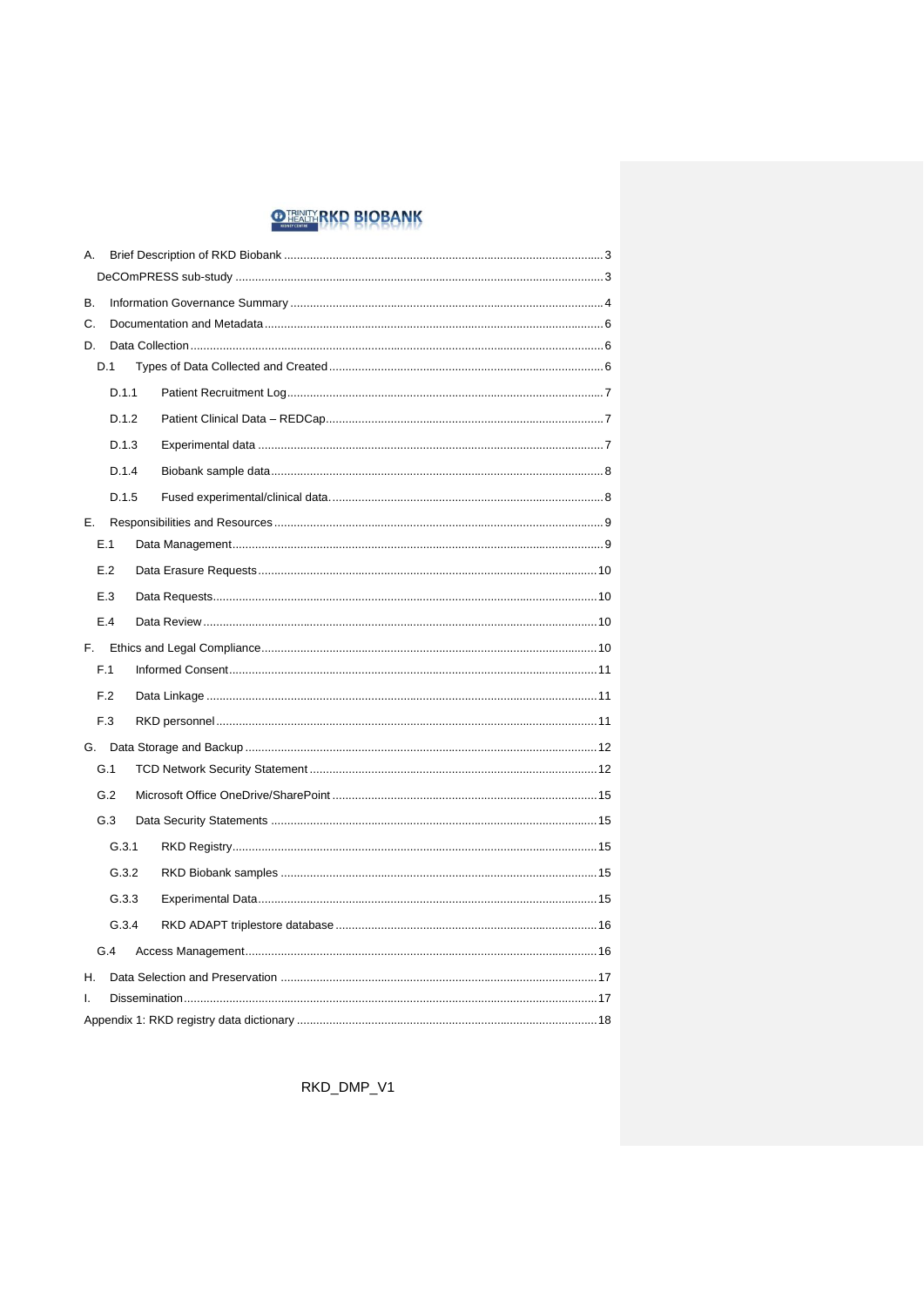

#### <span id="page-2-0"></span>**A. Brief Description of RKD Biobank**

Anti-Neutrophil Cytoplasmic Antibody (ANCA)-Associated Vasculitis (AAV) is a rare autoimmune disease that results in rapidly progressive kidney impairment, in addition to immune-mediated destruction of other organs. This affects about 20 per million population per year, as opposed to affecting a handful of people in the country, so is considered a "common-rare disease". It causes severe multi-organ dysfunction, including irreversible kidney failure, lung haemorrhage, stroke and sino-nasal destruction. The prevalence is 300/million and hence can only be studied by a coordinated international network of centres. The Vasculitis Ireland Network was created in 2014 to harmonise care for vasculitis patients across Ireland. It is a member of ERN-RITA, the European Reference Network for rare immune disorders. Documenting and reporting on clinical outcomes and benchmarking against international norms using a dedicated registry are key components of ERN membership.

The primary aims of this initiative are to address fundamental questions about vasculitis epidemiology, facilitate conduct of phase II/III interventional studies by allowing easy identification of a suitable cohort, monitor use of novel biologic agents, compile sufficiently large cohorts to study immunogenetics, rapidly assess the clinical utility of new biomarkers for development in clinical trials as surrogate end-points, and to characterise 'difficult to define' disease subgroups including ANCA negative vasculitis and polyarteritis overlap syndromes.

#### <span id="page-2-1"></span>**DeCOmPRESS sub-study**

Coronavirus disease 2019 (COVID-19) is an infectious disease caused by severe acute respiratory syndrome coronavirus 2 (SARS-CoV-2). The DeCOmPRESS study will rapidly inform management of immunosuppressed patients who contract COVID-19 by comprehensively profiling immunological manifestations and defining the natural history and of the disease in these patients. This project aims to determine if COVID-19 is more or less severe in these immunosuppressed patients. We aim to determine whether immunosuppressant therapy for chronic autoimmune disease protects against the cytokine storm associated with COVID-19 and reduces the severity of the clinical syndrome, thereby paradoxically improving rather than worsening clinical outcome.

We will obtain a granular clinical dataset from RKD recruits contracting COVID-19, which will be linked to an existing clinical phenotype and blood samples analysed by flow cytometry and ELISA to define the immunophenotype and cytokine profile. Importantly, use of a FAIR COVID-19 dataset (designed to be interoperable with international data collection initiatives) and deposition of data in an open science repository will allow ready integration with other studies to maximise the impact of this project.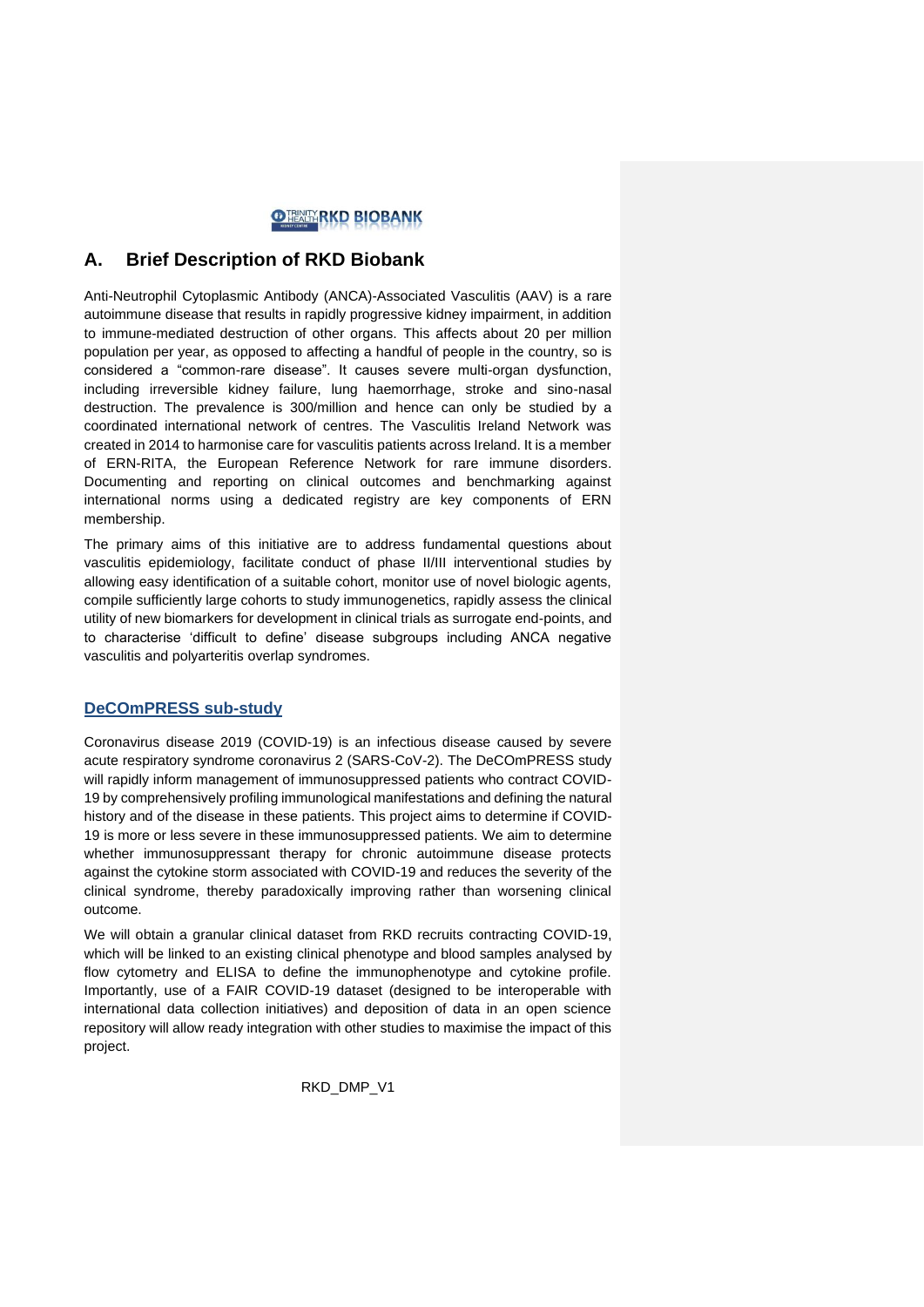

We will incorporate a broad range of potential data streams, including: the Rare Kidney Disease registry; immunophenotyping and serum cytokine data from the Central Pathology Laboratory at St. James' Hospital, clinical data derived from the registry database, and patient-derived data streams using smart phone and wearable technologies (if the participant has also consented to join the aligned AVERT study https://www.tcd.ie/medicine/thkc/avert/).

#### <span id="page-3-0"></span>**B. Information Governance Summary**



**Figure X. Summary of key sites involved in the RKD registry and biobank.** 

This data management policy will be followed by all collaborators on the RKD project and complemented by standard operating rules and codes of practice for the diverse research and technical actors in the project. It should be read in conjunction with the RKD data protection impact assessment. A uniform base standard for information security will apply across the project (designed to interface with the existing policies and practices at TCD), which will provide a consistent assurance of privacy protection.

TCD is the **data controller** of RKD registry and biobank data. The relevant hospitals are the **data controllers** of clinical data before it is pseudonymised and entered into the registry database. The basic RKD data governance principles are summarised in Table 1.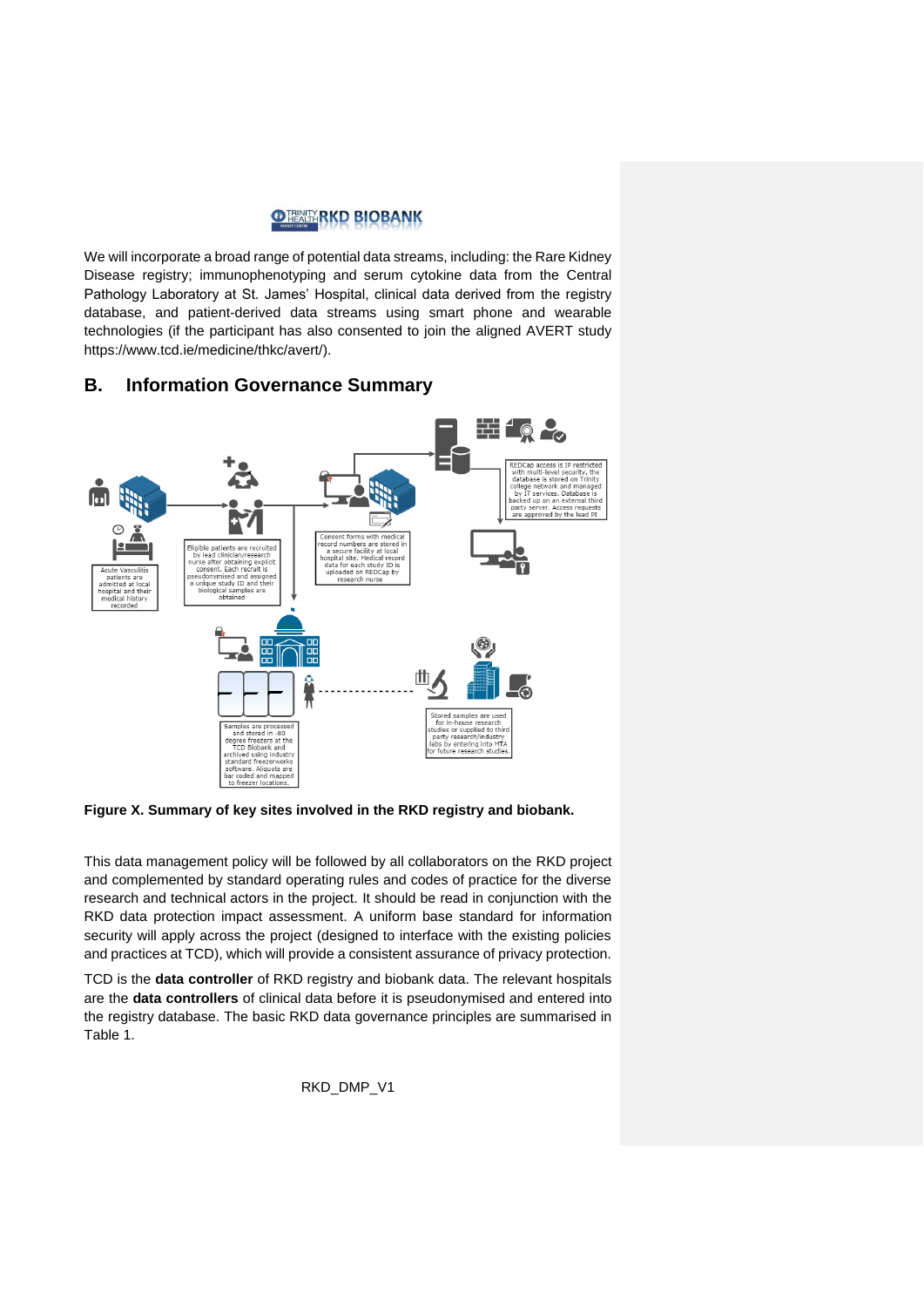

#### Table 1 RKD Data Governance Principles

| Integrity                      | We will practice integrity with their dealings with one another; we will be truthful<br>and forthcoming when discussing constraints, options, and impacts for data-<br>related decisions.                                                                                                                   |
|--------------------------------|-------------------------------------------------------------------------------------------------------------------------------------------------------------------------------------------------------------------------------------------------------------------------------------------------------------|
| Transparency                   | Data Governance and Stewardship processes will exhibit transparency; it<br>should be clear to all participants and auditors how and when data-related<br>decisions and controls were introduced into the processes.                                                                                         |
| Auditability                   | Data-related decisions, processes, and controls subject to Data Governance<br>will be auditable; they will be accompanied by documentation to support<br>compliance-based and operational auditing requirements.                                                                                            |
| <b>Accountability</b>          | Data Governance will define accountabilities for cross-functional data-related<br>decisions, processes, and controls.                                                                                                                                                                                       |
| <b>Stewardship</b>             | Data Governance will define accountabilities for stewardship activities that are<br>the responsibilities of individual contributors, as well as accountabilities for<br>groups of Data Stewards.                                                                                                            |
| Checks-and-<br><b>Balances</b> | Data Governance will define accountabilities in a manner that introduces<br>checks-and-balances between recruitment and analysis teams as well as<br>between those who create/collect information, those who manage it, those who<br>use it, and those who introduce standards and compliance requirements. |
| <b>Standardization</b>         | Data Governance will introduce and support standardisation of data to<br>maximise potential for sharing.                                                                                                                                                                                                    |
| Change<br>Management           | Data Governance will support proactive and reactive Change Management<br>activities for reference data values and the structure/use of master data and<br>metadata. This will allow us to track reliably where changes were made.                                                                           |

All coded experimental data pertaining to the DeCOmPRESS sub-study will be stored on TCD's Microsoft OneDrive service. OneDrive is Microsoft's cloud-based file storage service, which allows syncing and sharing of files between computers and mobile devices, and is the cloud computing service of choice of TCD. These files can be accessed from anywhere you have an internet connection. Data hosted on OneDrive will be securely hosted by Microsoft in Europe in compliance with relevant legislation1 (see **[TCD Data Protection Procedural Guidelines](https://www.tcd.ie/info_compliance/data-protection/documents/TCD_Data_Protection_Procedural_Guidelines.pdf)**). TCD is the data controller of DeCOmPRESS data.

At times, cross-centre research collaborations will require data sharing, potentially between European countries. RKD data management and sharing policies will be applied to such data transfers, which are detailed in the data sharing policy.

<sup>1</sup> **[https://www.tcd.ie/info\\_compliance/data](https://www.tcd.ie/info_compliance/data-protection/documents/TCD_Data_Protection_Procedural_Guidelines.pdf)[protection/documents/TCD\\_Data\\_Protection\\_Procedural\\_Guidelines.pdf](https://www.tcd.ie/info_compliance/data-protection/documents/TCD_Data_Protection_Procedural_Guidelines.pdf)**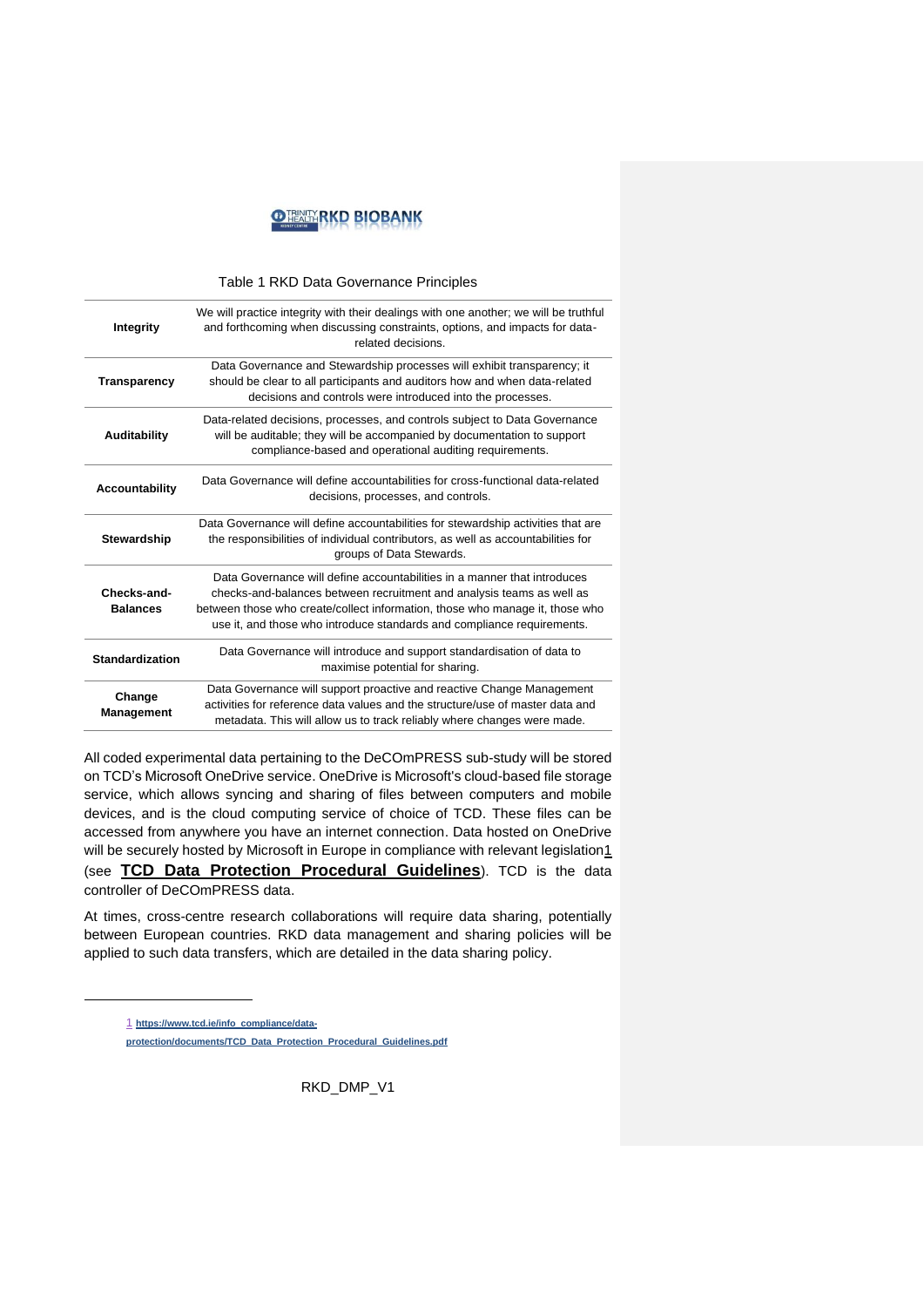

#### <span id="page-5-0"></span>**C. Documentation and Metadata**

Each data document generated as part of the RKD study (see **[Section D.1](#page-5-2)**) will include a metadata descriptor. Metadata and data field descriptors for REDCap data exports are available and have already been incorporated into the RDF uplift process, where this approach to data integration is employed. Benefits of this approach include data storage in an interoperable format, quicker and more intuitive querying of the data, consistent combination of diverse data sources, and ease of reporting.

#### <span id="page-5-1"></span>**D. Data Collection**

#### <span id="page-5-2"></span>**D.1 Types of Data Collected and Created**

All data will be collected according to the FAIR data principles; findability, accessibility, interoperability, and reusability. Data are pseudonymised by use of the **RKD Main Study ID** primary identifier; this is assigned as the next available ID on the REDCap database. Access to relevant data sources will be controlled by the PI. The key data files generated are:

- A site **recruitment log,** which incorporates identifiable data that allows local reidentification of recruits.
- Pseudonymised **clinical characteristics** of patients and controls. These are stored in the central RKD REDCap database.
- Pseudonymised **experimental data**, e.g. immunophenotyping and serum cytokine results from CPL analysis, biomarker data, flow cytometry data.
- Pseudonymised **biobank data**, describing the provenance, status and location of biobank aliquots. These are stored in a Freezerworks database.
- Uplifted Resource Description Framework (RDF) data, comprising **fused clinical and experimental data** and held in a dedicated triplestore database.

The RKD registry database is hosted by TCD IT service providers, as its security and access permissions are managed by them. This database is periodically backed up on an external third-party server located in Dublin.

The DeCOmPRESS sub-study also incorporates a data stream from the patientMpower vasculitis support app in those participants who have consented to inclusion in the aligned AVERT project (DMP for this study located here: **[https://www.tcd.ie/medicine/thkc/assets/pdf/Data%20Management%](https://www.tcd.ie/medicine/thkc/assets/pdf/Data%20Management%20Plan_v1.1.pdf) [20Plan\\_v1.1.pdf](https://www.tcd.ie/medicine/thkc/assets/pdf/Data%20Management%20Plan_v1.1.pdf)**). As a sample sub-study, the data streams for DeCOmPRESS are summarised in figure x.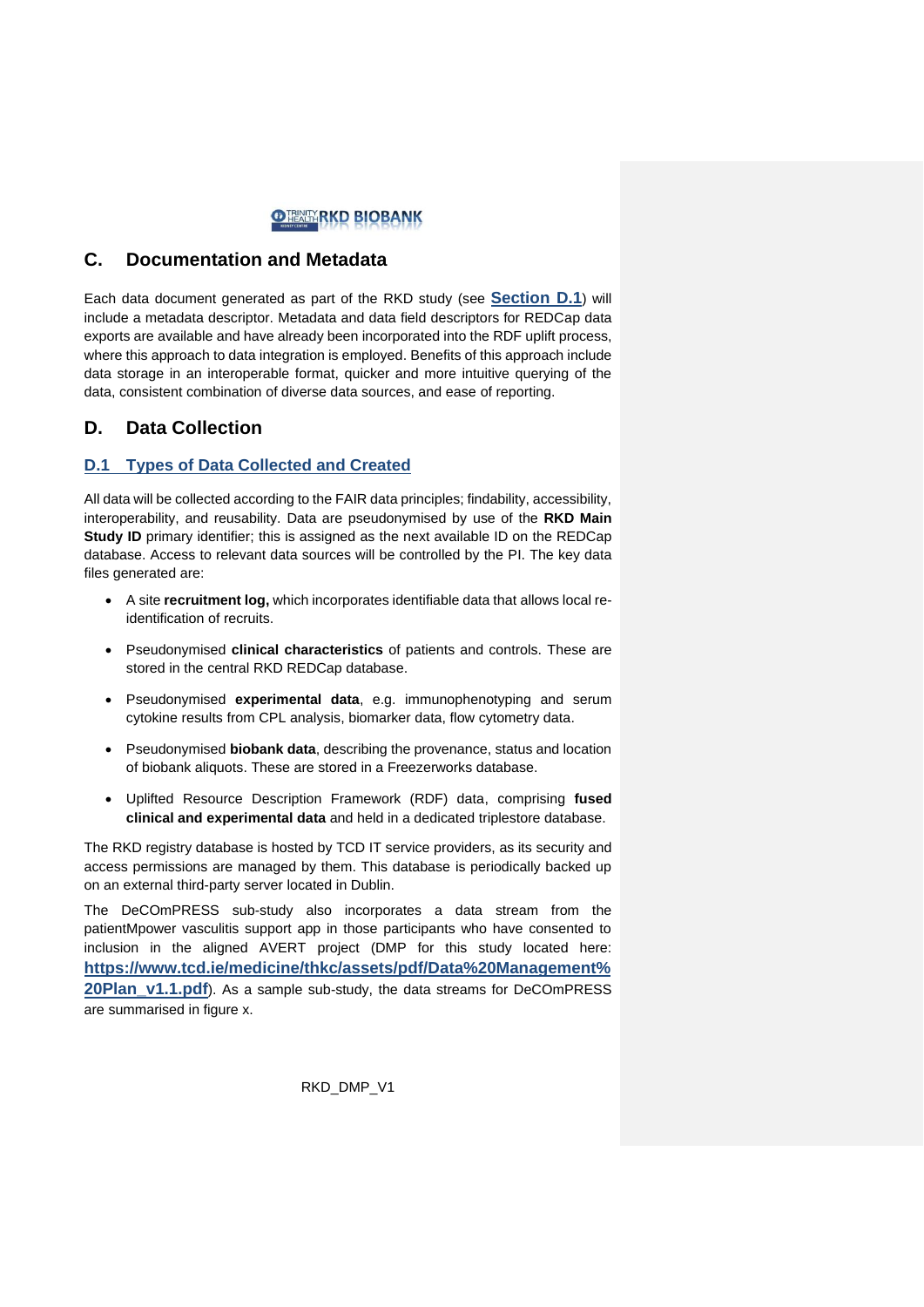

Figure 2 - Overview of Types of Data Collected in the DeCOmPRESS sub-study

#### <span id="page-6-0"></span>D.1.1 Patient Recruitment Log

These logs are maintained on each hospital site in a firewall-protected folder on the hospital server. They are held on excel spreadsheets and include the following information: RKD ID, consent version, date of recruitment and identifiable parameters (name, DOB, MRN, contact details). It is accessible only by local study PI and research nurse.

DeCOmPRESS sub-study subjects are all current recruits of the RKD Biobank. Upon contracting COVID-19 RKD recruits will be recognised by their local medical team and their RKD ID registered with the DeCOmPRESS research group, who will maintain a dedicated log of (pseudonymised) study recruits.

#### <span id="page-6-1"></span>D.1.2 Patient Clinical Data – REDCap

REDCap is a secure electronic data capture (EDC) web platform for building and managing online databases and surveys. Pseudonymised clinical data for all encounters with RKD recruits are recorded in REDCap project "Rare Kidney Disease – RIT Production". The data dictionary is included in appendix 1. This database operates on multiple-access levels and only the PI and RKD Research Nurse have complete access to the database and permission to modify. Access to patient clinical records is available to the medical team caring for the patient and local study site managers. The RKD registry database is hosted by TCD Research-IT service providers (TCHPC), and its security and access permissions are managed by them. The database is protected behind host and institutional firewalls. This database is backed up daily on an external third-party server located in Dublin.

#### <span id="page-6-2"></span>D.1.3 Experimental data

TCD researchers who generate experimental data deriving from analysis of RKD samples or data store this dedicated TCD SharePoint folders, which is the preferred storage solution of the university. Each researcher has their own access-controlled folder. These data include spreadsheets (excel, CSV, .xlsx), Graphpad Prism files (.pzfx), flow cytometry files (.fcs), word documents, image files (.jpeg, .png, .ndpi), PowerPoint files (.pptx), transcriptomic data files (.cel).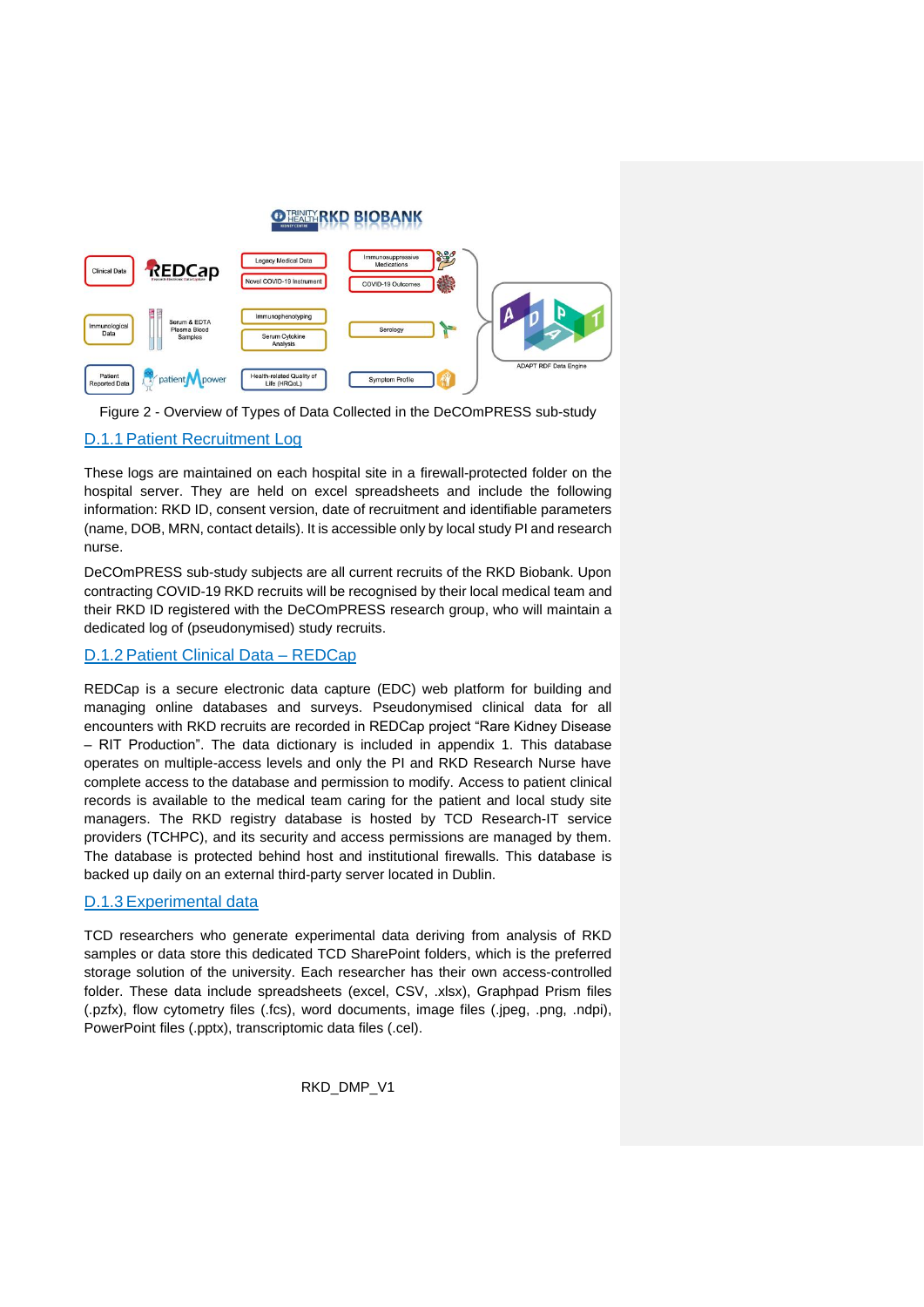#### **O TRINITY RKD BIOBANK**

*DeCOmPRESS experimental data storage*: Sample analysis results from patient samples analysed by CPL will be transferred to the designated DeCOmPRESS OneDrive folder described in **[Section G.3.3](#page-14-4)**. Access to this folder is reserved for the PI, PM, CPL Chief Medical Scientist, and designated CPL Laboratory Technicians. Results will be added as they become available and version control managed by the DeCOmPRESS PM. Coded biological samples are processed and stored temporarily at the CPL Bioresource using industry standard TelePath software. Following batched multiplex analysis, coded serum sample aliquots will be stored in the RKD biobank using standard RKD protocols. Archived RKD Biobank samples and freshly obtained serum will be used for serology analysis.

#### <span id="page-7-0"></span>D.1.4 Biobank sample data

When sample aliquots are archived in the biobank freezer, the provenance data are recorded in the RKD Freezerworks database, which is accessible to the PI, biobank manager and selected delegates. These data include arm to freezer time, sample transport conditions, sample processor identity, aliquot volume, presence/absence of protease inhibitor, freeze-thaw cycles and an audit of sample access. These data are pseudonymised.

#### <span id="page-7-1"></span>D.1.5 Fused experimental/clinical data.

Data integrated into ADAPT's analysis networks will be stored using a Resource Description Framework (RDF) model to facilitate analysis and data sharing. The RDF model stores data in a "triplestore" database. This is a purpose-built database for the storage and retrieval of triples through semantic queries. Semantic triples codify statements about the data in the form of subject–predicate–object expressions. The RDF model facilitates enhanced data analysis and sharing. Examples where this approach is taken include the AVERT study (where RKD clinical data are fused with environmental and app data) and the DeCOmPRESS sub-study (where experimental, clinical and app data are integrated). All such data are coded using the RKD ID.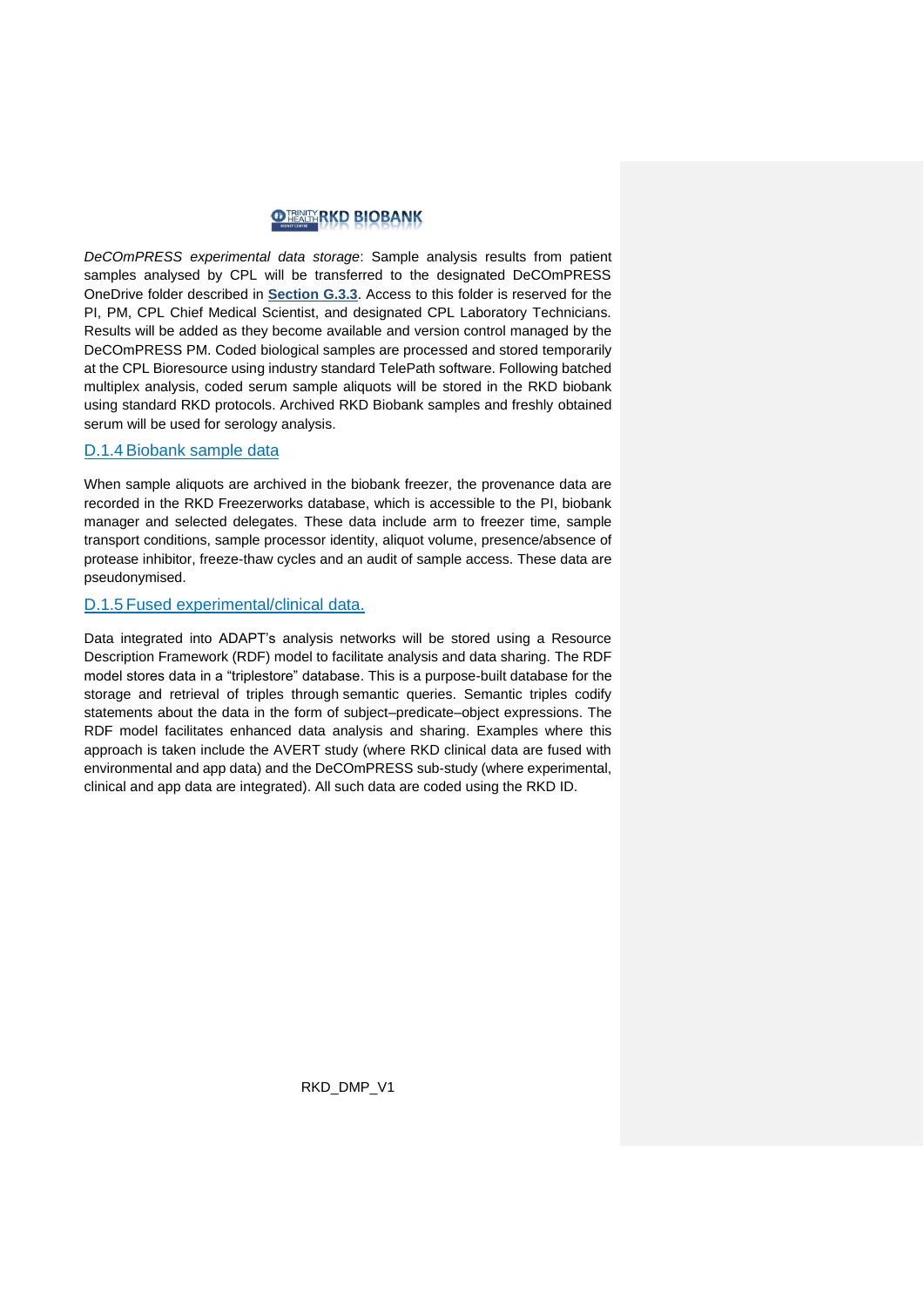

#### <span id="page-8-0"></span>**E. Responsibilities and Resources**



#### **Figure x. Overview of RKD policies and responsibilities**

#### <span id="page-8-1"></span>**E.1 Data Management**

The HRB's "Guidance for health researchers" advises research organisations and researchers on data protection obligations under GDPR, the Data Protection Act 2018 and the new Health Research Regulations 2018. As per these guidelines any project processing personal data for the purposes of health research must assign a data controller and a data processor. There remains both individual and organisational responsibility to comply with these regulations. All members of the study team (and anyone with access to the data) must act responsibly and will be trained in Data Governance principles. Inclusion of patient representatives in the steering committee will ensure that the best interests of patients are adhered to.

A data controller is the individual (or entity) who controls and is responsible for the collection, storage and/or use of personal information, and determines the purposes for which, and the way in which, personal data is processed. GDPR Article 5(2) requires that the data controller be responsible for, and be able to demonstrate, compliance with the principles of data protection. The RKD data controller is TCD, acting through the RKD PI (Prof. Mark Little).

TCD researchers will act as the initial Data Processors and will be responsible for managing access to the relevant data files for the appropriate stakeholders. Additional project members will be assigned Data Processor status as novel analyses are required. A data processor may hold or process personal data on behalf of the data controller but does not exercise responsibility for or control over the personal data. The Data Processors will immediately notify the controller of any data breaches.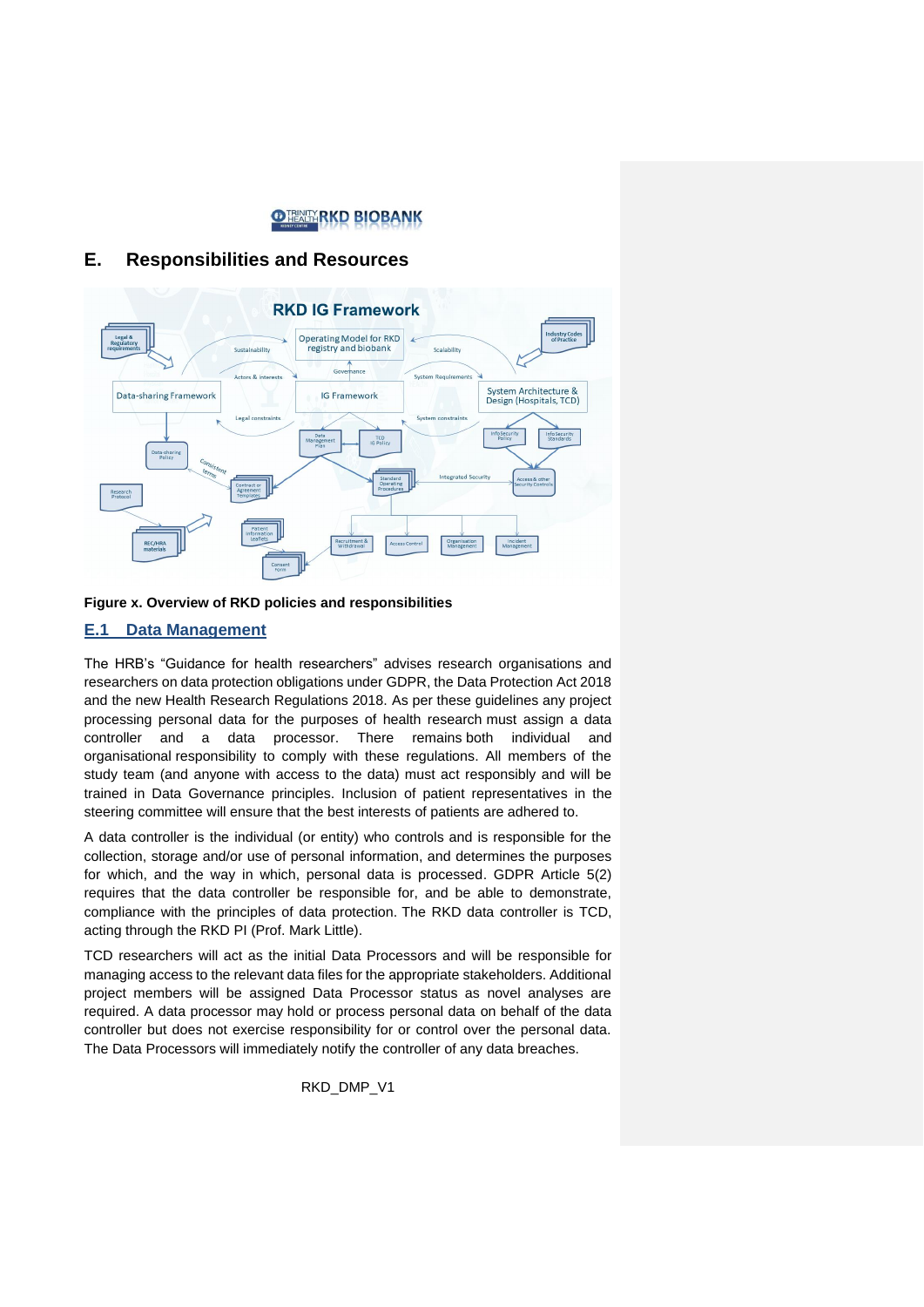

If RKD data are shared with third parties, these will then become data controllers of the received data. These interactions will be governed by formal material and data sharing agreements.

#### <span id="page-9-0"></span>**E.2 Data Erasure Requests**

Patients are free to deny the use of their samples for this project and to withdraw from the study at any stage. In accordance with GDPR legislation, if a participant requests for their data to be erased, this will be managed by the Data Controller (PI). This request may be following direct contact with medical or research teams or the RKD Research Nurse. A log of such requests will be maintained by the Biobank manager. Upon receipt of such a request, all RKD study ID will be deleted from the appropriate files and records. The patient will be removed from the study recruitment log and any linked paper documentation destroyed. This will be undertaken within the time frame stipulated by GDPR. As indicated in the RKD PIL, it will not be possible to erase data that have already been used in a scientific manuscript or collaboration. If desired, the participant will be given a copy of their data on a USB memory stick.

#### <span id="page-9-1"></span>**E.3 Data Requests**

Chapter 3 of the GDPR details Data Subject Right provisions and calls for mechanisms to be put in place whereby the participant can request a copy of their data. This request may be facilitated following direct contact with medical or research teams or the RKD Research Nurse. Such requests will be noted in the RKD recruitment log. The Biobank manager is responsible for compiling patient data exports and formatting an individualised report. This will be in CSV or PDF format with accompanying metadata and will be transferred to the local research nurse/medical team, who will link to identifiable data and transfer the file to the requester on a USB memory stick. This will be undertaken within the time frame stipulated by GDPR.

#### <span id="page-9-2"></span>**E.4 Data Review**

The PI will be responsible for managing version control of RKD documents and files and for completing regular QC reviews of data accuracy. Regular audits of access will ensure efficient reporting of results as detailed in the Data Sharing Plan. Where inaccuracies in the data are identified by other RKD study team members this will be amended in the relevant file and recorded in the recruitment log.

#### <span id="page-9-3"></span>**F. Ethics and Legal Compliance**

All participants have provided consent for research projects deriving from the stored samples and data. The RKD project has oversight by the RKD Steering Committee and sub-studies are approved by the SJH/Tallaght Ethics Committee. For example,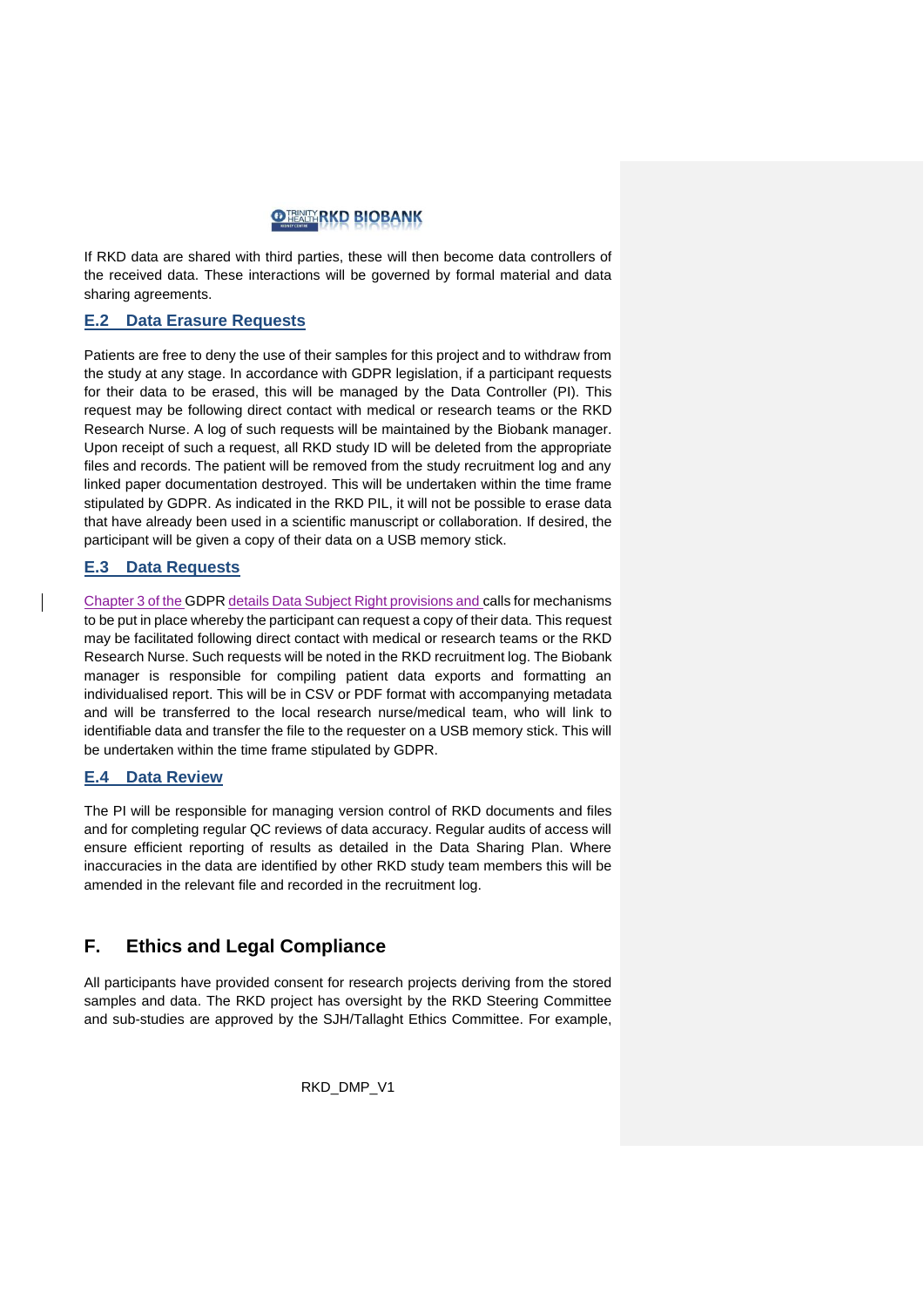

the DeCOmPRESS sub-study has received approval: 2020-04 List 13 – Amendment (22). A log of such approvals is maintained by the RKD PI.

#### <span id="page-10-0"></span>**F.1 Informed Consent**

All patients enrolled to the RKD Biobank provide informed consent for their data and specimens to be used for research purposes. Full details are provided in the RKD Biobank protocol. Patient information leaflets and RKD protocols are available to download at: **<https://www.tcd.ie/medicine/thkc/research/rare.php>***.*

#### <span id="page-10-1"></span>**F.2 Data Linkage**

Linkage allows patient-reported data to be linked to clinical data derived from the RKD registry and immunological data from patient sample analysis. The purpose of this is to characterise the immune response to COVID-19 and how AAV treatment regimens affect the disease course. The RKD ID is the primary identifier and unifies data collected from multiple sources. RKD IDs can only be re-identified via the local RKD Biobank recruitment log, to which only the RKD Research Nurse and site PI have access. Study team researchers will have access to the relevant and suitably transformed data with prior approval from the PI. The PI is responsible for ensuring correct data linkage across sources, and the validity and consistency of results and data. In some cases (with complex data streams, such as the AVERT and DeCOmPRESS studies), data linkage is undertaken in the ADAPT RDF triplestore database.

#### <span id="page-10-2"></span>**F.3 RKD personnel**

Researchers and study team members with access to this data have a responsibility to work with integrity. RKD researchers commit to the highest standards of data security and protection in order to preserve the personal rights and interests of study participants. All RKD personnel who have access to identifiable patient data are required to undergo GCP training and ensure that this training is maintained up to date. They will adhere to the provisions set out in the:

- General Data Protection Regulation (GDPR) (Regulation (EU) 2016/679) as enacted in May 2018, which strengthens and unifies data protection for all individuals within the European Union (EU). It also addresses the export of personal data outside the EU.
- Directive 2006/24/EC of 15 March 2006 on the retention of data generated or processed in connection with the provision of publicly available electronic communication services or of public communications networks.
- Directive 2002/58/EC of the European Parliament and of the Council of 12 July 2002 concerning the processing of personal data and the protection of privacy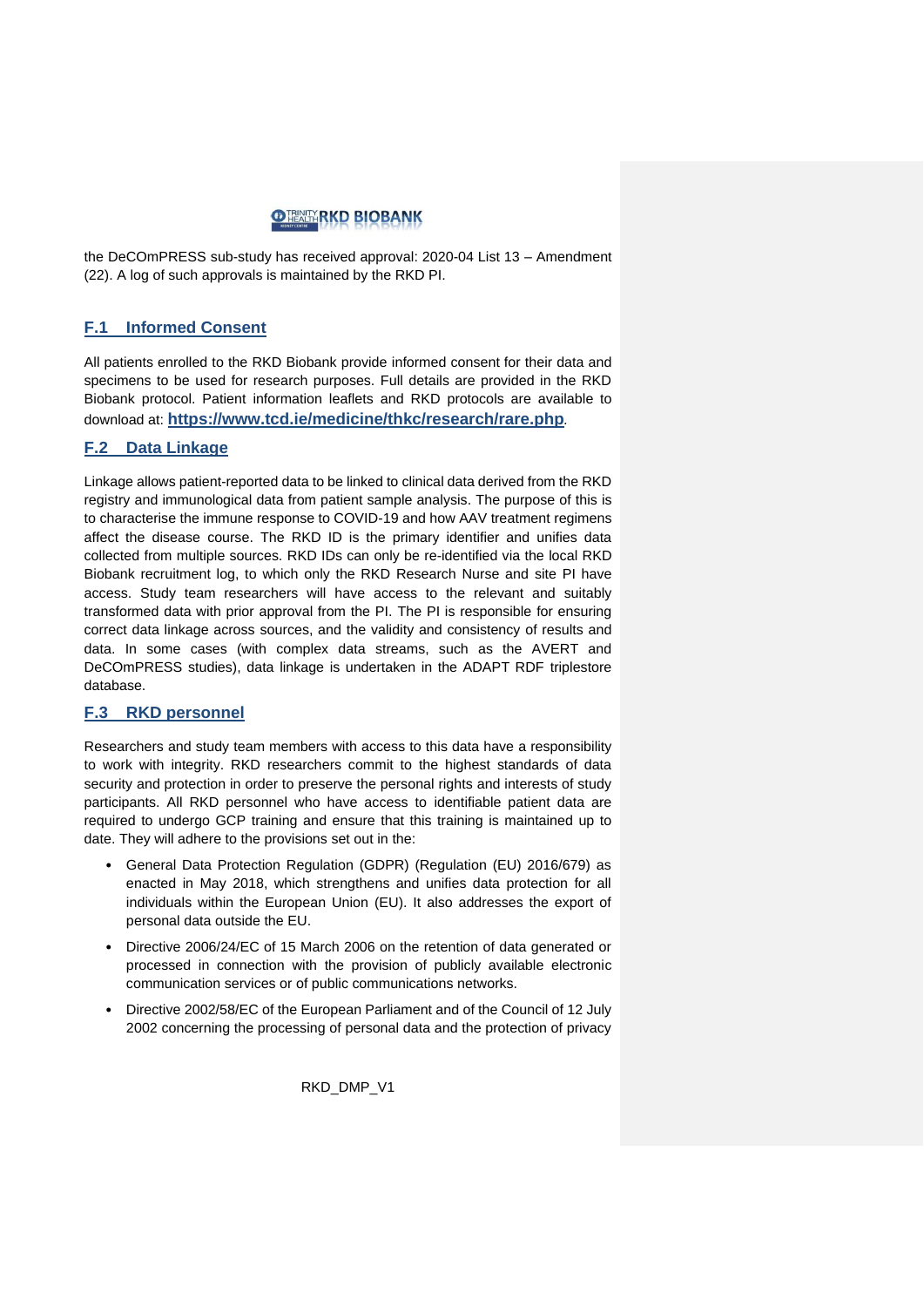

in the electronic communications sector (Directive on privacy and electronic communications) and

• Directive 95/46/EC of the European Parliament and of the Council of 24 October 1995 on the protection of individuals with regard to the processing of personal data and on the free movement of such data.

In addition, data governance will comply with the stipulations of the General Data Protection Regulation legislation enacted in 2018. To ensure the confidentiality, accuracy and security of data, the following measures will be taken:

• eCRFs and other forms needed for the collection of patient data will be unified and exported in appropriate formats for review by the relevant authorities as required.

#### <span id="page-11-0"></span>**G. Data Storage and Backup**

Data pertaining to the RKD study will be held in hospital and TCD locations as summarised in Figure X. Data held within TCD will be pseudonymised.



Figure X. Summary of RKD data flows

#### <span id="page-11-1"></span>**G.1 TCD Network Security Statement**

I. Information is a critical asset of Trinity College Dublin hereafter referred to as the 'University'. Accurate, timely, relevant, and properly protected information

RKD\_DMP\_V1

**Formatted:** Normal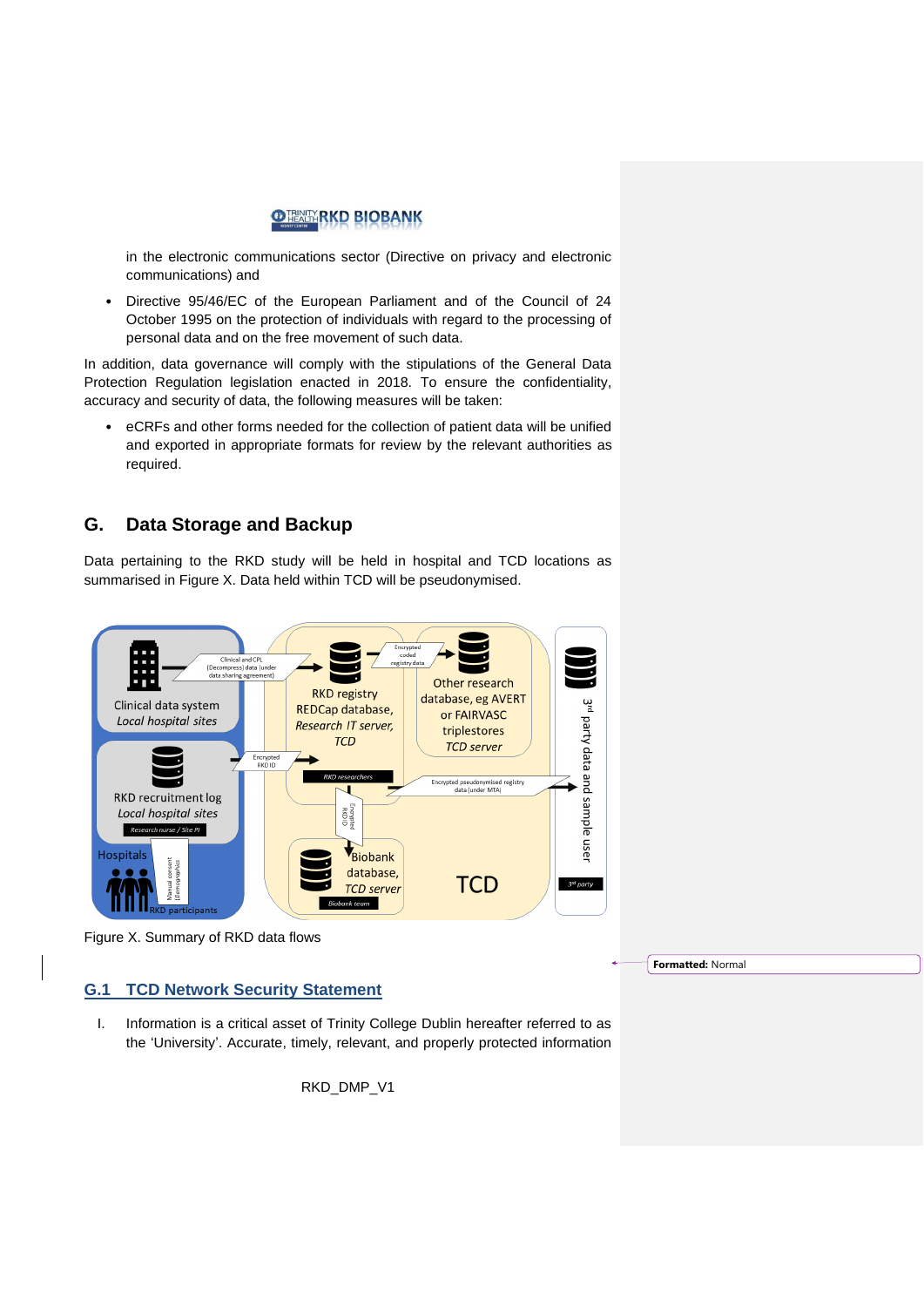

is essential to the success of the University's academic and administrative activities. The University is committed to ensuring all accesses to, uses of, and processing of University information is performed in a secure manner.

- II. Trinity College Dublin is committed to adopting a security model in line with the ISO27001/ISO27002 international best practice standards.
- III. Technological Information Systems hereafter referred to as Information Systems' play a major role in supporting the day-to-day activities of the University. These Information Systems include but are not limited to all Infrastructure, networks, hardware, and software, which are used to manipulate, process, transport or store Information owned by the University.
- IV. The object of this Information Systems Security Policy and its supporting technical requirements policy is to define the security controls necessary to safeguard University Information Systems and ensure the security confidentiality and integrity of the information held therein.
- V. The Policy provides a framework in which security threats to University Information Systems can be identified and managed on a risk basis and establishes terms of reference, which are to ensure uniform implementation of Information security controls throughout the University.
- VI. The University recognises that failure to implement adequate Information security controls could potentially lead to:
	- i. Financial loss
	- ii. Irretrievable loss of Important University Data
	- iii. Damage to the reputation of the University
	- iv. Legal consequences
- VII. Therefore, measures must be in place which will minimise the risk to the College from unauthorised modification, destruction or disclosure of data, whether accidental or deliberate. This can only be achieved if all staff and students observe the highest standards of ethical, personal and professional conduct. Effective security is achieved by working with a proper discipline, in compliance with legislation and University policies, and by adherence to approved University Codes of Practice.
- VIII. The Information Systems Security Policy and supporting policies apply to all staff and students of the University and all other users authorised by the University.
- IX. The Information Systems Security Policy and supporting policies do not form part of a formal contract of employment with the University, but it is a condition of employment that employees will abide by the regulations and policies made by the University from time to time. Likewise, the policies are an integral part of the Regulations for Students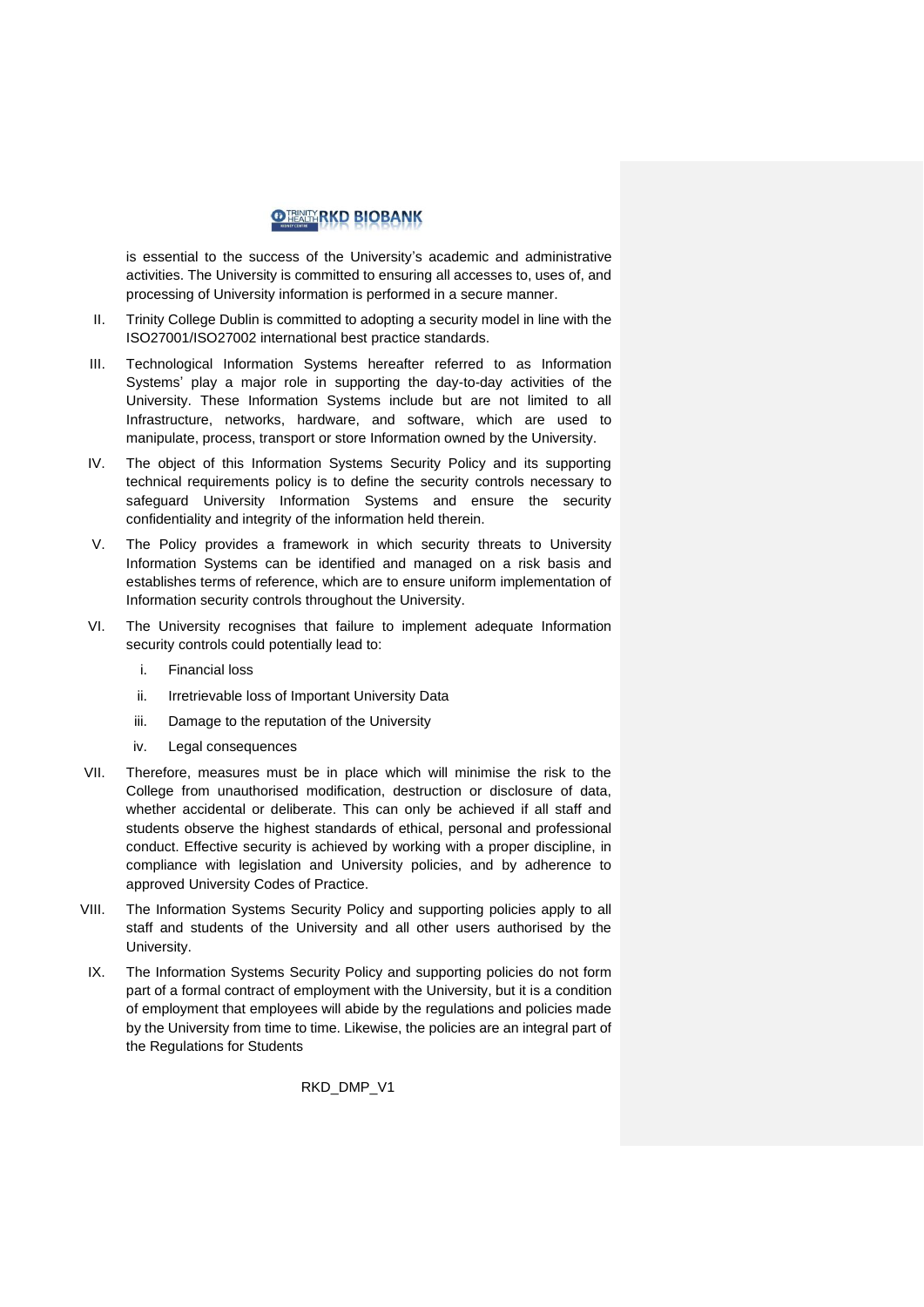

- X. The Information Systems Security Policy and supporting policies relate to use of:
	- i. All University networks connected to the University Backbone
	- ii. All University-owned/leased/rented and on-loan facilities.
	- iii. To all private systems, owned/leased/rented/on-loan, when connected to the University network directly, or indirectly.
	- iv. To all University-owned/licensed data/programs, on University and on private systems.
	- v. To all data/programs provided to the University by sponsors or external agencies.
- XI. The objectives of the Information Systems Security Policy and supporting policies are to:
	- i. Ensure that information is created used and maintained in a secure environment.
	- ii. Ensure that all of the University's computing facilities, programs, data, network and equipment are adequately protected against loss, misuse or abuse.
	- iii. Ensure that all users are aware of and fully comply with the Policy Statement and the relevant supporting policies and procedures.
	- iv. Ensure that all users are aware of and fully comply with the relevant Irish and European Community legislation.
	- v. Create awareness that appropriate security measures must be implemented as part of the effective operation and support of Information Security.
	- vi. Ensure that all users understand their own responsibilities for protecting the confidentiality and integrity of the data they handle.
	- vii. Ensure all University owned assets have an identified owner /administrator
- XII. The University Board has approved the Information Systems Security Policy and supporting technical policy. The Board has delegated the implementation of the Information Systems Security Policy, to the heads of academic and administrative areas. The Director of IT Services and his/her delegated agents will enforce the Information Systems Security Policy and associated supporting policy.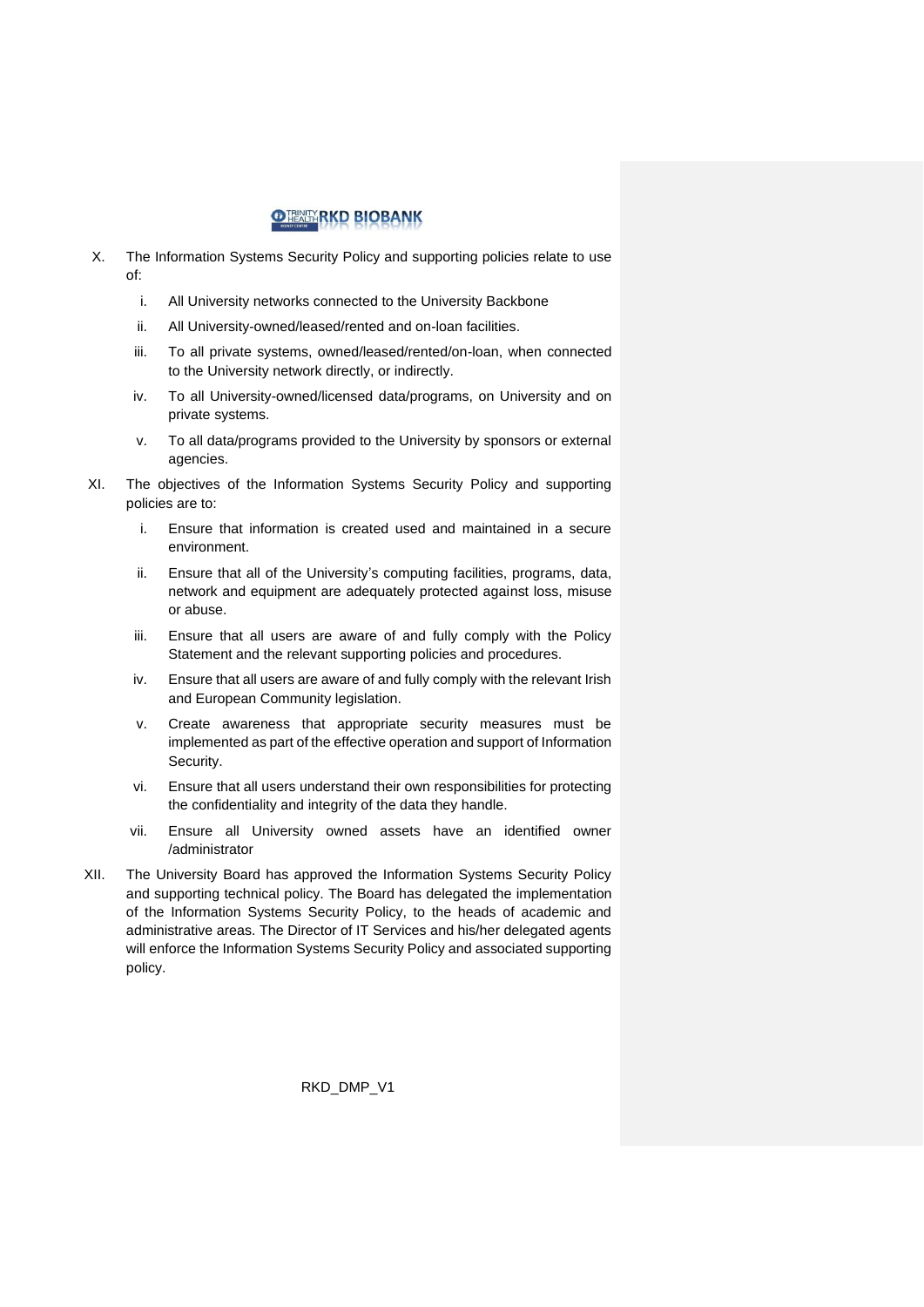

#### <span id="page-14-0"></span>**G.2 Microsoft Office OneDrive/SharePoint**

OneDrive/SharePoint is a file hosting and synchronization service operated by Microsoft as part of its web version of Office. OneDrive allows users to sync and share files between computers and mobile devices from anywhere with an internet connection. Document edits are instantly saved online, and can be viewed and edited in real time by anyone with access to the document enabling live collaboration with colleagues. Version and access control of files stored on OneDrive will be the responsibility of the PI. OneDrive data is securely hosted by Microsoft in Europe in compliance with relevant legislation.

#### <span id="page-14-1"></span>**G.3 Data Security Statements**

#### <span id="page-14-2"></span>G.3.1RKD Registry

- 1. Identifiable patient/control data is pseudonymised after recruitment by assigning a study ID; their consent forms with medical record numbers will be stored separately in a secure facility at the local hospital site.
- 2. Pseudonymised data will be uploaded on the REDCap database which will be mapped to a dedicated password protected computer using IP address. The database will be protected behind host and institutional firewall with access to dedicated personnel only.
- 3. For further information please refer to Data Protection Impact Assessment.

#### <span id="page-14-3"></span>G.3.2RKD Biobank samples

- 1. Coded biological samples are processed and stored centrally at the RKD biobank and archived by the biobank technician using industry standard Freezerworks software; only the biobank technician and Lead study PI have access to the software.
- 2. This software is maintained on a stand-alone TCD-networked and password-controlled laptop, which is stored in a locked cupboard in the Trinity Translational Medicine Institute. It is not allowed to leave this building.

#### <span id="page-14-4"></span>G.3.3Experimental Data

- 1. This data will be stored in password-protected SharePoint/OneDrive folders with strict access control.
	- a. OneDrive security is maintained by TCD in accordance with the TCD Network Security Statement
	- b. OneDrive data is securely hosted by Microsoft in Europe in compliance with relevant legislation.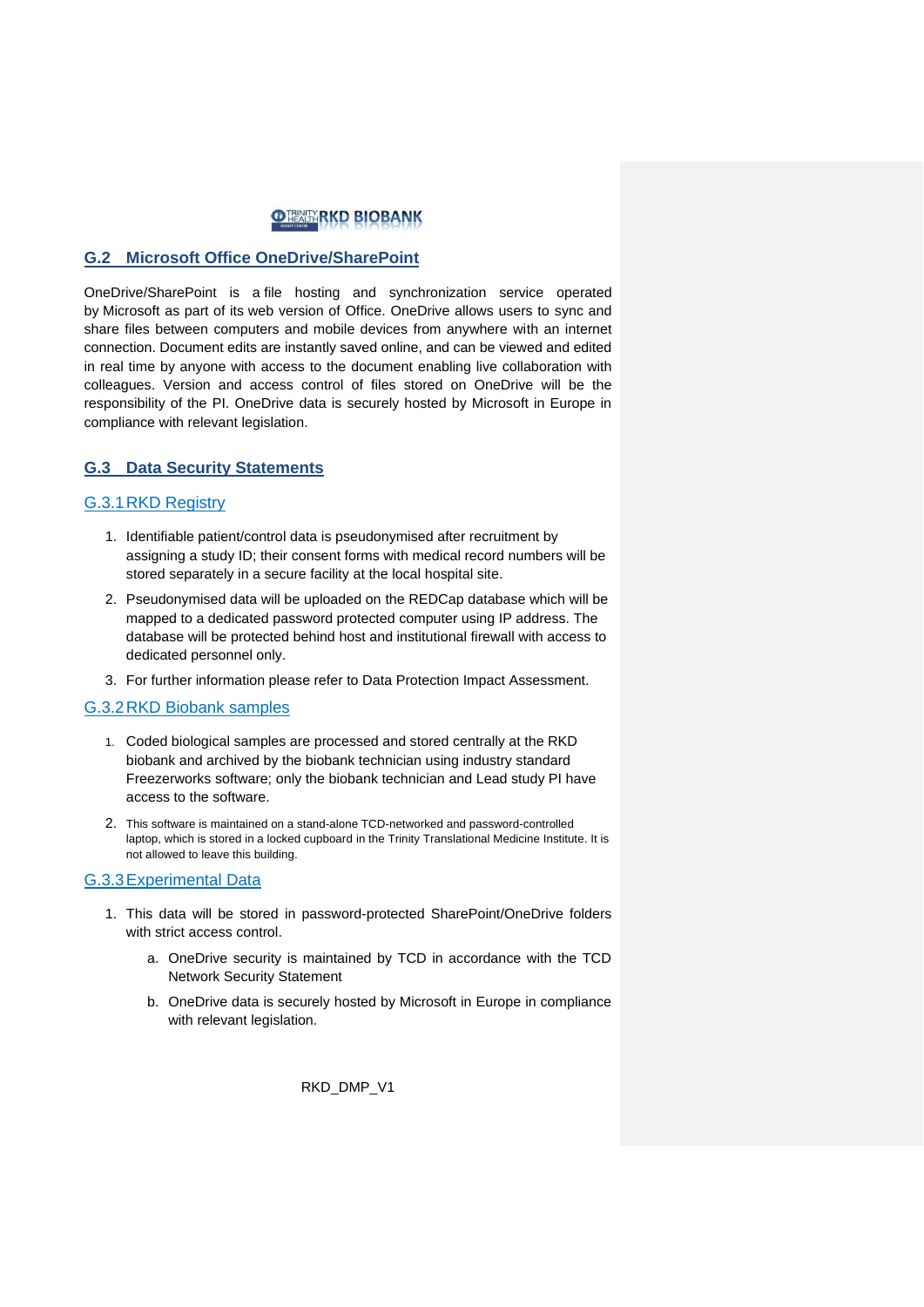#### **O TEXITA RKD BIOBANK**

#### <span id="page-15-0"></span>G.3.4RKD ADAPT triplestore database

The ADAPT server is located on the TCD Virtual Machine and Docker cluster.

- 1. Hardware
	- a. 4 Virtual Machine (VM) nodes and 4 storage nodes
- 2. Software
	- a. OS (hosts and storage nodes): Debian 9
	- b. VM cluster: OpenNebula 5
	- c. Container hosts: Docker
- 3. Storage: Ceph
	- a. This will be backed up daily and stored on a dedicated back-up server.
- 4. Security Detail
	- a. Two firewalls
		- i. Between our subnet and the host School of Computer Science and Statistics network that filters connections on some ports
		- ii. TCD firewall that blocks all incoming connections and filters some outgoing connections;
	- b. For Apache web servers, we use the [Nikto](https://cirt.net/nikto2) tool to scan all the websites hosted in our cluster once per month for known vulnerabilities;
	- c. For all webservers, we expose them through our reverse proxy, and the reverse proxy logs every connection and can restrict incoming connections depending on source IP.
- 5. Access Control
	- a. Only the requesting user can login and obtain a shell on the VMs.
	- b. Connections to services hosted on the VM can be restricted by source IP as requested by the user.

#### <span id="page-15-1"></span>**G.4 Access Management**

The PI will be the only study member with full read & write access to all data files in the RKD study. Patient identifying information will only be accessible to local medical teams and not stored in any TCD RKD data files. Historical clinical data for patient group assignment and analysis are stored in the RKD database. This database operates on multiple-access levels and only the lead study PI and Research Nurse will have complete access to the database and permission to modify. Access to relevant documents (and new access requests) will be managed by the Project Manager,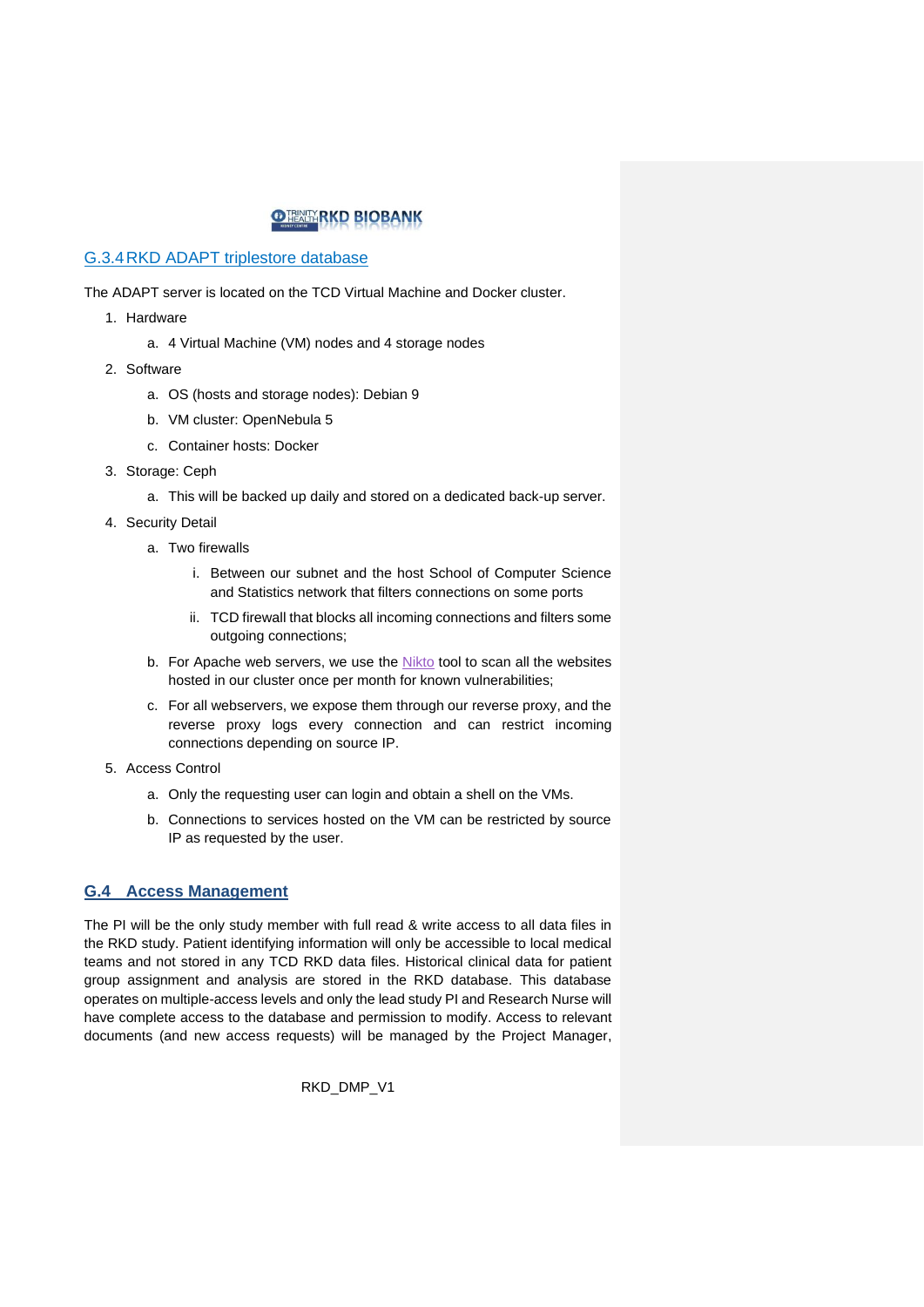

approved by the Lead Study PI, and maintained in an access log. An assessment of all individuals who have accessed each data location, and the nature of all data (e.g. identifiable vs de-identified) will be included in regular study reports report.

#### <span id="page-16-0"></span>**H. Data Selection and Preservation**

All data collected in the course of the RKD study will be retained in the secure structures as defined above. Data will be stored in accordance with FAIR principles: findability, accessibility, interoperability, and reusability. This will allow results from this work to be interoperable with international data collection initiatives and maximise the impact of the project. Organisation or study groups requesting access to RKD data or samples will be reviewed and approved/rejected by the PI and RKD steering committee as described in the RKD data sharing agreement.

Study data will be held on TCD servers for the duration of the project and beyond for as far as is currently foreseeable. The PI will ultimately be responsible for its management and storage beyond the study duration. Upon completion of specific projects, study datasets and will be deposited in a predetermined, accredited archive, respecting data protection requirements. Linked clinical samples will be stored indefinitely in appropriate storage conditions.

#### <span id="page-16-1"></span>**I. Dissemination**

A fundamental mission of the RKD study is the timely and open-access dissemination of study results. This is routinely achieved through production of an annual newsletter and publication of study results in open access journals. Audits of data access will be a fundamental part of this reporting procedure. All research outputs will be reported in real time in open access formats and shared with the relevant stakeholders in line with the [HRB Joint statement](https://wellcome.ac.uk/coronavirus-covid-19/open-data) on sharing research data and findings relevant to the novel coronavirus (COVID-19) outbreak. The study protocol will be published on the HRB open research. Detailed processes for data sharing, dissemination and exploitation are described in the data sharing agreement.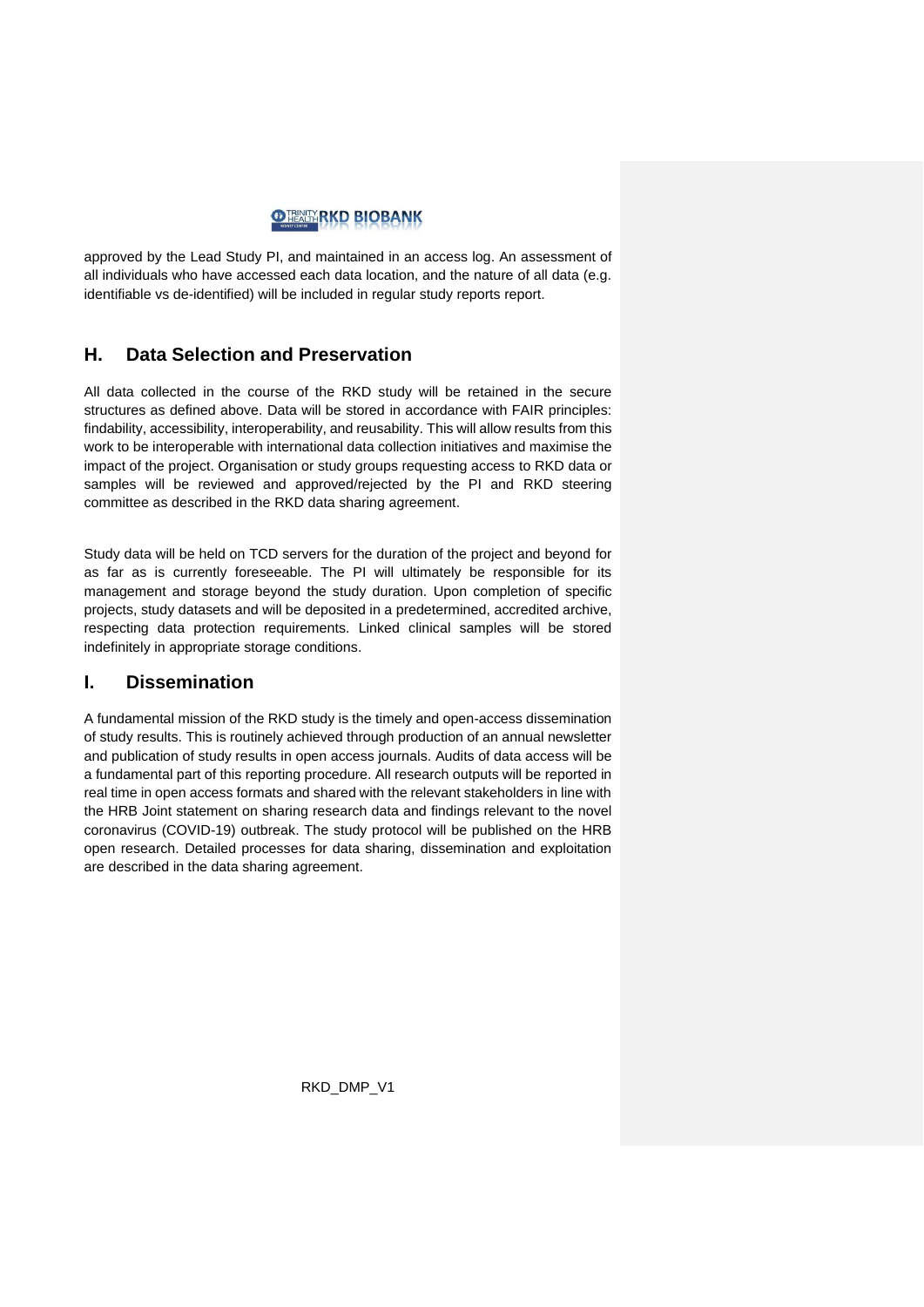# **Appendix 1: RKD registry data dictionary**

<span id="page-17-0"></span>

| Variable / Field Name      | Form Name                       | <b>Section Header</b> | <b>Field Label</b>                | <b>Choices, Calculations, OR Slider Labels</b> |
|----------------------------|---------------------------------|-----------------------|-----------------------------------|------------------------------------------------|
| record_id                  | patient                         |                       | <b>RKD ID</b>                     |                                                |
| patient_id                 | patient                         |                       | Patient Id                        |                                                |
| hospital                   | patient                         |                       | Hospital Unit / Site at Diagnosis |                                                |
| hospital_other             | patient                         |                       |                                   |                                                |
| type_of_patient            | patient                         |                       | <b>Type of Patient</b>            |                                                |
| other_disease_name         | patient                         |                       | Other Disease name                |                                                |
| other_disease_name_other   | patient                         |                       |                                   |                                                |
| self_reported_as_healthy   | patient                         |                       | Self reported as healthy          |                                                |
| urinalysis                 | patient                         |                       | Urinalysis                        | 1, Normal   2, Abnormal   3, Not Done          |
| de_enrolled                | patient                         |                       | De-enrolled                       |                                                |
| date_of_de_enrollment      | patient                         |                       |                                   |                                                |
| reason_for_de_enrollment   | patient                         |                       | Reason for de-enrollment          |                                                |
| enrolled_in_curv           | patient                         |                       | Enrolled in CURV                  |                                                |
| curv_enrollment_date       | patient                         |                       |                                   |                                                |
| enrolled in critir         | patient                         |                       | Enrolled in CRITIR                |                                                |
| critir enrollment date     | patient                         |                       |                                   |                                                |
| enrolled_in_avert          | patient                         |                       | Enrolled in AVERT                 |                                                |
| avert enrollment date      | patient                         |                       |                                   |                                                |
| pseudonym                  | patient                         |                       | Pseudonym                         |                                                |
| gender                     | baseline_characteristics_common |                       | Gender                            | 1, Male   2, Female   3, Undetermined          |
| date_of_birth              | baseline_characteristics_common |                       | Date of Birth                     |                                                |
| year_of_birth              | baseline_characteristics_common |                       | Year of birth                     |                                                |
| warning_picked_date        | baseline_characteristics_common |                       |                                   |                                                |
| ethnicity                  | baseline characteristics common |                       | Ethnicity<br>Consent obtained for |                                                |
| consent_obtained_for_regis | baseline_characteristics_common |                       | registry/biobank                  |                                                |
| consent_version_number     | baseline_characteristics_common |                       |                                   |                                                |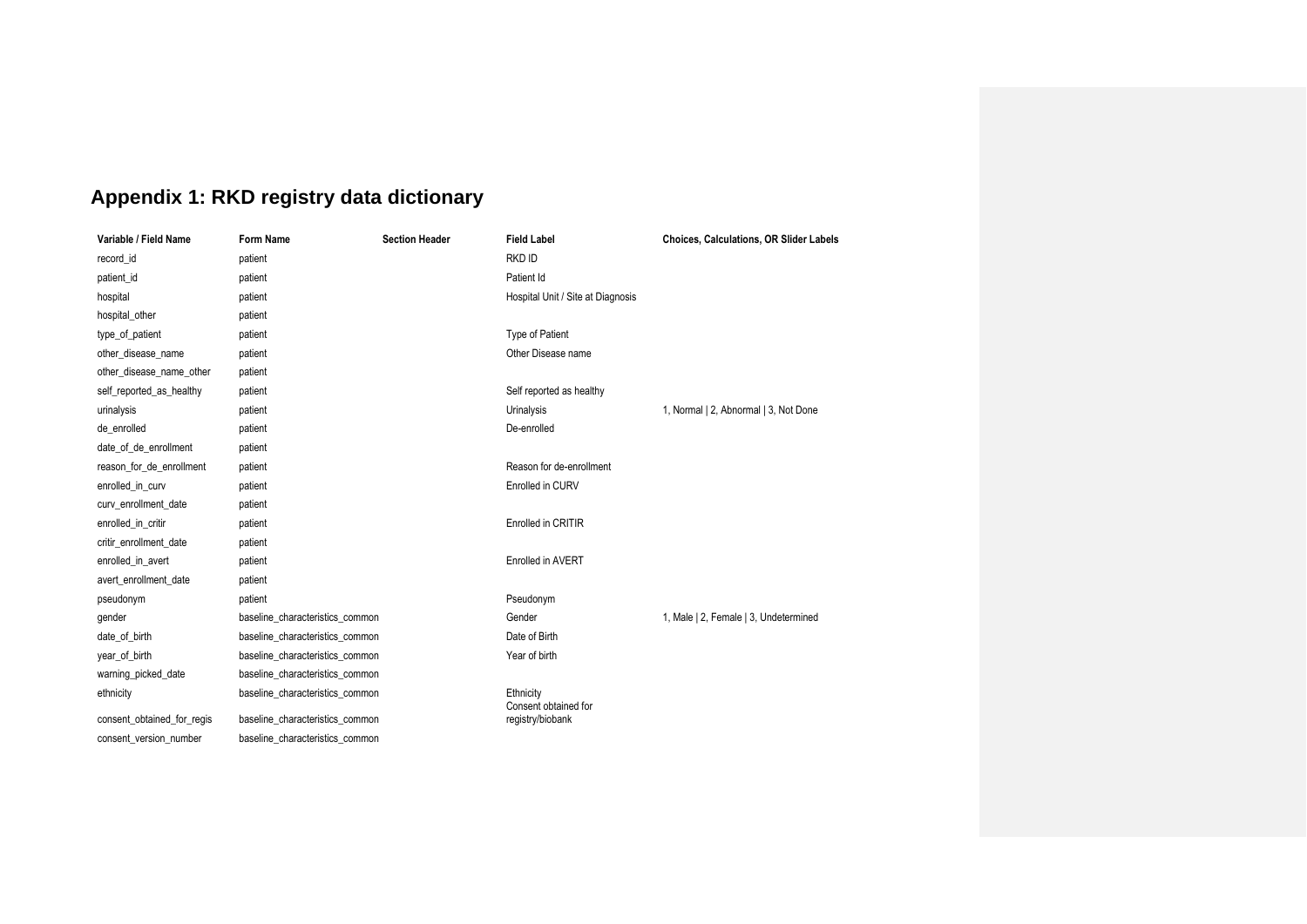

| date of consent            | baseline characteristics common                                  |                        |                                                         |                                                                                                                                                                                                                                                                                                                                                                                                                  |
|----------------------------|------------------------------------------------------------------|------------------------|---------------------------------------------------------|------------------------------------------------------------------------------------------------------------------------------------------------------------------------------------------------------------------------------------------------------------------------------------------------------------------------------------------------------------------------------------------------------------------|
| consent_obtained_genetic   | baseline characteristics common                                  |                        | Has consent been obtained for<br>Genetic studies        |                                                                                                                                                                                                                                                                                                                                                                                                                  |
| genetic_consent_version_nu | baseline characteristics common                                  |                        |                                                         |                                                                                                                                                                                                                                                                                                                                                                                                                  |
| date_of_genetic_consent    | baseline_characteristics_common                                  |                        |                                                         |                                                                                                                                                                                                                                                                                                                                                                                                                  |
| education baseline         | baseline characteristics common                                  |                        | Education                                               | 1, Primary School   2, High school   3, University   4, Unknown or Prefer<br>not to answer                                                                                                                                                                                                                                                                                                                       |
| employment_status_at_diagn | baseline_characteristics_common                                  |                        | Employment status at diagnosis                          |                                                                                                                                                                                                                                                                                                                                                                                                                  |
| ethnicity_of_mother        | baseline_characteristics_common                                  |                        | Ethnicity of mother                                     |                                                                                                                                                                                                                                                                                                                                                                                                                  |
| ethnicity_of_father        | baseline characteristics common                                  |                        | Ethnicity of father                                     |                                                                                                                                                                                                                                                                                                                                                                                                                  |
| country_of_birth           | baseline_characteristics_common                                  |                        | Country of birth                                        |                                                                                                                                                                                                                                                                                                                                                                                                                  |
| country_of_birth_other     | baseline characteristics common                                  |                        |                                                         | 1, Other   2, UK   3, France   4, Poland   5, Pakistan   6, India   7, New<br>Zealand   8, Australia   9, Latvia   10, Germany   11, United States   12,                                                                                                                                                                                                                                                         |
| country_residence          | baseline_characteristics_common                                  |                        | Country of residence                                    | Spain   13, Ireland<br>1, Antrim   2, Armagh   3, Carlow   4, Cavan   5, Clare   6, Cork   7, Derry<br>(Londonderry)   8, Donegal   9, Down   10, Dublin   11, Fermanagh   12,<br>Galway   13, Kerry   14, Kildare   15, Kilkenny   16, Laois   17, Leitrim  <br>18, Limerick   19, Longford   20, Louth   21, Mayo   22, Meath   23,<br>Monaghan   24, Offaly   25, Roscommon   26, Sligo   27, Tipperary   28, |
| county_residence           | baseline_characteristics_common                                  |                        | County of residence                                     | Tyrone   29, Waterford   30, Westmeath   31, Wexford   32, Wicklow                                                                                                                                                                                                                                                                                                                                               |
| date of arrival in ireland | baseline characteristics common                                  |                        |                                                         |                                                                                                                                                                                                                                                                                                                                                                                                                  |
| bcg_vaccination            | baseline_characteristics_common                                  |                        | <b>BCG</b> vaccination?                                 |                                                                                                                                                                                                                                                                                                                                                                                                                  |
| relationship_to_other_case | baseline_characteristics_common                                  |                        | Relationship to other case                              |                                                                                                                                                                                                                                                                                                                                                                                                                  |
| maternal_or_paternal       | baseline_characteristics_common                                  |                        | Maternal or Paternal                                    |                                                                                                                                                                                                                                                                                                                                                                                                                  |
| clinical samples obtained  | baseline characteristics common                                  |                        | Clinical samples obtained<br>Name of biobank biological |                                                                                                                                                                                                                                                                                                                                                                                                                  |
| biobank                    | baseline characteristics common                                  |                        | sample is stored in                                     | 1, RKD Biobank   2, Other                                                                                                                                                                                                                                                                                                                                                                                        |
| biobank other              | baseline characteristics common                                  |                        | Name of biobank biological sample is stored in - other  |                                                                                                                                                                                                                                                                                                                                                                                                                  |
| plasma_exchange_collected  | baseline_characteristics_common                                  |                        |                                                         |                                                                                                                                                                                                                                                                                                                                                                                                                  |
| plasma_exchange_notes      | baseline_characteristics_common                                  |                        |                                                         |                                                                                                                                                                                                                                                                                                                                                                                                                  |
| height                     | baseline characteristics common                                  |                        | Height                                                  |                                                                                                                                                                                                                                                                                                                                                                                                                  |
| height_cms_known           | baseline characteristics common<br>baseline characteristics comm |                        |                                                         |                                                                                                                                                                                                                                                                                                                                                                                                                  |
| e_cigarette_or_vape_use    | on                                                               | <b>Smoking History</b> | E-cigarette or Vape use                                 | 1, Yes   2, No   3, Unknown                                                                                                                                                                                                                                                                                                                                                                                      |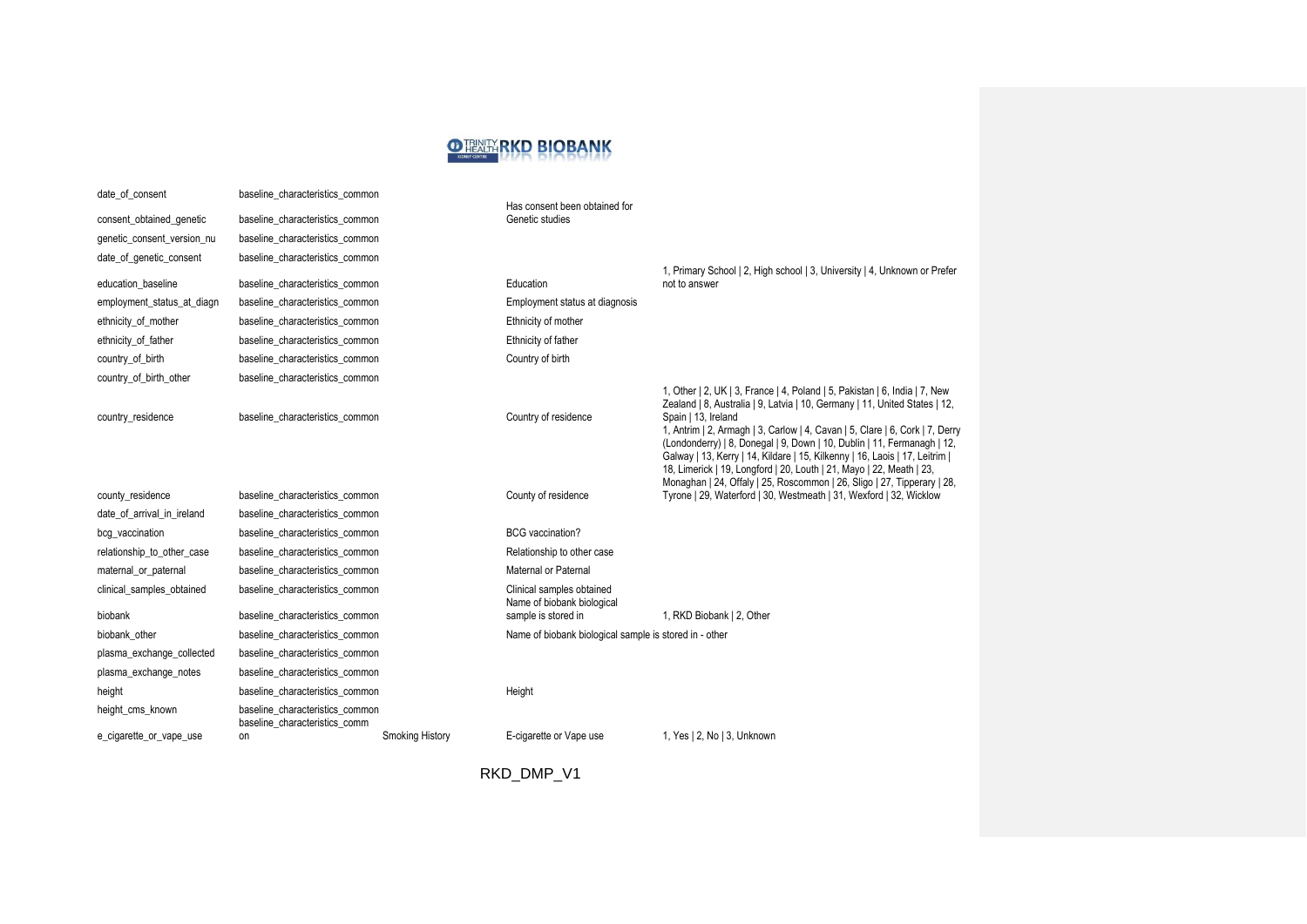

| smoking                        | baseline_characteristics_common                                  |                       | Smoking                      |
|--------------------------------|------------------------------------------------------------------|-----------------------|------------------------------|
| age_of_starting                | baseline characteristics common                                  |                       | Age of startin               |
| date_of_stopping               | baseline characteristics common                                  |                       | Date of stopp                |
| average_cigarettes_per_day     | baseline_characteristics_common<br>baseline_characteristics_comm |                       |                              |
| patient_status                 | on                                                               | <b>Patient Status</b> | <b>Status</b>                |
| date of opt out                | baseline characteristics common                                  |                       | Date of opt or               |
| death                          | baseline characteristics common                                  |                       | Death                        |
| date_of_event                  | baseline_characteristics_common                                  |                       | Date of event                |
| cause of death                 | baseline characteristics common                                  |                       | Cause of dea                 |
| cause_of_death_known           | baseline_characteristics_common                                  |                       |                              |
| cause_of_death_known_snom<br>е | baseline_characteristics_common                                  |                       | Cause of dea<br>snomedCT     |
| control linked                 | baseline_characteristics_healthy                                 |                       |                              |
| relationship_to_recruited      | baseline characteristics healthy                                 |                       | Relationship f               |
| recruited case id number       | baseline characteristics healthy                                 |                       |                              |
| avert_identifier               | general_characteristics_vasculitis                               |                       | <b>AVERT</b> Ident           |
| ukvas identifier               | general characteristics vasculitis                               |                       | UKVAS identi                 |
| anca_if                        | general_characteristics_vasculitis                               |                       | At any point A               |
| anca_spec                      | general characteristics vasculitis                               |                       | At any point A               |
| anca_spec_other                | general_characteristics_vasculitis                               |                       |                              |
| systems involved               | general characteristics vasculitis                               |                       | Systems invo                 |
| systems_involved_other         | general_characteristics_vasculitis                               |                       |                              |
| sys involved other icd11       | general characteristics vasculitis                               |                       | Systems invo<br>other, ICD11 |
| esrd_dialysis                  | general characteristics vasculitis                               |                       |                              |
| date_of_esrd                   | general_characteristics_vasculitis                               |                       |                              |
| renal_recovery                 | general_characteristics_vasculitis                               |                       |                              |
| date_of_renal_recovery         | general_characteristics_vasculitis                               |                       |                              |
| induction                      | general characteristics vasculitis                               |                       | Any Induction                |
| induction_treatment            | general_characteristics_vasculitis                               |                       | Induction trea               |
|                                |                                                                  |                       |                              |

## age\_of\_starting baseline\_characteristics\_common Age of starting common baseline baseline base of stopping baseliness.

common baseline baseline baseline baseline baseline baseline baseline baseline baseline baseline baseline base common common cause of death

Cause of death - known,<br>snomedCT

#### Lealthy<br> **Relationship to recruited case**

BIOPORTAL:SNOMEDCT

vasculitis vasculitis and average and average and average  $a$ NERT Identifier vasculitis vasculitis vasculitis UKVAS identifier vasculitis vasculitis At any point ANCA IF pattern vasculitis vasculitis At any point ANCA specificity

vasculitis vasculitis vasculitis Systems involved at any point

Systems involved at any point other, ICD11

vasculitis **Any Induction Treatment** vasculitis induction treatment received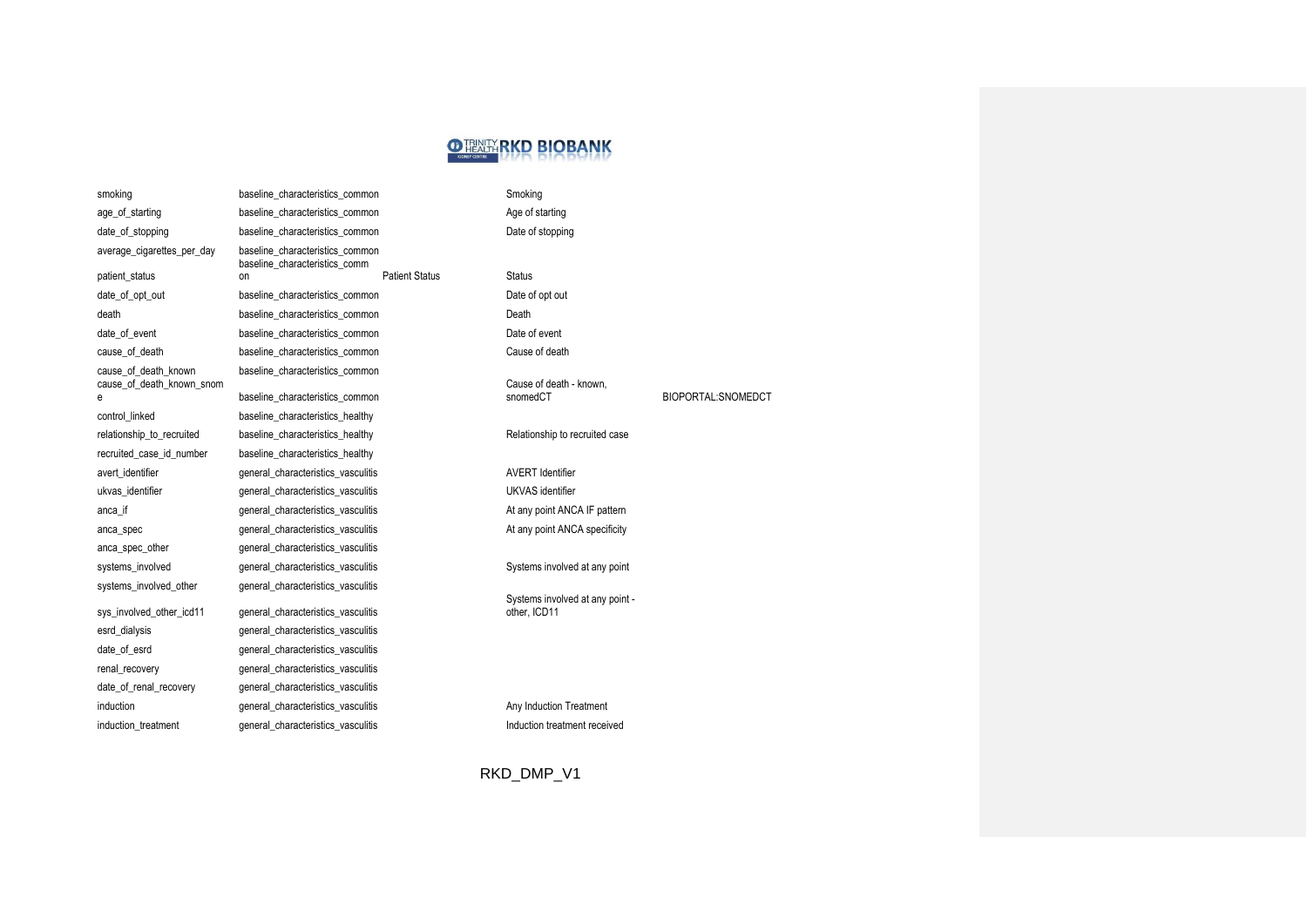

| no_of_plasma_exchanges     | general_characteristics_vasculitis |
|----------------------------|------------------------------------|
| induction_treatment_other  | general_characteristics_vasculitis |
| maintenance                | general_characteristics_vasculitis |
| maintenance_treatment      | general_characteristics_vasculitis |
| maintenance other          | general_characteristics_vasculitis |
| family_history_choice      | general_characteristics_vasculitis |
| required_renal_replacement | renal_replacement_therapy          |
| renal_recovery_independ    | renal_replacement_therapy          |
| date_of_renal_recovery_2   | renal_replacement_therapy          |
| end_stage_kidney_disease   | renal_replacement_therapy          |
| date_of_end_stage_kidney   | renal_replacement_therapy          |
| family_history             | family histories                   |
| family_member              | family_histories                   |
| comorbid note              | preexisting_comorbidities          |
| comorbid_events            | preexisting_comorbidities          |
| comorbid_events_2          | preexisting_comorbidities          |
| comorbid_events_other      | preexisting_comorbidities          |
| comorbid_events_other_snom | preexisting_comorbidities          |
| comorbid_events_detail     | preexisting_comorbidities          |
| date_of_diagnosis          | diagnosis_vasculitis               |
| age_at_diagnosis           | diagnosis_vasculitis               |
| date_of_symptons_choice    | diagnosis_vasculitis               |
| date_of_symptons           | diagnosis_vasculitis               |
| age_onset                  | diagnosis_vasculitis               |
| small vessel vas anca      | diagnosis_vasculitis               |
| please_select_up_to_a_maxi | diagnosis_vasculitis               |



End-stage kidney disease <p>Date of end-stage kidney disease <em><span style="font-weight: normal;">(date of commencement on dialysis or transplant, whichever first)</span></em></p> Family history Which family member Comorbid events (present before vasculitis diagnosis) Comorbid events (present before vasculitis diagnosis) Comorbid events other, snomedCT Date of diagnosis Age at diagnosis rounddown(datediff([date\_of\_birth],[date\_of\_diagnosis],"y","dmy",true),0) Date of onset of symptoms known/unknown Date of onset of symptons Age at onset rounddown(datediff([date\_of\_birth],[date\_of\_symptons],"y","dmy",true),0) Small vessel vasculitis (ANCA associated)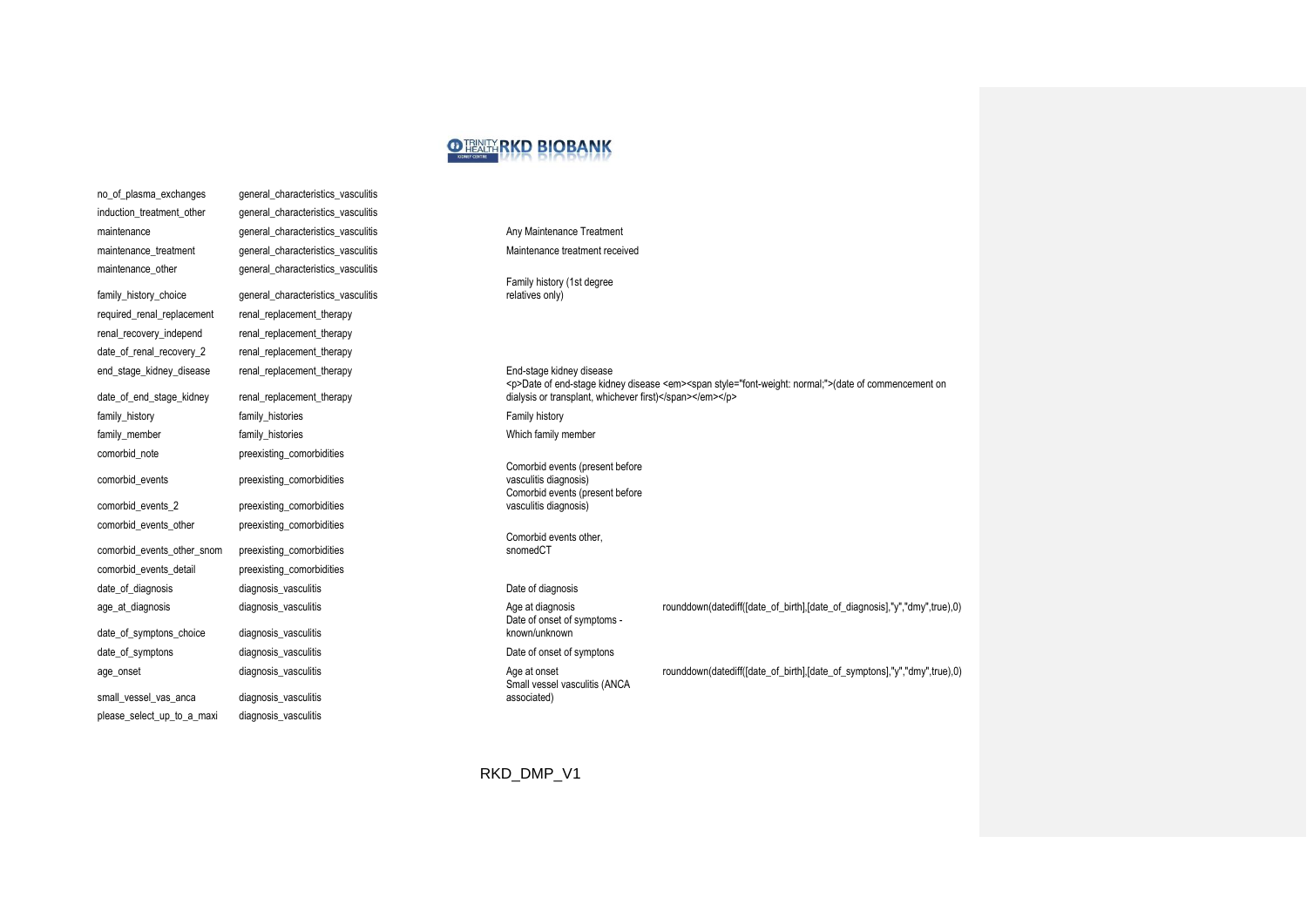small\_vessel\_vas\_immune diagnosis\_vasculitis secondary\_vasculitis diagnosis\_vasculitis please\_open\_supporting\_pdf diagnosis\_vasculitis diagnosis\_confidence\_init diagnosis\_vasculitis

medium vessel vasculitis diagnosis vasculitis Medium vessel vasculitis Medium vessel vasculitis Medium vessel vasculitis large\_vessel\_vasculitis diagnosis\_vasculitis Large vessel vasculitis variable vessel vasculitis diagnosis vasculitis vasculitis Variable vessel vasculitis variable vessel vasculitis single\_organ\_vasculitis diagnosis\_vasculitis Single organ vasculitis Single organ vasculitis Single organ vasculitis other diagnosis\_vasculitis other Other other\_details diagnosis\_vasculitis contract and other details Other details of the details of the details of the details of the details of the details of the details of the details of the details of the details of the deta unclassified diagnosis vasculitis unclassified Unclassified biopsy\_performed diagnosis\_vasculitis and diagnosis\_vasculitis Biopsy performed histologically\_confirmed\_d diagnosis\_vasculitis Histologically confirmed diagnosis clinical\_diagnosis\_1 diagnosis\_other\_disease Clinical diagnosis 1 clinical\_diagnosis\_1\_snome diagnosis\_other\_disease Clinical diagnosis 1, snomedCT date\_of\_diagnosis\_1 diagnosis\_other\_disease detection of the Date of diagnosis1 clinical diagnosis 2 diagnosis other disease Clinical diagnosis 2 clinical\_diagnosis\_2\_snome diagnosis\_other\_disease Clinical diagnosis 2, snomedCT date\_of\_diagnosis\_2 diagnosis\_other\_disease date of diagnosis 2 clinical diagnosis 3 diagnosis other disease Clinical diagnosis 3 clinical\_diagnosis\_3\_snome diagnosis\_other\_disease Clinical diagnosis 3, snomedCT date of diagnosis 3 diagnosis other disease date of diagnosis 3 drug drug treatment\_continuing\_medications drug Drug drug\_selected\_choices treatment\_continuing\_medications Drug drug\_atc treatment\_continuing\_medications Drug, ATC dose treatment\_continuing\_medications dose Dose unit of doses treatment continuing medications The Unit of Doses unit\_of\_doses\_other treatment\_continuing\_medications frequency treatment\_continuing\_medications Frequency

## **O TRIAITY RKD BIOBANK**

Small vessel vasculitis (Immune complex)

Diagnosis confidence (initial assessment)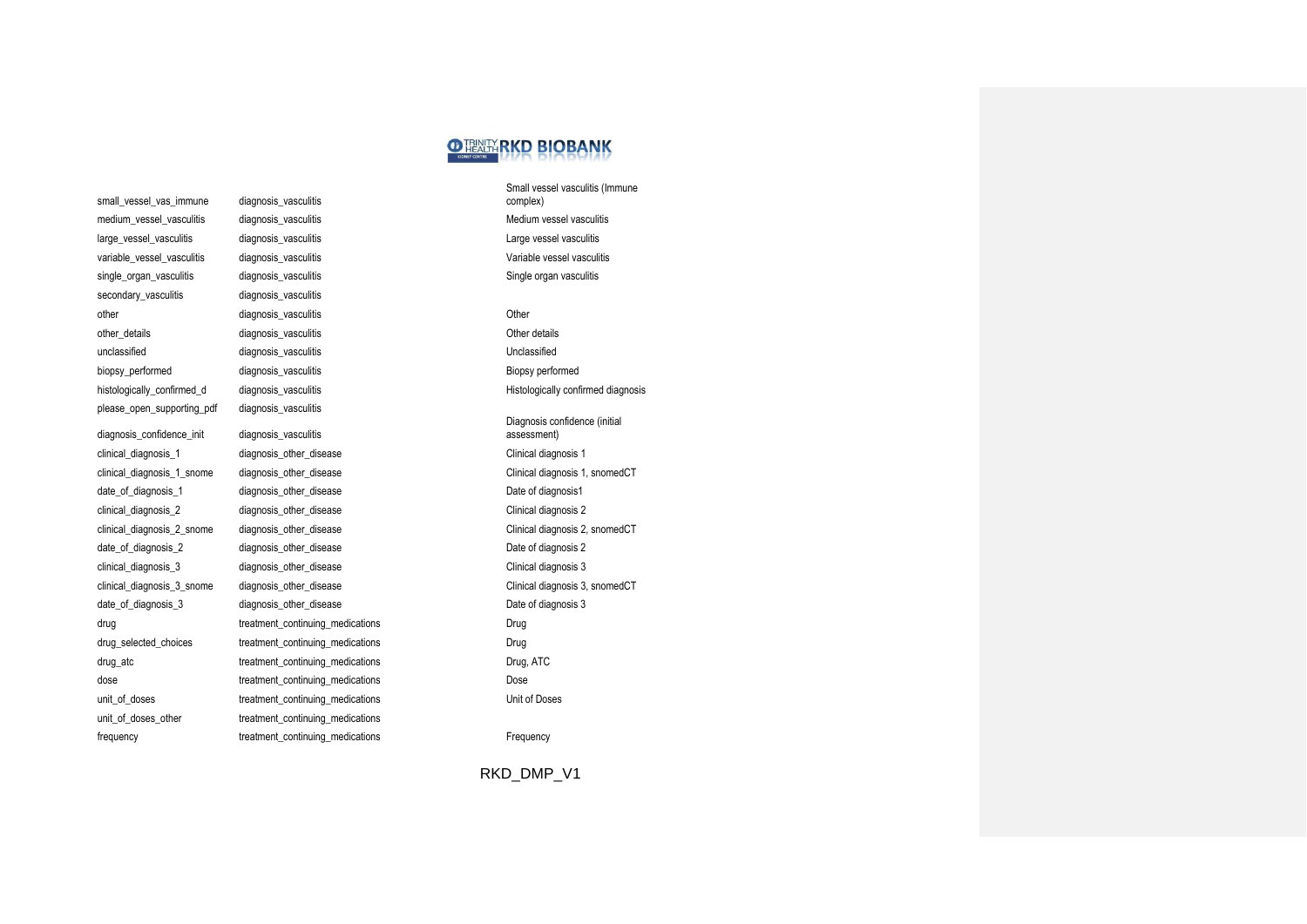

frequency other treatment continuing medications Frequency - other treatment continuing medications start\_date treatment\_continuing\_medications start date Start Date on\_going treatment\_continuing\_medications on going On going stop\_date treatment\_continuing\_medications Stop Date warning the selected stop treatment continuing medications iv\_therapy treatment\_intermittent\_pulse\_administrations IV therapy iv\_therapy\_other treatment\_intermittent\_pulse\_administrations IV therapy - other iv\_therapy\_other\_atc treatment\_intermittent\_pulse\_administrations IV therapy - other, ATC date\_of\_iv\_therapy treatment\_intermittent\_pulse\_administrations Date of IV therapy dose\_of\_iv\_therapy treatment\_intermittent\_pulse\_administrations Dose of IV therapy unit\_of\_dose treatment\_intermittent\_pulse\_administrations Unit of dose unit\_of\_dose\_other treatment\_intermittent\_pulse\_administrations Unit of dose - other date of biopsy biopsies biopsies biopsies and biopsy biopsies biopsy biopsy biopsy biopsy biopsy biopsy biopsy site of biopsy state of biopsy biopsies state of biopsy state of biopsy state of biopsy site\_of\_biopsy\_other biopsies general\_findings biopsies biopsies biopsies and the state of the General findings of the state of the state of the state of the state of the state of the state of the state of the state of the state of the state of the sta size\_of\_vessel\_involved biopsies biopsies biopsies Size of vessel involved vessel specific findings biopsies biopsies version of the Vessel specific findings version of the Vessel specific findings organ\_specific\_findings biopsies the\_berden\_classification biopsies berden score renal biopsy biopsies Berden score on renal biopsy biopsies Berden score on renal biopsy number glomeruli active biopsies number alomeruli healed biopsies number\_normal\_glomeruli biopsies number\_qlobally\_sclerosed biopsies total number glomeruli biopsies acute\_tubular\_damage biopsies biopsies biopsies and the set of the Acute tubular damage tub\_interstitial\_fib\_per biopsies tub interstitial fib est biopsies

# Organ specific findings (renal section below)

Tubulo-interstitial fibrosis estimation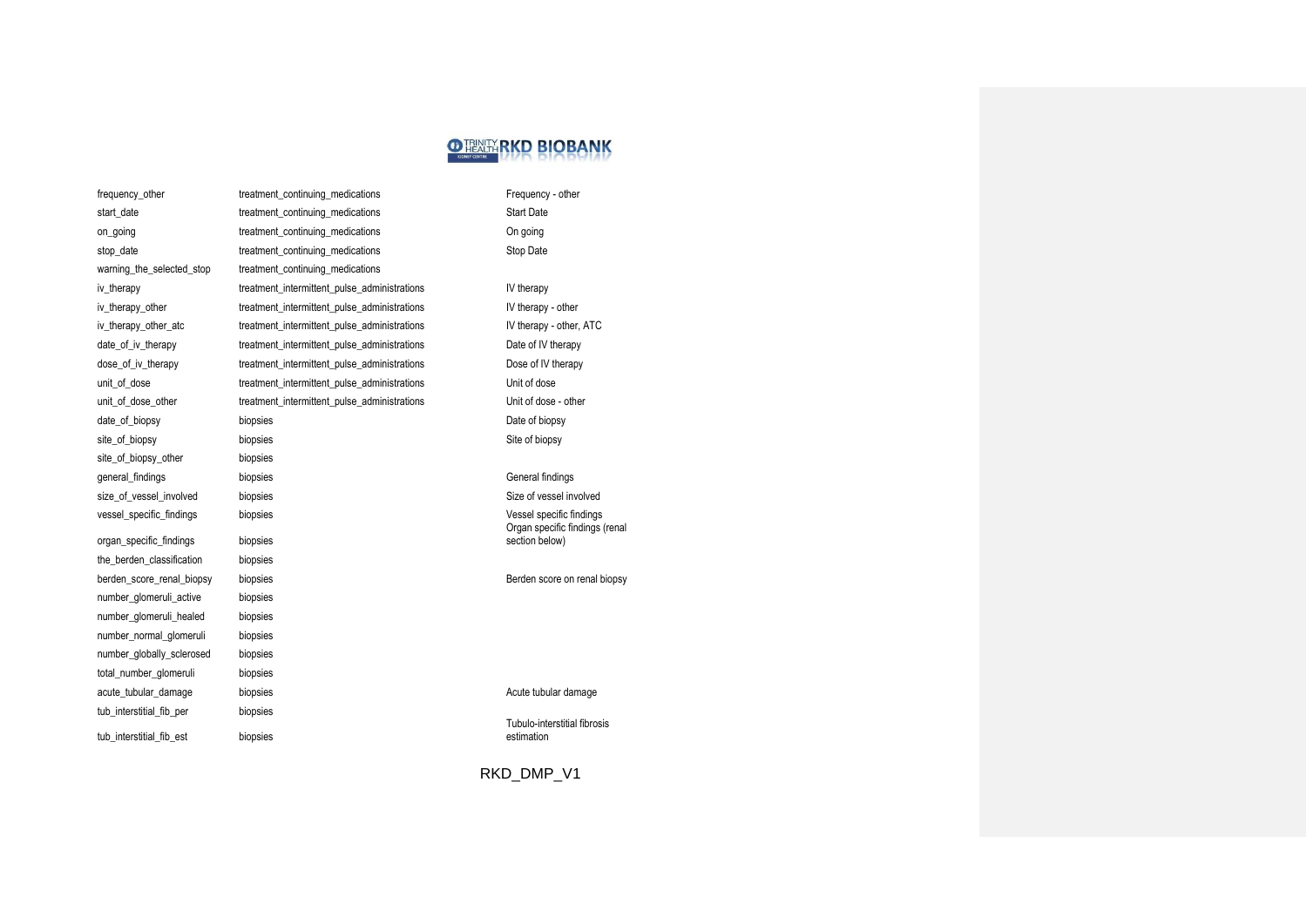# **O TRAILY RKD BIOBANK**

| tubulointerstitial_infiltr | biopsies                                 |                           | Tubulointerstitial infiltrate |
|----------------------------|------------------------------------------|---------------------------|-------------------------------|
| arteritis_arteriolitis     | biopsies                                 |                           | Arteritis / arteriolitis      |
| pauci_immune               | biopsies                                 |                           | Pauci-immune                  |
| igg_deposits               | biopsies                                 |                           | IgG deposits                  |
| c3 deposits                | biopsies                                 |                           | C <sub>3</sub> deposits       |
| c4d_deposits               | biopsies                                 |                           | C4d deposits                  |
| date general imaging test  | general_imaging_and_other_investigations |                           |                               |
| modality                   | general_imaging_and_other_investigations |                           | Modality                      |
| modality_other             | general_imaging_and_other_investigations |                           | Modality - other              |
| site_investigated_2        | general_imaging_and_other_investigations |                           | Site investigated             |
| general_findings_2         | general_imaging_and_other_investigations |                           | General findings              |
| specific_findings_2        | general_imaging_and_other_investigations |                           | Specific findings             |
| date_vascular_imaging_test | vascular_imaging                         |                           |                               |
| vascular_imaging_modality  | vascular_imaging                         |                           | Vascular imaging modality     |
| vessels imaged             | vascular_imaging                         |                           | Vessels imaged                |
| vessels_imaged_other_arter | vascular_imaging                         |                           |                               |
| vessels_imaged_other_vein  | vascular_imaging                         |                           |                               |
| laterality                 | vascular_imaging                         |                           | Laterality                    |
| abnormal_findings          | vascular_imaging                         |                           | Abnormal findings             |
| abnormal_findings_other    | vascular_imaging                         |                           |                               |
| date_of_event_comp         | complications                            |                           | Date of event                 |
| warning_complications      | complications                            |                           |                               |
| complications_type         | complications                            |                           | Complication type             |
| additional_ref_for_ctcae   | complications                            |                           |                               |
| infection_type             | complications                            | Complications - Infection | Infection Type                |
| infection_type_snomed_ct   | complications                            |                           | Infection Type, snomed CT     |
| organism                   | complications                            |                           | Organism (if known)           |
| organism_if_known_ido      | complications                            |                           | Organism (if known), snomedCT |
| infection_severity         | complications                            |                           | Infection severity            |
|                            |                                          |                           |                               |

RKD\_DMP\_V1

BIOPORTAL:SNOMEDCT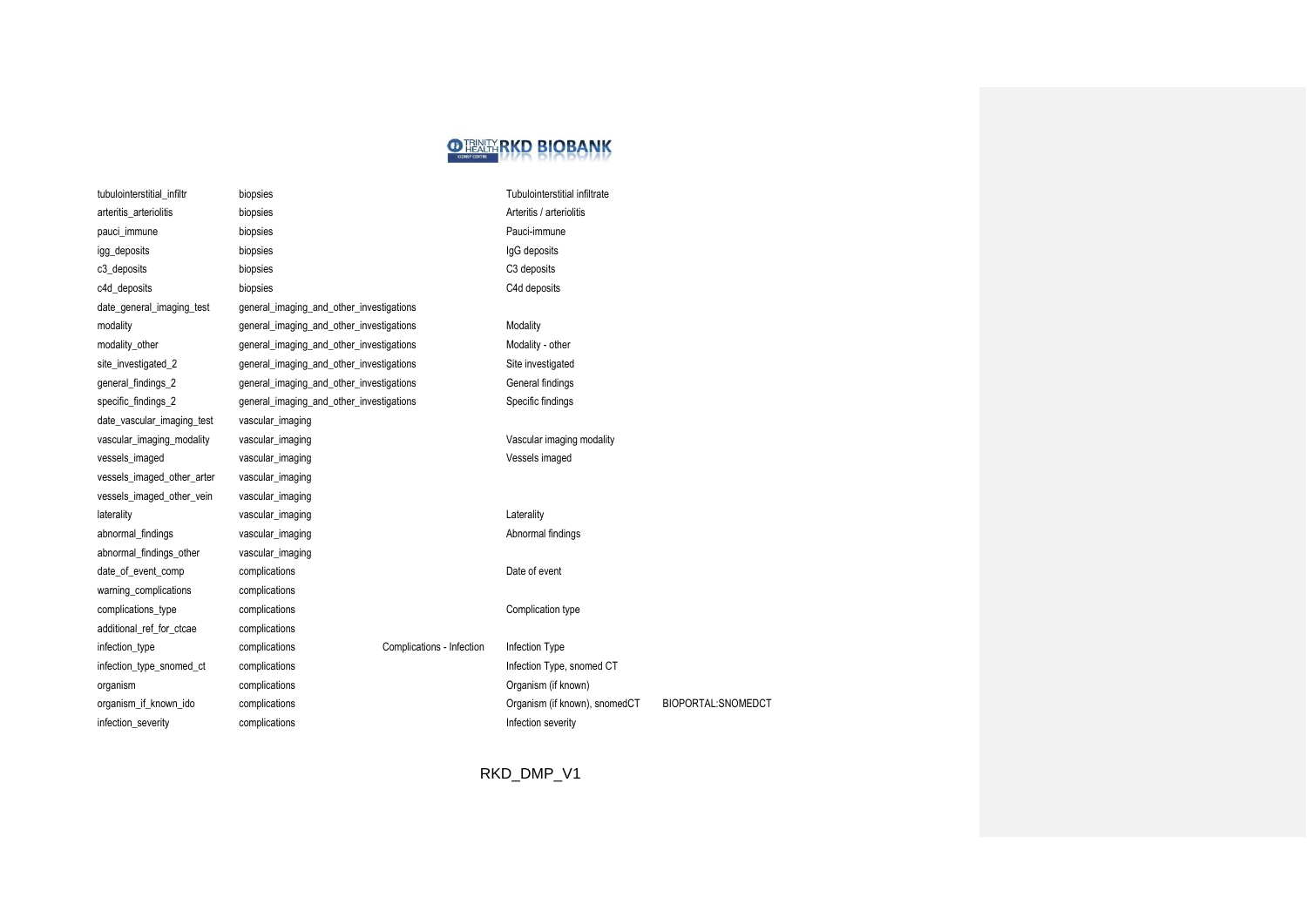

| infection severity 2       | complications | Complications -                                                                    | Infection severity, CTCAE                                                 |                                                                                                                                          |
|----------------------------|---------------|------------------------------------------------------------------------------------|---------------------------------------------------------------------------|------------------------------------------------------------------------------------------------------------------------------------------|
| leukopenia severity score  | complications | Leukopenia                                                                         | Leukopenia severity score                                                 |                                                                                                                                          |
| leukop_severity_score_2    | complications |                                                                                    | Leukopenia severity score                                                 | 1, 1 - Nadir WCC = 3.1-4x10^9/L   2, 2 - Nadir WCC = 2.1-3x10^9/L   3, 3<br>- Nadir WCC = 1.1-2x10^9/L   4, 4 - Nadir WCC = < 1.1x10^9/L |
| thromboembolic events spec | complications | Complications -<br>Thromboembolic events<br>Complications - Other<br>ADR / disease | Thromboembolic events specify                                             |                                                                                                                                          |
| other adr disease complica | complications | complications                                                                      | Other ADR / disease complications specify<br>Other ADR / disease          |                                                                                                                                          |
| other_adr_dis_comp_meddra  | complications |                                                                                    | complications specify, MEDDRA                                             | BIOPORTAL: MEDDRA                                                                                                                        |
| other adverse event score  | complications |                                                                                    | Other adverse event score<br>Other adverse event score.                   |                                                                                                                                          |
| other adv event score 2    | complications | Complications - Steroid                                                            | <b>CTCAE</b><br>Steroid associated complication -                         |                                                                                                                                          |
| steroid_associated_comp    | complications | associated complication                                                            | specify                                                                   |                                                                                                                                          |
| steroid associated comp 2  | complications |                                                                                    | Steroid associated complications<br>Steroid associated complication -     |                                                                                                                                          |
| steroid assoc comp other   | complications |                                                                                    | specify, other, MEDDRA                                                    | <b>BIOPORTAL:MEDDRA</b>                                                                                                                  |
| corticosteroid complicatio | complications |                                                                                    | Corticosteroid complications severity<br>Corticosteroid complications     |                                                                                                                                          |
| corticosteroid_comp_2      | complications | Complications -                                                                    | severity, CTCAE                                                           |                                                                                                                                          |
| cardiovas_comp             | complications | Cardiovascular<br>complication                                                     | Cardiovascular complication -<br>specify<br>Cardiovascular complication - |                                                                                                                                          |
| cardiovas comp other       | complications |                                                                                    | specify, other, MEDDRA                                                    | BIOPORTAL: MEDDRA                                                                                                                        |
| cardiovascular complicatio | complications |                                                                                    | Cardiovascular complications severity<br>Cardiovascular complications     |                                                                                                                                          |
| cardiovascular comp 2      | complications | Complications -                                                                    | severity, CTCAE                                                           |                                                                                                                                          |
| type of malignancy         | complications | Malignancy                                                                         | Type of malignancy, MEDDRA                                                | <b>BIOPORTAL:MEDDRA</b>                                                                                                                  |
| malignancy complications s | complications |                                                                                    | Malignancy complications severity<br>Malignancy complications             |                                                                                                                                          |
| malignancy_comp_serv_2     | complications | Complications -                                                                    | severity, CTCAE                                                           |                                                                                                                                          |
| requiring_ivig             | complications | Hypogammaglobulinaemia                                                             | <b>Requiring IVIG</b>                                                     |                                                                                                                                          |
| nadir_igg                  | complications |                                                                                    | Nadir IqG level (q/L)                                                     |                                                                                                                                          |
|                            |               |                                                                                    |                                                                           |                                                                                                                                          |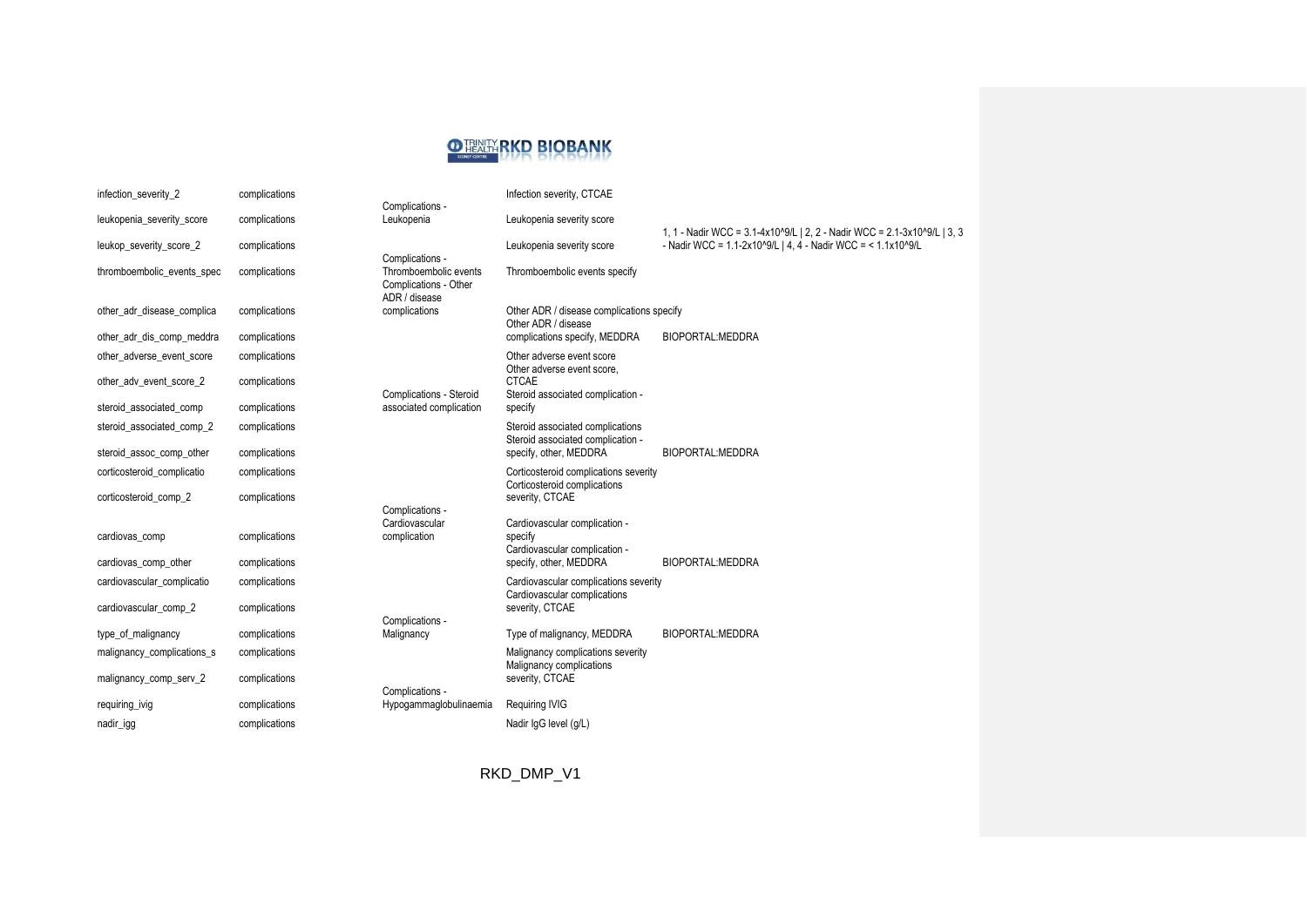

| patient_id_encounters                    | encounters               |                                | Patient ID                                                                                                                                                                                                                                                                                                                                                                                                     |                                                                                                                                                                                                                                                                                             |
|------------------------------------------|--------------------------|--------------------------------|----------------------------------------------------------------------------------------------------------------------------------------------------------------------------------------------------------------------------------------------------------------------------------------------------------------------------------------------------------------------------------------------------------------|---------------------------------------------------------------------------------------------------------------------------------------------------------------------------------------------------------------------------------------------------------------------------------------------|
| date_of_visit                            | encounters               |                                |                                                                                                                                                                                                                                                                                                                                                                                                                | <div class="rich-text-field-label"><p><span style="background-color: #ffcc00;">Date Of Visit</span></p></div><br><div class="rich-text-field-label"><p><span style="background-color: #ffcc00;">COVID-19 related</span></p></div>                                                           |
| covid 19 related entry                   | encounters               |                                | entry?                                                                                                                                                                                                                                                                                                                                                                                                         |                                                                                                                                                                                                                                                                                             |
| c19 relation warning                     | encounters               |                                |                                                                                                                                                                                                                                                                                                                                                                                                                |                                                                                                                                                                                                                                                                                             |
| interval_from_diagnosis<br>hospital_site | encounters<br>encounters |                                | Interval from diagnosis (months)<br><div class="rich-text-field-&lt;br&gt;label"><p><span<br>style="background-color:<br/>#ffcc00;"&gt;Hospital<br/>Site</span<br></p></div>                                                                                                                                                                                                                                   | 1, BEU - Beaumont   2, SVH - St. Vincents Hospital   3, SJH - St. James<br>Hospital   4, TUH - Tallaght   5, GAL - UCH Galway   6, CUH - Cork<br>University Hospital   7, LIM - Mid-West Reg. Hosp. Limerick   8, MUH -<br>Mater University Hospital   9, PRA - Prague   10, Other Hospital |
| other hospital                           | encounters               |                                | Other Hospital                                                                                                                                                                                                                                                                                                                                                                                                 |                                                                                                                                                                                                                                                                                             |
| type_of_visit                            | encounters               |                                | <b>Type of Visit</b><br><div class="rich-text-field-&lt;br&gt;label"><p><span< td=""><td></td></span<></p></div>                                                                                                                                                                                                                                                                                               |                                                                                                                                                                                                                                                                                             |
| employment_status                        | encounters               | Disease assessment -<br>common | style="background-color:<br>#ffcc00;">Employment<br>status<br><div class="rich-text-field-&lt;br&gt;label"><p><span<br>style="background-color:<br/>#ffcc00;"&gt;Disease activity since</span<br></p></div>                                                                                                                                                                                                    | 1, Unknown   2, Not working   3, Disability benefit   4, Employed full time<br>15, Employed part time   6, Retired   7, Student                                                                                                                                                             |
| disease activity since las               | encounters               |                                | last return                                                                                                                                                                                                                                                                                                                                                                                                    | 1, Remission   2, Active   3, Low disease activity<br><div class="rich-text-field-label"><p><span style="background-color: #ffcc00;">Uninalysis</span></p></div>                                                                                                                            |
| uninalysis done                          | encounters               |                                | Done<br><div class="rich-text-field-&lt;/td&gt;&lt;td&gt;&lt;/td&gt;&lt;/tr&gt;&lt;tr&gt;&lt;td&gt;uninalysis_protein&lt;/td&gt;&lt;td&gt;encounters&lt;/td&gt;&lt;td&gt;&lt;/td&gt;&lt;td&gt;label"><p><span<br>style="background-color:<br/>#ffcc00;"&gt;Uninalysis<br/>Protein</span<br></p></div><br><div class="rich-text-field-&lt;br&gt;label"><p><span<br>style="background-color:</span<br></p></div> | 1, Negative   2, +1   3, +2   4, >=+3                                                                                                                                                                                                                                                       |
| uninalysis_blood                         | encounters               |                                | #ffcc00;">Uninalysis<br>Blood<br>ESRD (Permanent kidney failure                                                                                                                                                                                                                                                                                                                                                | 1, Negative $ 2, +1 3, +2 4, >=+3$                                                                                                                                                                                                                                                          |
| esrd                                     | encounters               |                                | requiring dialysis or transplant)                                                                                                                                                                                                                                                                                                                                                                              |                                                                                                                                                                                                                                                                                             |
| dialysis dependent                       | encounters               |                                | dependent                                                                                                                                                                                                                                                                                                                                                                                                      | <div class="rich-text-field-label"><p><span style="background-color: #ffcc00;">Dialysis</span></p></div>                                                                                                                                                                                    |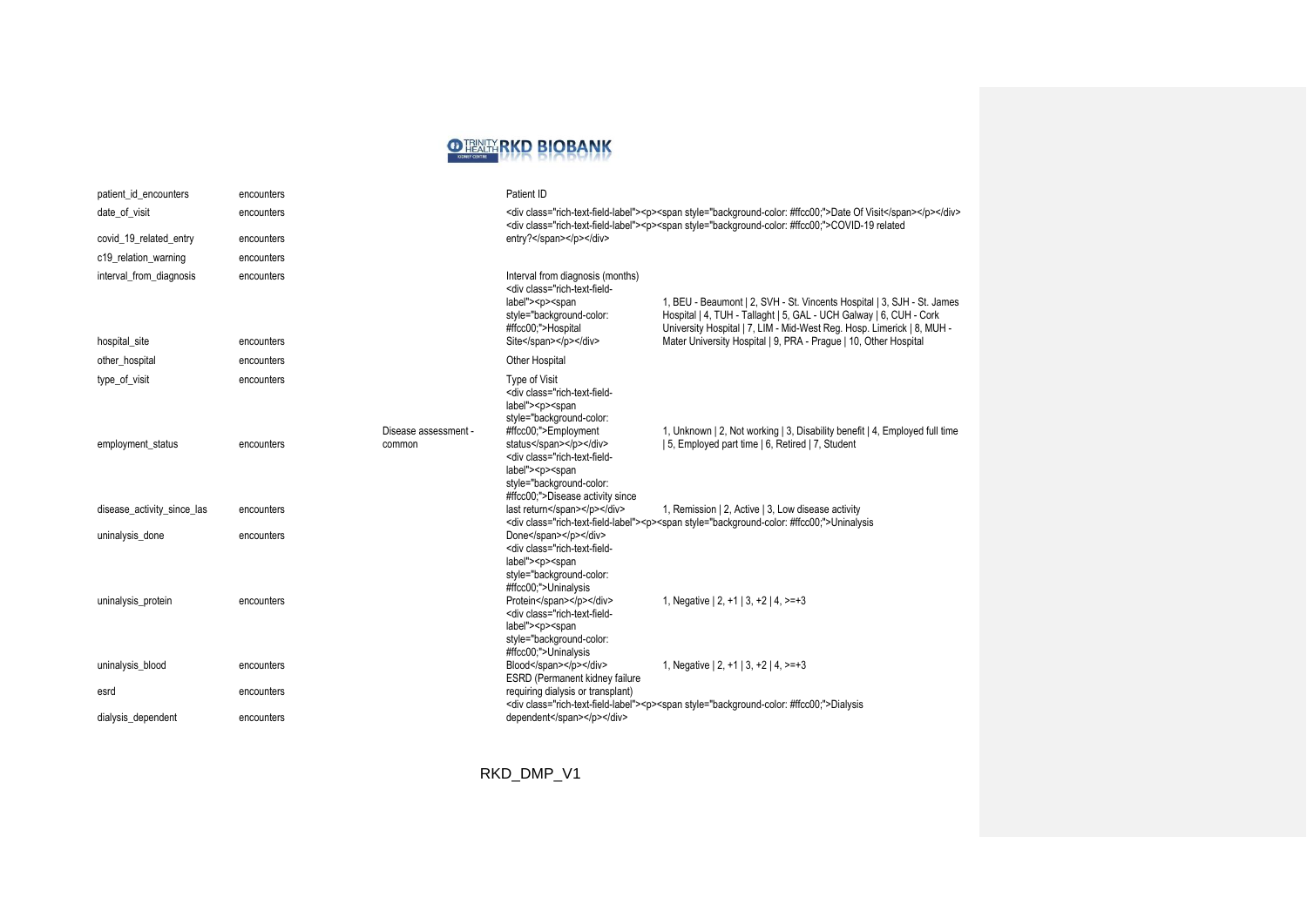

| date_of_dialysis_start        | encounters |             | start                                                                                                                                                                                                                                                                                                                                                  | <div class="rich-text-field-label"><p><span style="background-color: #ffcc00;">Date of dialysis<br/><div class="rich-text-field-label"><p><span style="background-color: #ffcc00;">Date of dialysis</span></p></div></span></p></div>                      |
|-------------------------------|------------|-------------|--------------------------------------------------------------------------------------------------------------------------------------------------------------------------------------------------------------------------------------------------------------------------------------------------------------------------------------------------------|------------------------------------------------------------------------------------------------------------------------------------------------------------------------------------------------------------------------------------------------------------|
| date_of_dialysis_stop         | encounters |             | stop                                                                                                                                                                                                                                                                                                                                                   |                                                                                                                                                                                                                                                            |
| weight kg                     | encounters |             |                                                                                                                                                                                                                                                                                                                                                        | <div class="rich-text-field-label"><p><span style="background-color: #ffcc00;">Weight (KG)</span></p></div>                                                                                                                                                |
| please_fill_in_the_height     | encounters |             |                                                                                                                                                                                                                                                                                                                                                        |                                                                                                                                                                                                                                                            |
| bmi                           | encounters |             | <div class="rich-text-field-&lt;br&gt;label"><p><span<br>style="background-color:<br/>#ffcc00;"&gt;BMI</span<br></p></div><br><div class="rich-text-field-&lt;br&gt;label"><p><span<br>style="background-color:</span<br></p></div>                                                                                                                    | [weight_kg]/([height_cms_known]*[height_cms_known]*0.0001)<br>1, EDTA for DNA   2, EDTA for PBMC   3, PAX gene tube for RNA   4,                                                                                                                           |
| clin samples obtained         | encounters |             | #ffcc00;">Clinical samples<br>obtained                                                                                                                                                                                                                                                                                                                 | Urine   5, Serum   6, Saliva for DNA   7, Tissue   8, Plasma exchange<br>fluid   9, EDTA for plasma   10, none<br><div class="rich-text-field-label"><p><span style="background-color: #ffcc00;">ls this the patient's first</span></p></div>              |
| patient first assessment      | encounters | <b>BVAS</b> | assessment?                                                                                                                                                                                                                                                                                                                                            | <div class="rich-text-field-label"><p><span style="background-color: #ffcc00;">General</span></p></div>                                                                                                                                                    |
| general_features              | encounters |             | features<br><div class="rich-text-field-&lt;br&gt;label"><p><span<br>style="background-color:<br/>#ffcc00;"&gt;General features -</span<br></p></div>                                                                                                                                                                                                  |                                                                                                                                                                                                                                                            |
| general_features_yes          | encounters |             | yes                                                                                                                                                                                                                                                                                                                                                    |                                                                                                                                                                                                                                                            |
| cutaneous                     | encounters |             | <div class="rich-text-field-&lt;br&gt;label"><p><span<br>style="background-color:<br/>#ffcc00;"&gt;Cutaneous -</span<br></p></div>                                                                                                                                                                                                                     | <div class="rich-text-field-label"><p><span style="background-color: #ffcc00;">Cutaneous</span></p></div>                                                                                                                                                  |
| cutaneous_yes                 | encounters |             | yes                                                                                                                                                                                                                                                                                                                                                    | 1, Infarct   2, Purpura   3, Ulcer   4, Gangrene   5, Other skin vasculitis<br><div class="rich-text-field-label"><p><span style="background-color: #ffcc00;">Mucous membranes /</span></p></div>                                                          |
| mucous_membranes_eyes         | encounters |             | eyes<br><div class="rich-text-field-&lt;br&gt;label"><p><span<br>style="background-color:</span<br></p></div>                                                                                                                                                                                                                                          | 1, Mouth ulcers   2, Genital ulcers   3, Adnexal inflammation   4,<br>Significant proptosis   5, Scleritis / Episcleritis   6, Conjunctivitis /                                                                                                            |
| mucous_membranes_eyes_ye<br>s | encounters |             | #ffcc00;">Mucous membranes /<br>eyes - yes                                                                                                                                                                                                                                                                                                             | Blepharitis / Keratitis   7, Blurred vision   8, Sudden visual loss   9, Uveitis<br>10, Retinal changes (vasculitis /thrombosis / exudate / haemorrhage)                                                                                                   |
| ent                           | encounters |             | <div class="rich-text-field-&lt;br&gt;label"><p><span< td=""><td><div class="rich-text-field-label"><p><span style="background-color: #ffcc00;">ENT</span></p></div><br/>1, Bloody nasal discharge / crusts / ulcers / granulomata   2, Paranasal<br/>sinus involvement   3, Subglottic stenosis   4, Conductive hearing loss  </td></span<></p></div> | <div class="rich-text-field-label"><p><span style="background-color: #ffcc00;">ENT</span></p></div><br>1, Bloody nasal discharge / crusts / ulcers / granulomata   2, Paranasal<br>sinus involvement   3, Subglottic stenosis   4, Conductive hearing loss |
| ent_yes                       | encounters |             | style="background-color:                                                                                                                                                                                                                                                                                                                               | 5. Sensorineural hearing loss                                                                                                                                                                                                                              |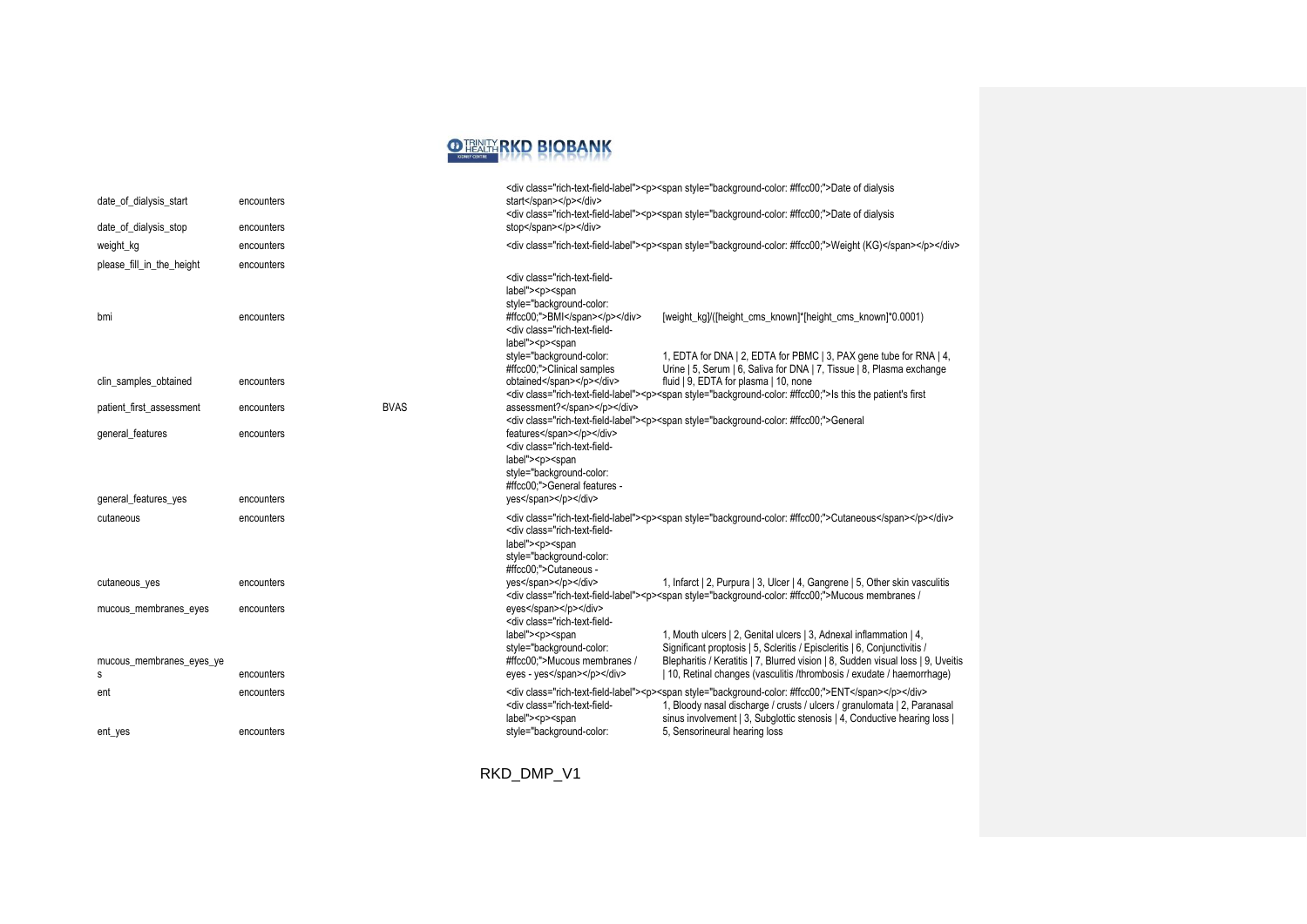

|                           |            | #ffcc00:">ENT -<br>yes                                                                                                                                                                                                                                                                                                                                                                                                                                                                                                                                                                                         |                                                                                                                                                                                                                       |
|---------------------------|------------|----------------------------------------------------------------------------------------------------------------------------------------------------------------------------------------------------------------------------------------------------------------------------------------------------------------------------------------------------------------------------------------------------------------------------------------------------------------------------------------------------------------------------------------------------------------------------------------------------------------|-----------------------------------------------------------------------------------------------------------------------------------------------------------------------------------------------------------------------|
| chest                     | encounters | <div class="rich-text-field-&lt;br&gt;label"><p><span< td=""><td><div class="rich-text-field-label"><p><span style="background-color: #ffcc00;">Chest</span></p></div></td></span<></p></div>                                                                                                                                                                                                                                                                                                                                                                                                                  | <div class="rich-text-field-label"><p><span style="background-color: #ffcc00;">Chest</span></p></div>                                                                                                                 |
| chest_yes                 | encounters | style="background-color:<br>#ffcc00;">Chest-<br>yes<br><div class="rich-text-field-label"><p><span style="background-color:&lt;/td&gt;&lt;td&gt;1, Wheeze   2, Nodules or cavities   3, Pleural effusion / pleurisy   4,&lt;br&gt;Infiltrate   5, Endobronchial involvement   6, Massive haemoptysis /&lt;br&gt;alveolar haemorrhage   7, Respiratory failure&lt;/td&gt;&lt;/tr&gt;&lt;tr&gt;&lt;td&gt;cardiovascular&lt;/td&gt;&lt;td&gt;encounters&lt;/td&gt;&lt;td&gt;#ffcc00;">Cardiovascular</span></p></div><br><div class="rich-text-field-&lt;br&gt;label"><p><span< td=""><td></td></span<></p></div> |                                                                                                                                                                                                                       |
| cardiovascular_yes        | encounters | style="background-color:<br>#ffcc00;">Cardiovascular -<br>yes                                                                                                                                                                                                                                                                                                                                                                                                                                                                                                                                                  | 1, Loss of pulses   2, Valvular heart disease   3, Pericarditis   4,<br>Ischaemic cardiac pain   5, Cardiomyopathy   6, Congestive cardiac<br>failure                                                                 |
| abdominal                 | encounters | <div class="rich-text-field-&lt;br&gt;label"><p><span<br>style="background-color:<br/>#ffcc00;"&gt;Abdominal -</span<br></p></div>                                                                                                                                                                                                                                                                                                                                                                                                                                                                             | <div class="rich-text-field-label"><p><span style="background-color: #ffcc00;">Abdominal</span></p>&gt;</div>                                                                                                         |
| abdominal yes             | encounters | yes                                                                                                                                                                                                                                                                                                                                                                                                                                                                                                                                                                                                            | 1, Bloody diarrhoea   2, Peritonitis   3, Ischaemic abdominal pain                                                                                                                                                    |
| renal                     | encounters |                                                                                                                                                                                                                                                                                                                                                                                                                                                                                                                                                                                                                | <div class="rich-text-field-label"><p><span style="background-color: #ffcc00;">Renal</span></p></div>                                                                                                                 |
| please record only one of | encounters |                                                                                                                                                                                                                                                                                                                                                                                                                                                                                                                                                                                                                |                                                                                                                                                                                                                       |
|                           |            | <div class="rich-text-field-&lt;br&gt;label"><p><span<br>style="background-color:<br/>#ffcc00:"&gt;Renal -</span<br></p></div>                                                                                                                                                                                                                                                                                                                                                                                                                                                                                 | 1. Hypertension   2. Proteinuria >1+   3. Haematuria >= 10 RBCs/hpf   4.<br>Serum creatinine 125-249 >= uM/L   5, Serum creatinine 250-499 >=<br>uM/L   6, Serum creatinine >= 500 uM/L   7, Rise in serum creatinine |
| renal_yes                 | encounters | yes                                                                                                                                                                                                                                                                                                                                                                                                                                                                                                                                                                                                            | >30% or fall in creatinine clearance >25%<br><div class="rich-text-field-label"><p><span style="background-color: #ffcc00;">Nervous</span></p></div>                                                                  |
| nervous_system            | encounters | system<br><div class="rich-text-field-&lt;br&gt;label"><p><span< td=""><td>1, Headache   2, Meningitis   3, Organic confusion   4, Seizures (not</td></span<></p></div>                                                                                                                                                                                                                                                                                                                                                                                                                                        | 1, Headache   2, Meningitis   3, Organic confusion   4, Seizures (not                                                                                                                                                 |
|                           |            | style="background-color:<br>#ffcc00;">Nervous system -                                                                                                                                                                                                                                                                                                                                                                                                                                                                                                                                                         | hypertensive)   5, Cerebrovascular accident   6, Spinal cord lesion   7,<br>Cranial nerve palsy   8, Sensory peripheral neuropathy   9, Mononeuritis                                                                  |
| nervous_system_yes        | encounters | ves                                                                                                                                                                                                                                                                                                                                                                                                                                                                                                                                                                                                            | multiplex                                                                                                                                                                                                             |
| other bvas                | encounters |                                                                                                                                                                                                                                                                                                                                                                                                                                                                                                                                                                                                                | <div class="rich-text-field-label"><p><span style="background-color: #ffcc00;">Other</span></p></div>                                                                                                                 |
| other_1_yes               | encounters |                                                                                                                                                                                                                                                                                                                                                                                                                                                                                                                                                                                                                | <div class="rich-text-field-label"><p><span style="background-color: #ffcc00;">Other 1 - yes</span></p></div>                                                                                                         |
| other_2_yes               | encounters |                                                                                                                                                                                                                                                                                                                                                                                                                                                                                                                                                                                                                | <div class="rich-text-field-label"><p><span style="background-color: #ffcc00;">Other 2 - yes</span></p></div>                                                                                                         |
| other_3_yes               | encounters |                                                                                                                                                                                                                                                                                                                                                                                                                                                                                                                                                                                                                | <div class="rich-text-field-label"><p><span style="background-color: #ffcc00;">Other 3 - yes</span></p></div>                                                                                                         |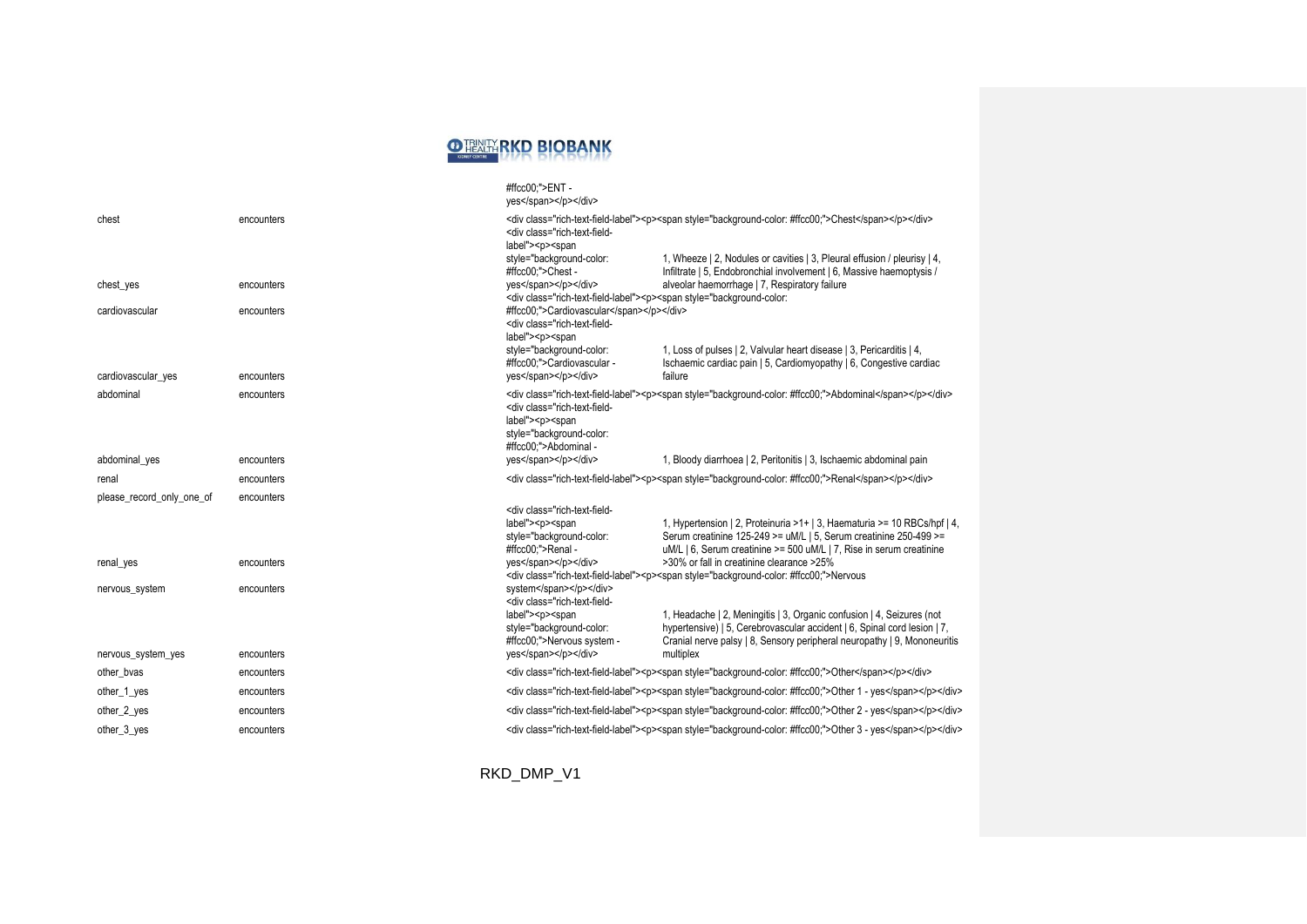

| other_4_yes                | encounters |                      | <div class="rich-text-field-&lt;br&gt;label"><p><span<br>style="background-color:<br/>#ffcc00;"&gt;PERSISTENT DISEASE<br/>ONLY: (Tick here if all the<br/>abnormalities are due to persistent</span<br></p></div>                                                                                                                                                                                                                                  | <div class="rich-text-field-label"><p><span style="background-color: #ffcc00;">Other 4 - yes</span></p></div>                                                                                                                       |
|----------------------------|------------|----------------------|----------------------------------------------------------------------------------------------------------------------------------------------------------------------------------------------------------------------------------------------------------------------------------------------------------------------------------------------------------------------------------------------------------------------------------------------------|-------------------------------------------------------------------------------------------------------------------------------------------------------------------------------------------------------------------------------------|
| persistent_disease_only    | encounters |                      | disease)                                                                                                                                                                                                                                                                                                                                                                                                                                           | 1, Yes   2, No                                                                                                                                                                                                                      |
| bvas_description_text      | encounters |                      |                                                                                                                                                                                                                                                                                                                                                                                                                                                    |                                                                                                                                                                                                                                     |
| bvas_score                 | encounters |                      | <b>BVAS</b> score                                                                                                                                                                                                                                                                                                                                                                                                                                  |                                                                                                                                                                                                                                     |
| bvas_score_calculator      | encounters |                      | (calculator)                                                                                                                                                                                                                                                                                                                                                                                                                                       | <div class="rich-text-field-label"><p><span style="background-color: #ffcc00;">BVAS score<br/><div class="rich-text-field-label"><p><span style="background-color: #ffcc00;">Number of major BVAS</span></p></div></span></p></div> |
| number_of_major_bvas_items | encounters |                      | items                                                                                                                                                                                                                                                                                                                                                                                                                                              | <div class="rich-text-field-label"><p><span style="background-color: #ffcc00;">Number of minor BVAS</span></p></div>                                                                                                                |
| number of minor bvas items | encounters | Disease assessment - | items<br><div class="rich-text-field-&lt;br&gt;label"><p><span<br>style="background-color:<br/>#ffcc00;"&gt;Do you think Vasculitis<br/>is relapsing in this</span<br></p></div>                                                                                                                                                                                                                                                                   |                                                                                                                                                                                                                                     |
| vasculitis_relapse         | encounters | Vasculitis           | encounter<br><div class="rich-text-field-&lt;br&gt;label"><p><span<br>style="background-color:<br/>#ffcc00;"&gt;Adjudicated probability</span<br></p></div>                                                                                                                                                                                                                                                                                        | 1, High Probability   2, Possibly   3, Unknown   4, No                                                                                                                                                                              |
| adj probability relapse    | encounters |                      | of relapse                                                                                                                                                                                                                                                                                                                                                                                                                                         | 1, Definite   2, High Probability   3, Possible   4, No                                                                                                                                                                             |
| nature of confirmed relaps | encounters |                      | Nature of confirmed relapse                                                                                                                                                                                                                                                                                                                                                                                                                        |                                                                                                                                                                                                                                     |
| nature of relapse other    | encounters |                      |                                                                                                                                                                                                                                                                                                                                                                                                                                                    |                                                                                                                                                                                                                                     |
| diagnostic biopsy          | encounters |                      | Diagnostic biopsy<br><div class="rich-text-field-&lt;br&gt;label"><p><span<br>style="background-color:<br/>#ffcc00;"&gt;Immunosuppressive</span<br></p></div>                                                                                                                                                                                                                                                                                      | 1, Discontinuation of immunosuppression within 6 months prior to this<br>encounter   2, Discontinuation of immunosuppression > 6 months prior to                                                                                    |
| immunosup med 2            | encounters |                      | status<br><div class="rich-text-field-label"><p><span style="background-color:&lt;/td&gt;&lt;td&gt;this encounter   3, Currently on immunosuppression   4, Treatment Naïve&lt;/td&gt;&lt;/tr&gt;&lt;tr&gt;&lt;td&gt;corticosteroids&lt;/td&gt;&lt;td&gt;encounters&lt;/td&gt;&lt;td&gt;&lt;/td&gt;&lt;td&gt;#ffcc00;">Corticosteroids</span></p></div><br><div class="rich-text-field-&lt;br&gt;label"><p><span< td=""><td></td></span<></p></div> |                                                                                                                                                                                                                                     |
| corticosteroid dose        | encounters |                      | style="background-color:                                                                                                                                                                                                                                                                                                                                                                                                                           | 1, < 5 mg/day   2, 5 - 10 mg/day   3, 11 - 20 mg/day   4, > 20 mg/day                                                                                                                                                               |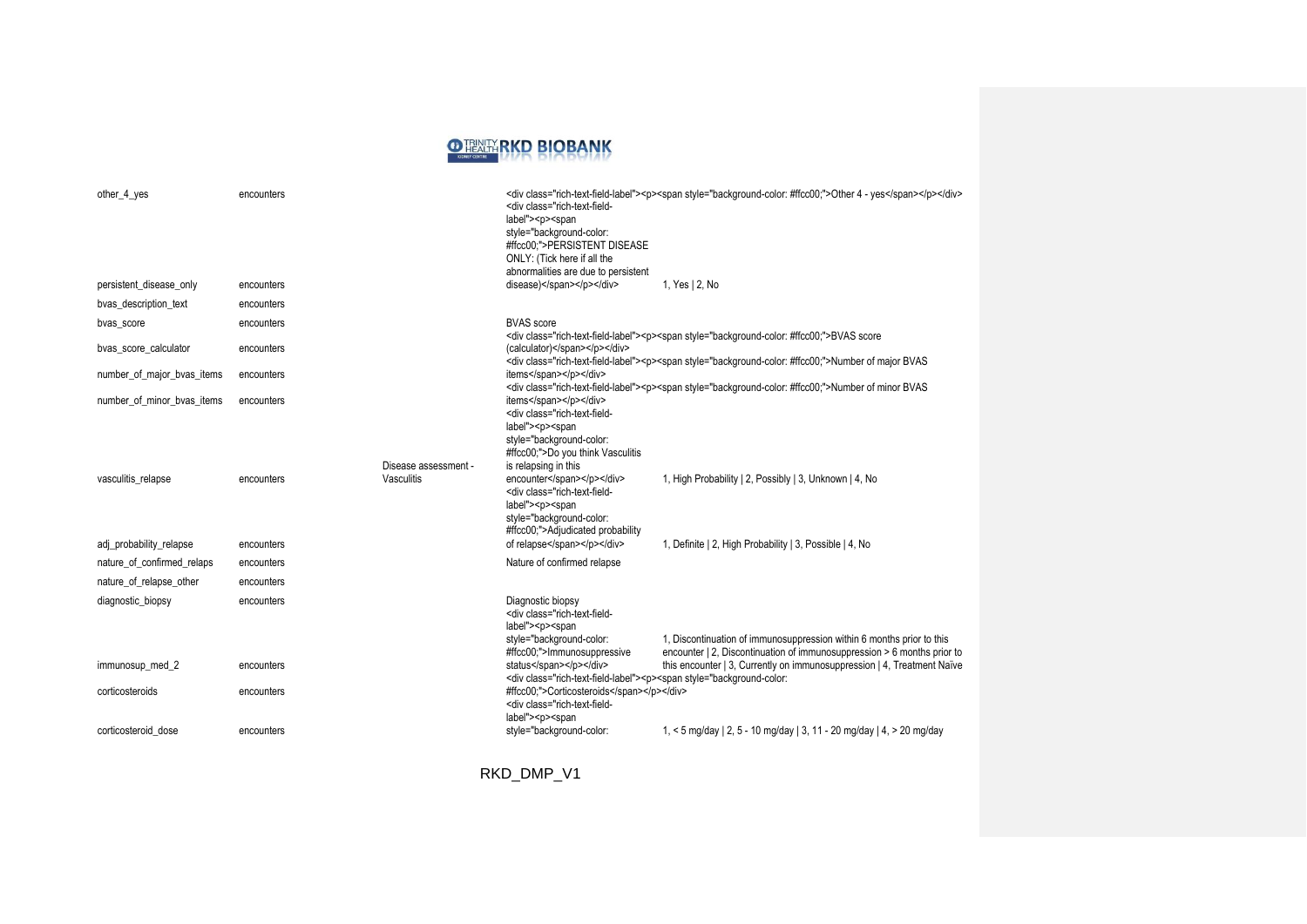

|                            |            | #ffcc00;">Current corticosteroid<br>dose<br><div class="rich-text-field-&lt;br&gt;label"><p><span<br>style="background-color:<br/>#ffcc00;"&gt;Corticosteroids in<br/>response to this clinical<br/>encounter/episode</span<br></p><th></th></div>                                                                                                                                                                                                                                                                                                                                           |                                                                                                                                                                                                                                                                                                                                                                                                          |
|----------------------------|------------|----------------------------------------------------------------------------------------------------------------------------------------------------------------------------------------------------------------------------------------------------------------------------------------------------------------------------------------------------------------------------------------------------------------------------------------------------------------------------------------------------------------------------------------------------------------------------------------------|----------------------------------------------------------------------------------------------------------------------------------------------------------------------------------------------------------------------------------------------------------------------------------------------------------------------------------------------------------------------------------------------------------|
| corticosteroid response    | encounters | iv>                                                                                                                                                                                                                                                                                                                                                                                                                                                                                                                                                                                          | 1, Increased   2, No change   3, Reduced   4, Stopped   5, Unknown<br>1, Daily oral cyclophosphamide - UATC/LC01AA01   2, Mycophenolate<br>mofetil - UATC/L04AA06   3, Azathioprine - UATC/L04AX01   4,<br>Methotrexate - UATC/L01BA01   5, Leflunomide - UATC/L04AA13   8, IV                                                                                                                           |
| immunosup med              | encounters | <div class="rich-text-field-&lt;br&gt;label"><p><span<br>style="background-color:<br/>#ffcc00;"&gt;Immunosuppressive<br/>medication</span<br></p></div><br><div class="rich-text-field-&lt;br&gt;label"><p><span< td=""><td>Cyclophosphamide - UATC/L01AA01   9, Mabthera: Rituximab -<br/>UATC/L01XCO2   14, Truxima: Rituximab - UATC/L01XCO2   10,<br/>Ustekinumab - UATC/L04AC05   11, Tacrolimus (including Advagraf,<br/>Prograf, etc.) - UATC/L04AD02   12, Mepolizumab - UATC/R03DX09  <br/>13, Methotrexate - UATC/L01BA01   6, Other (ATC ontology)   7, No</td></span<></p></div> | Cyclophosphamide - UATC/L01AA01   9, Mabthera: Rituximab -<br>UATC/L01XCO2   14, Truxima: Rituximab - UATC/L01XCO2   10,<br>Ustekinumab - UATC/L04AC05   11, Tacrolimus (including Advagraf,<br>Prograf, etc.) - UATC/L04AD02   12, Mepolizumab - UATC/R03DX09  <br>13, Methotrexate - UATC/L01BA01   6, Other (ATC ontology)   7, No                                                                    |
| immunosupp_med_reponse     | encounters | style="background-color:<br>#ffcc00:">Immunosuppressive<br>medication in response to this<br>encounter<br>Response to increased                                                                                                                                                                                                                                                                                                                                                                                                                                                              | 1, Immunosuppression increased   2, No change in Immunosuppression<br>  3, Immunosuppression reduced   4, Immunosuppression stopped   5,<br><b>Unknown</b>                                                                                                                                                                                                                                               |
| response to increased immu | encounters | immunosuppression<br><div class="rich-text-field-&lt;br&gt;label"><p><span<br>style="background-color:<br/>#ffcc00:"&gt;Additional</span<br></p></div>                                                                                                                                                                                                                                                                                                                                                                                                                                       | 1. Daily oral cyclophosphamide - UATC/LC01AA01   2. Mycophenolate<br>mofetil - UATC/L04AA06   3, Azathioprine - UATC/L04AX01   4,<br>Methotrexate - UATC/L01BA01   5, Leflunomide - UATC/L04AA13   8, IV<br>Cyclophosphamide - UATC/L01AA01   9, Mabthera: Rituximab -<br>UATC/L01XCO2   14, Truxima: Rituximab - UATC/L01XCO2   10,<br>Ustekinumab - UATC/L04AC05   11, Tacrolimus (including Advagraf, |
| immunosup med 3            | encounters | Immunosuppressive<br>medication<br><div class="rich-text-field-&lt;br&gt;label"><p><span<br>style="background-color:<br/>#ffcc00:"&gt;Additional</span<br></p></div>                                                                                                                                                                                                                                                                                                                                                                                                                         | Prograf, etc.) - UATC/L04AD02   12, Mepolizumab - UATC/R03DX09  <br>13. Methotrexate - UATC/L01BA01   6. Other - ATC ontology   7. No                                                                                                                                                                                                                                                                    |
| immunosup med 3 other      | encounters | Immunosuppressive medication,<br>other, ATC<br><div class="rich-text-field-&lt;br&gt;label"><p><span<br>style="background-color:</span<br></p></div>                                                                                                                                                                                                                                                                                                                                                                                                                                         | <b>BIOPORTAL:ATC</b>                                                                                                                                                                                                                                                                                                                                                                                     |
| immunosup med 3 resp       | encounters | #ffcc00;">Additional                                                                                                                                                                                                                                                                                                                                                                                                                                                                                                                                                                         |                                                                                                                                                                                                                                                                                                                                                                                                          |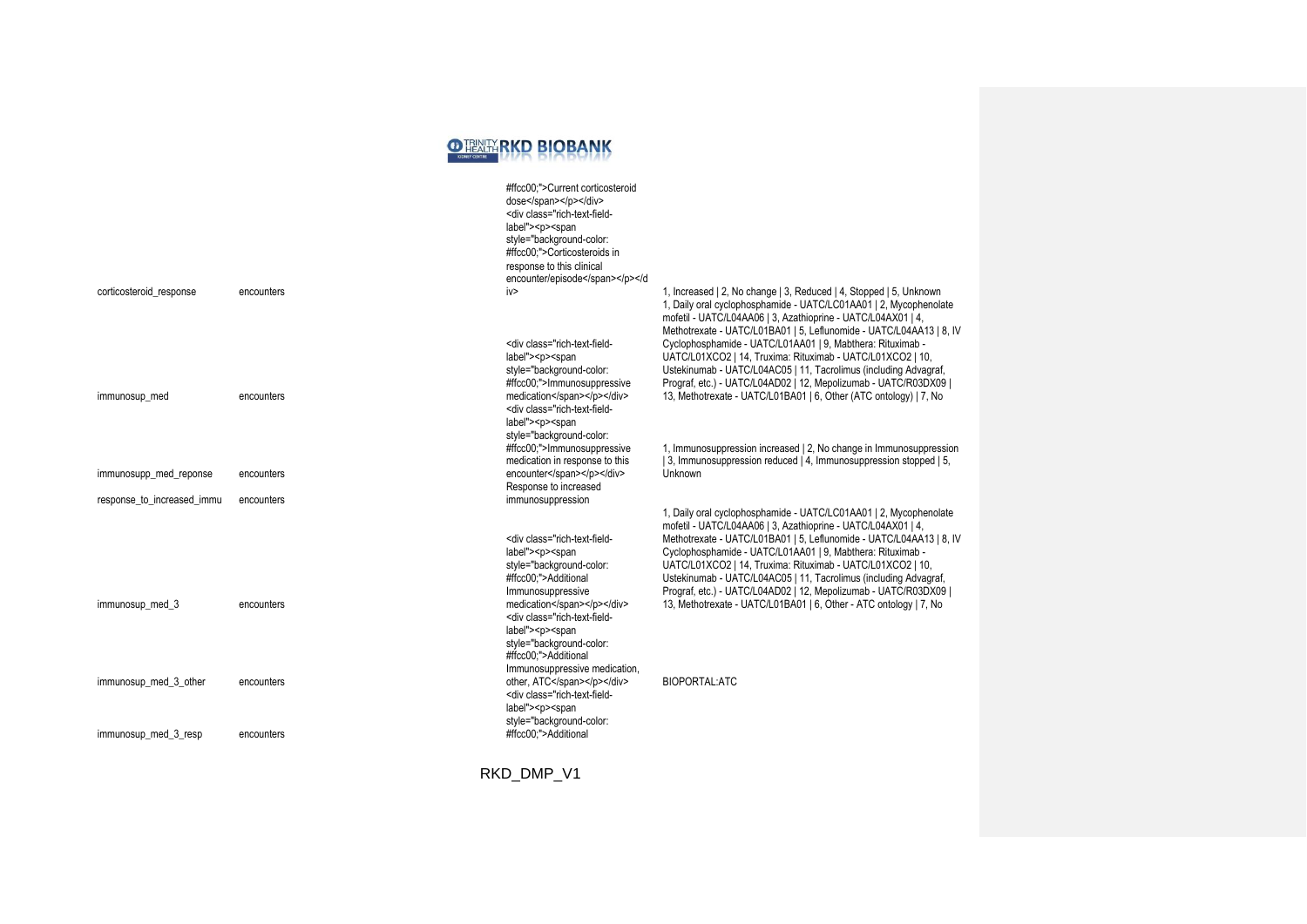

|                            |            |                                                         | Immunosuppressive medication in<br>response to this<br>encounter                                                                                                                                                                                                                                                                                                                                                                                                                                                                                                                                                                                                                                                                                     | 1. Daily oral cyclophosphamide - UATC/LC01AA01   2. Mycophenolate                                                                                                                                                                                                                                                                                                                                                                                                            |
|----------------------------|------------|---------------------------------------------------------|------------------------------------------------------------------------------------------------------------------------------------------------------------------------------------------------------------------------------------------------------------------------------------------------------------------------------------------------------------------------------------------------------------------------------------------------------------------------------------------------------------------------------------------------------------------------------------------------------------------------------------------------------------------------------------------------------------------------------------------------------|------------------------------------------------------------------------------------------------------------------------------------------------------------------------------------------------------------------------------------------------------------------------------------------------------------------------------------------------------------------------------------------------------------------------------------------------------------------------------|
| immunosup med 4            | encounters |                                                         | <div class="rich-text-field-&lt;br&gt;label"><p><span<br>style="background-color:<br/>#ffcc00;"&gt;Additional<br/>Immunosuppressive<br/>medication</span<br></p></div><br><div class="rich-text-field-&lt;br&gt;label"><p><span< td=""><td>mofetil - UATC/L04AA06   3, Azathioprine - UATC/L04AX01   4,<br/>Methotrexate - UATC/L01BA01   5, Leflunomide - UATC/L04AA13   8, IV<br/>Cyclophosphamide - UATC/L01AA01   9, Mabthera: Rituximab -<br/>UATC/L01XCO2   14, Truxima: Rituximab - UATC/L01XCO2   10,<br/>Ustekinumab - UATC/L04AC05   11, Tacrolimus (including Advagraf,<br/>Prograf, etc.) - UATC/L04AD02   12, Mepolizumab - UATC/R03DX09  <br/>13, Methotrexate - UATC/L01BA01   6, Other - ATC ontology   7, No</td></span<></p></div> | mofetil - UATC/L04AA06   3, Azathioprine - UATC/L04AX01   4,<br>Methotrexate - UATC/L01BA01   5, Leflunomide - UATC/L04AA13   8, IV<br>Cyclophosphamide - UATC/L01AA01   9, Mabthera: Rituximab -<br>UATC/L01XCO2   14, Truxima: Rituximab - UATC/L01XCO2   10,<br>Ustekinumab - UATC/L04AC05   11, Tacrolimus (including Advagraf,<br>Prograf, etc.) - UATC/L04AD02   12, Mepolizumab - UATC/R03DX09  <br>13, Methotrexate - UATC/L01BA01   6, Other - ATC ontology   7, No |
|                            |            |                                                         | style="background-color:<br>#ffcc00;">Additional<br>Immunosuppressive medication,                                                                                                                                                                                                                                                                                                                                                                                                                                                                                                                                                                                                                                                                    |                                                                                                                                                                                                                                                                                                                                                                                                                                                                              |
| immunosup_med_4_other      | encounters |                                                         | other, ATC<br><div class="rich-text-field-&lt;br&gt;label"><p><span<br>style="background-color:<br/>#ffcc00:"&gt;Additional<br/>Immunosuppressive medication in</span<br></p></div>                                                                                                                                                                                                                                                                                                                                                                                                                                                                                                                                                                  | BIOPORTAL: ATC                                                                                                                                                                                                                                                                                                                                                                                                                                                               |
| immunosup med 4 resp       | encounters |                                                         | response to this<br>encounter                                                                                                                                                                                                                                                                                                                                                                                                                                                                                                                                                                                                                                                                                                                        |                                                                                                                                                                                                                                                                                                                                                                                                                                                                              |
| immunosup_med_other        | encounters |                                                         |                                                                                                                                                                                                                                                                                                                                                                                                                                                                                                                                                                                                                                                                                                                                                      |                                                                                                                                                                                                                                                                                                                                                                                                                                                                              |
| immunosup med other atc    | encounters |                                                         | Immunosuppressive medication -<br>other, ATC                                                                                                                                                                                                                                                                                                                                                                                                                                                                                                                                                                                                                                                                                                         | <b>BIOPORTAL:ATC</b>                                                                                                                                                                                                                                                                                                                                                                                                                                                         |
| treatment naive            | encounters |                                                         |                                                                                                                                                                                                                                                                                                                                                                                                                                                                                                                                                                                                                                                                                                                                                      |                                                                                                                                                                                                                                                                                                                                                                                                                                                                              |
| prophylaxis                | encounters | Investigations summary in<br>the context of a potential | Prophylaxis                                                                                                                                                                                                                                                                                                                                                                                                                                                                                                                                                                                                                                                                                                                                          |                                                                                                                                                                                                                                                                                                                                                                                                                                                                              |
| anca_titre                 | encounters | AAV relapse event                                       | <b>ANCA titre</b><br>Suggestive bloods OR urine tests                                                                                                                                                                                                                                                                                                                                                                                                                                                                                                                                                                                                                                                                                                |                                                                                                                                                                                                                                                                                                                                                                                                                                                                              |
| suggestive_bloods_or_urine | encounters |                                                         | (excluding ANCA)                                                                                                                                                                                                                                                                                                                                                                                                                                                                                                                                                                                                                                                                                                                                     |                                                                                                                                                                                                                                                                                                                                                                                                                                                                              |
| suggestive_imaging         | encounters |                                                         | Suggestive imaging                                                                                                                                                                                                                                                                                                                                                                                                                                                                                                                                                                                                                                                                                                                                   |                                                                                                                                                                                                                                                                                                                                                                                                                                                                              |
| biochemistry               | encounters | Investigations - Common                                 | Biochemistry                                                                                                                                                                                                                                                                                                                                                                                                                                                                                                                                                                                                                                                                                                                                         |                                                                                                                                                                                                                                                                                                                                                                                                                                                                              |
| crp                        | encounters |                                                         | CRP - relation to laboratory                                                                                                                                                                                                                                                                                                                                                                                                                                                                                                                                                                                                                                                                                                                         | <div class="rich-text-field-label"><p><span style="background-color: #ffcc00;">CRP</span></p></div>                                                                                                                                                                                                                                                                                                                                                                          |
| crp_relation_to_lab        | encounters |                                                         | reference range?                                                                                                                                                                                                                                                                                                                                                                                                                                                                                                                                                                                                                                                                                                                                     |                                                                                                                                                                                                                                                                                                                                                                                                                                                                              |
| creatinine                 | encounters |                                                         |                                                                                                                                                                                                                                                                                                                                                                                                                                                                                                                                                                                                                                                                                                                                                      | <div class="rich-text-field-label"><p><span style="background-color: #ffcc00;">Creatinine</span></p></div>                                                                                                                                                                                                                                                                                                                                                                   |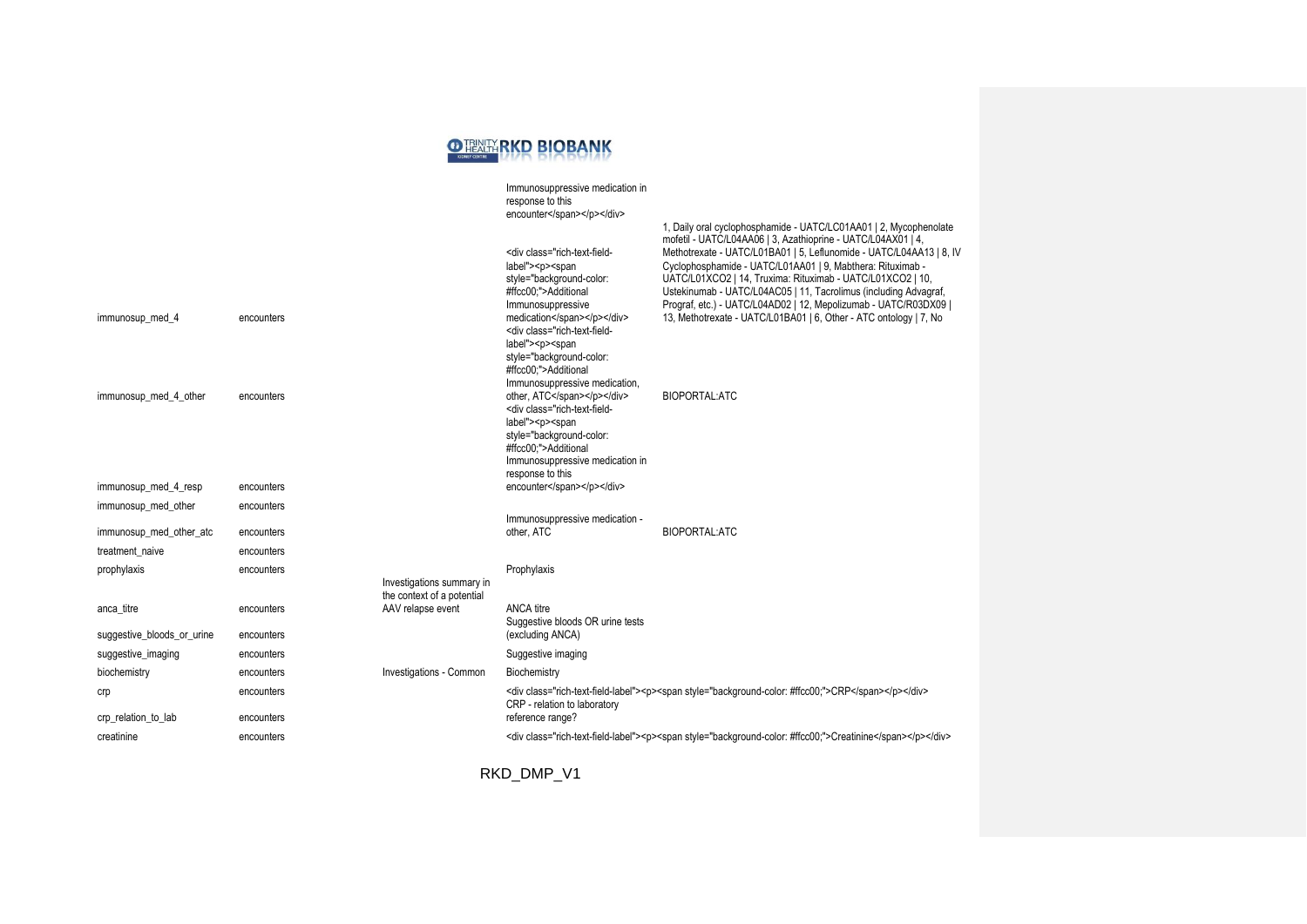

| creatinine relation to lab | encounters | Creatinine - relation to laboratory<br>reference range?                                                                                                                                                                                                                                                                                                                                                                                                                                                              |
|----------------------------|------------|----------------------------------------------------------------------------------------------------------------------------------------------------------------------------------------------------------------------------------------------------------------------------------------------------------------------------------------------------------------------------------------------------------------------------------------------------------------------------------------------------------------------|
| egfr                       | encounters | eGFR                                                                                                                                                                                                                                                                                                                                                                                                                                                                                                                 |
|                            |            | if( $[creationine] = ", ", round(141 *$<br>(min([creatinine]*0.01131222*if([gender]='1',(1/0.9),(1/0.7)),1))^(if([gende<br>r]='1',-0.411,-0.329)) *<br>(max([creatinine]*0.01131222*if([gender]='1',(1/0.9),(1/0.7)),1))^(-1.209)<br><div class="rich-text-field-&lt;br&gt;label"><p><span<br>style="background-color:<br/>(0.993)^(rounddown(datediff([date_of_birth],[date_of_visit],"y","mdy",true<br/>#ffcc00;"&gt;eGFR<br/>),0)) * if([gender]='2',1.018,1) * if([ethnicity]='5',1.159,1) *</span<br></p></div> |
| egfr_calculated            | encounters | if([ethnicity]='6',1.159,1) * if([ethnicity]='7',1.159,1),0))<br>(calculated)<br>eGFR - relation to laboratory                                                                                                                                                                                                                                                                                                                                                                                                       |
| egfr_relation_to_lab       | encounters | reference range?                                                                                                                                                                                                                                                                                                                                                                                                                                                                                                     |
| urine_pcr_acr              | encounters | <div class="rich-text-field-label"><p><span style="background-color: #ffcc00;">Urine PCR / ACR<br/>mg/mmol</span></p></div><br>Urine PCR / ACR - relation to                                                                                                                                                                                                                                                                                                                                                         |
| urine_pcr_acr_relation     | encounters | laboratory reference range?                                                                                                                                                                                                                                                                                                                                                                                                                                                                                          |
| urine_creatinine           | encounters |                                                                                                                                                                                                                                                                                                                                                                                                                                                                                                                      |
| hla_type                   | encounters | <b>HLA</b> type                                                                                                                                                                                                                                                                                                                                                                                                                                                                                                      |
| ana                        | encounters | <b>ANA</b>                                                                                                                                                                                                                                                                                                                                                                                                                                                                                                           |
| esr                        | encounters | <b>ESR</b><br>ESR - relation to laboratory                                                                                                                                                                                                                                                                                                                                                                                                                                                                           |
| esr_relation_to_lab        | encounters | reference range?                                                                                                                                                                                                                                                                                                                                                                                                                                                                                                     |
| full blood count           | encounters |                                                                                                                                                                                                                                                                                                                                                                                                                                                                                                                      |
| hb                         | encounters | <div class="rich-text-field-label"><p><span style="background-color: #ffcc00;">Hb</span></p></div><br>Hb - relation to laboratory                                                                                                                                                                                                                                                                                                                                                                                    |
| hb_relation_to_lab         | encounters | reference range?<br><div class="rich-text-field-label"><p><span style="background-color: #ffcc00;">Total white cell count</span></p></div>                                                                                                                                                                                                                                                                                                                                                                           |
| total_white_cell_count     | encounters | x10^9/L<br>Total white cell count - relation to                                                                                                                                                                                                                                                                                                                                                                                                                                                                      |
| total white cell count lab | encounters | laboratory reference range?<br><div class="rich-text-field-label"><p><span style="background-color: #ffcc00;">Neutrophil count</span></p></div>                                                                                                                                                                                                                                                                                                                                                                      |
| neutrophil_count           | encounters | x10^9/L<br>Neutrophil count - relation to                                                                                                                                                                                                                                                                                                                                                                                                                                                                            |
| neutrophil count lab       | encounters | laboratory reference range?<br><div class="rich-text-field-label"><p><span style="background-color: #ffcc00;">Lymphocyte count</span></p></div>                                                                                                                                                                                                                                                                                                                                                                      |
| lymphocyte_count           | encounters | x10^9/L<br>Lymphocyte count - relation to                                                                                                                                                                                                                                                                                                                                                                                                                                                                            |
| lymphocyte_count_lab       | encounters | laboratory reference range?                                                                                                                                                                                                                                                                                                                                                                                                                                                                                          |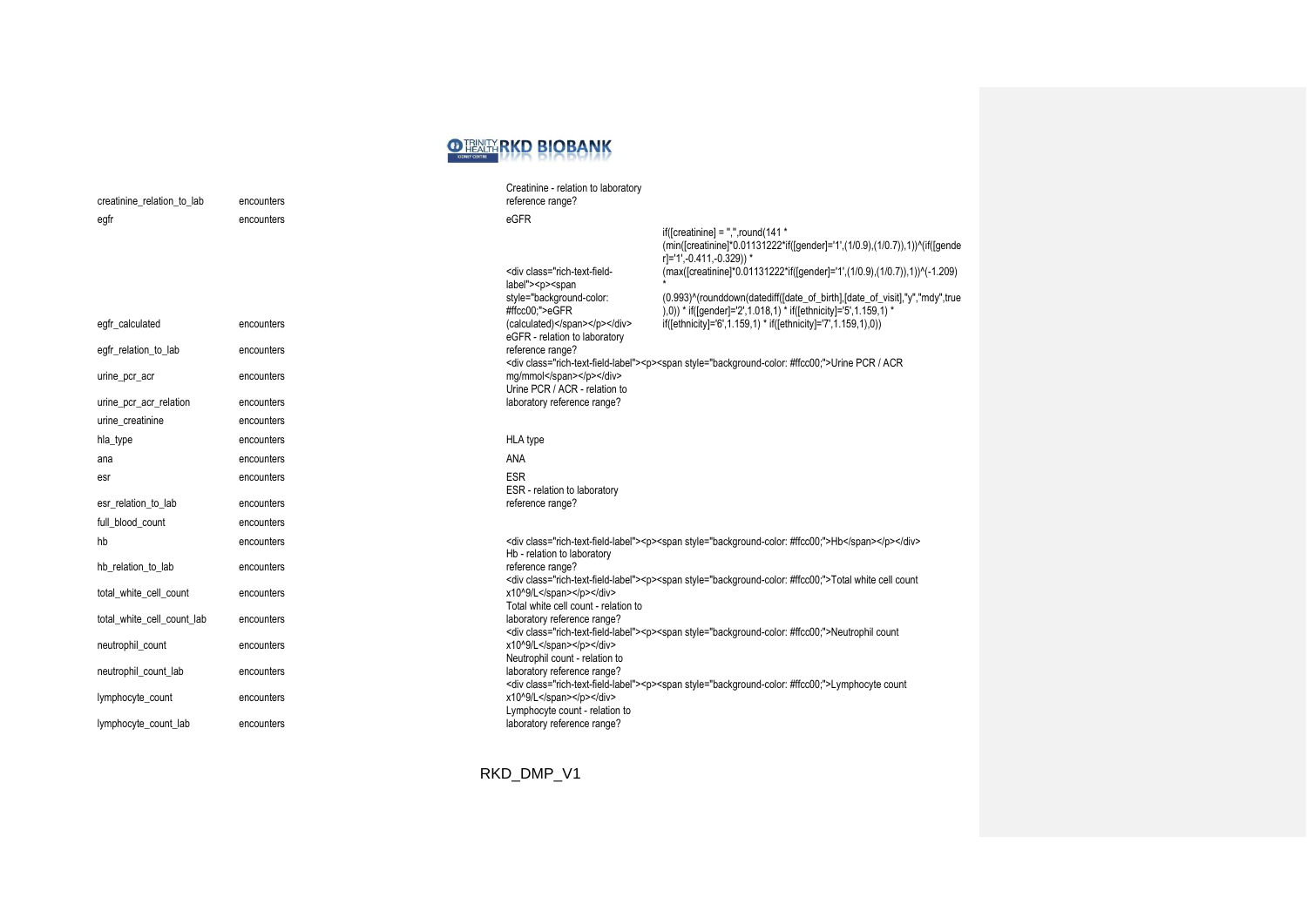

|                         |            |                             | <div class="rich-text-field-&lt;br&gt;label"><p><span<br>style="background-color:<br/>#ffcc00;"&gt;Neutrophil / Lymphocyte</span<br></p></div>                                                |                                                                                                                                                                                  |
|-------------------------|------------|-----------------------------|-----------------------------------------------------------------------------------------------------------------------------------------------------------------------------------------------|----------------------------------------------------------------------------------------------------------------------------------------------------------------------------------|
| neutrophil_lympho_ratio | encounters |                             | ratio                                                                                                                                                                                         | [neutrophil_count]/[lymphocyte_count]                                                                                                                                            |
| monocyte_count          | encounters |                             |                                                                                                                                                                                               |                                                                                                                                                                                  |
| monocyte_count_lab      | encounters |                             | Monocyte count - relation to<br>laboratory reference range?                                                                                                                                   |                                                                                                                                                                                  |
| eosinophil_count        | encounters |                             |                                                                                                                                                                                               |                                                                                                                                                                                  |
| eosinophil_lab          | encounters |                             | Eosinophil - relation to laboratory<br>reference range?                                                                                                                                       | <div class="rich-text-field-label"><p><span style="background-color: #ffcc00;">Platelet count</span></p></div>                                                                   |
| platelet count          | encounters |                             | x10^9/L<br>Platelet count - relation to                                                                                                                                                       |                                                                                                                                                                                  |
| platelet_count_lab      | encounters |                             | laboratory reference range?                                                                                                                                                                   |                                                                                                                                                                                  |
| absolute cd19 count     | encounters |                             |                                                                                                                                                                                               |                                                                                                                                                                                  |
| ast                     | encounters |                             | AST - relation to laboratory                                                                                                                                                                  | <div class="rich-text-field-label"><p><span style="background-color: #ffcc00;">AST</span></p></div>                                                                              |
| ast_lab                 | encounters |                             | reference range?<br><div class="rich-text-field-label"><p><span style="background-color: #ffcc00;">Haemoglobin</span></p></div>                                                               |                                                                                                                                                                                  |
| haemoglobin_g_dl        | encounters |                             | $(q/dL)$                                                                                                                                                                                      |                                                                                                                                                                                  |
| total cholesterol       | encounters |                             |                                                                                                                                                                                               |                                                                                                                                                                                  |
| total cholesterol lab   | encounters |                             | Total cholesterol - relation to<br>laboratory reference range?<br><div class="rich-text-field-&lt;br&gt;label"><p><span<br>style="background-color:<br/>#ffcc00;"&gt;ANCA</span<br></p></div> |                                                                                                                                                                                  |
| anca_if_2               | encounters | Investigations - Vasculitis | IF                                                                                                                                                                                            | 1, Atypical   2, C   3, P   4, Negative   5, Not tested   6, Pending<br><div class="rich-text-field-label"><p><span style="background-color: #ffcc00;">Anti-PR3</span></p></div> |
| anti_pr3_level          | encounters |                             | level<br>Anti-PR3 level - relation to                                                                                                                                                         |                                                                                                                                                                                  |
| anti_pr3_level_lab      | encounters |                             | laboratory reference range?                                                                                                                                                                   | <div class="rich-text-field-label"><p><span style="background-color: #ffcc00;">Anti-MPO</span></p></div>                                                                         |
| anti_mpo_level          | encounters |                             | level<br>Anti-MPO level - relation to                                                                                                                                                         |                                                                                                                                                                                  |
| anti_mpo_level_lab      | encounters |                             | laboratory reference range?                                                                                                                                                                   |                                                                                                                                                                                  |
| immunology              | encounters |                             | <b>IMMUNOLOGY</b>                                                                                                                                                                             |                                                                                                                                                                                  |
| anti_gbm_antibody       | encounters |                             | Anti-GBM antibody                                                                                                                                                                             |                                                                                                                                                                                  |
|                         |            |                             |                                                                                                                                                                                               |                                                                                                                                                                                  |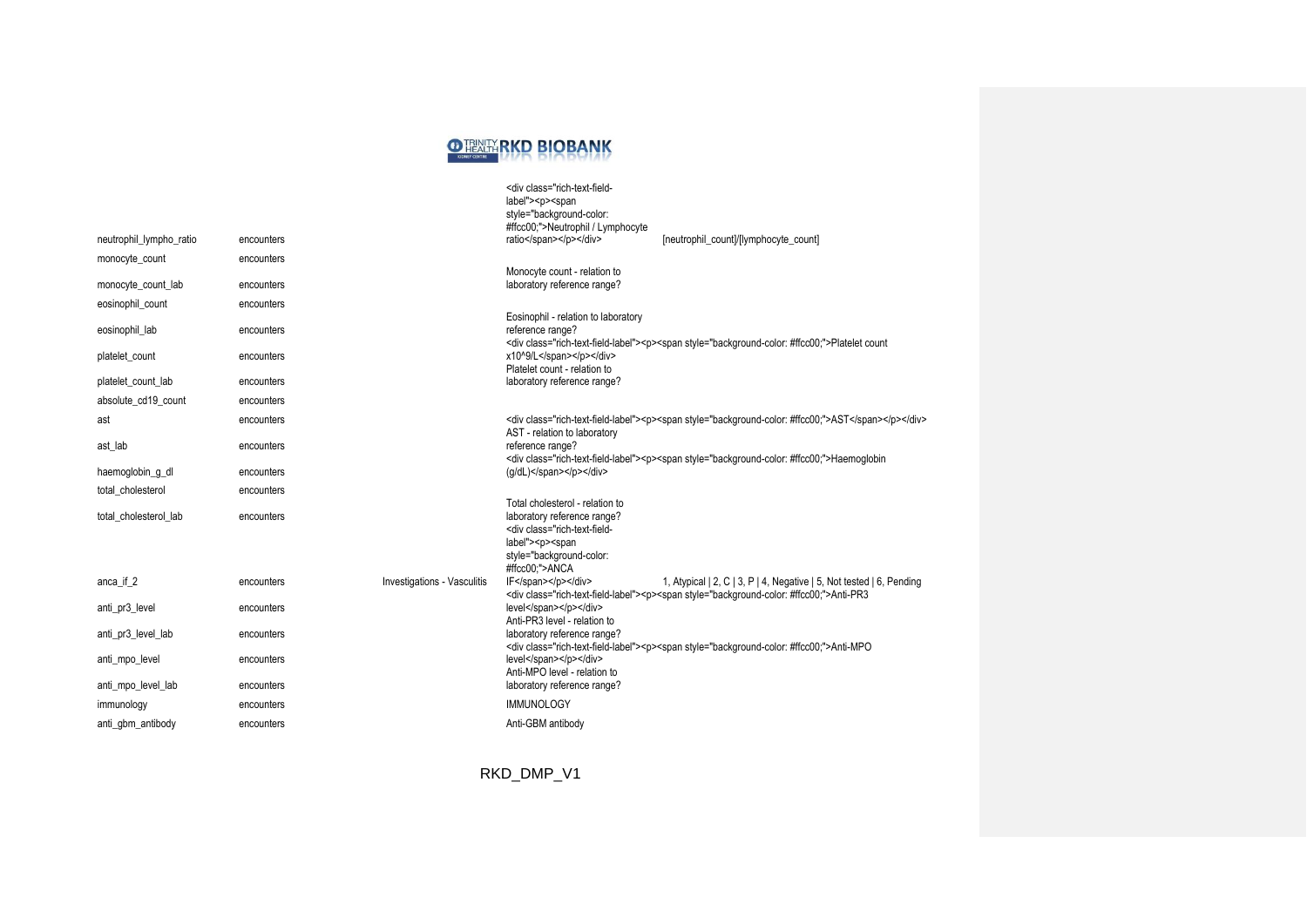

| anti_gbm_level                        | encounters               |                     | Anti-GBM Level                                                                |
|---------------------------------------|--------------------------|---------------------|-------------------------------------------------------------------------------|
| anti_gbm_method<br>anti_gbm_level_lab | encounters<br>encounters |                     | Anti-GBM Method<br>Anti-GBM level - relation to<br>laboratory reference range |
|                                       |                          |                     |                                                                               |
| igg<br>igg_lab                        | encounters<br>encounters |                     | IgG g/dL<br>IgG - relation to laboratory<br>reference range?                  |
| iga                                   | encounters               |                     | lgA g/dL<br>IgA - relation to laboratory                                      |
| iga_lab                               | encounters               |                     | reference range?                                                              |
| igm<br>igm_lab                        | encounters<br>encounters |                     | IgM g/dL<br>IgM - relation to laboratory<br>reference range?                  |
|                                       |                          |                     |                                                                               |
| complement_c3                         | encounters               |                     | Complement (C3)<br>Complement (C3) - relation to                              |
| complement_c3_lab                     | encounters               |                     | laboratory reference range?                                                   |
| complement_c4                         | encounters               |                     | Complement (C4)<br>Complement (C4) - relation to                              |
| complement_c4_lab                     | encounters               |                     | laboratory reference range                                                    |
| rheumatoid factor                     | encounters               |                     | Rheumatoid factor<br>Rheumatoid factor - relation to                          |
| rheumatoid factor lab                 | encounters               |                     | laboratory reference range?                                                   |
| hepatitis b                           | encounters               |                     | <b>Hepatitis B</b>                                                            |
| hepatitis_c                           | encounters               |                     | <b>Hepatitis C</b>                                                            |
| eg 5d level used                      | encounters               | <b>EQ5D Results</b> | EQ-5D Level Used                                                              |
| eq5d_exp                              | encounters               |                     |                                                                               |
| mobility level                        | encounters               |                     | 5L Mobility Level                                                             |
| selfcare level                        | encounters               |                     | 5L Selfcare Level                                                             |
| usual activities level                | encounters               |                     |                                                                               |
| pain discomfort level                 | encounters               |                     |                                                                               |
| anxiety depression level              | encounters               |                     |                                                                               |
| eq3d_exp                              | encounters               |                     |                                                                               |
| mobility level 2                      | encounters               |                     | 3L Mobility Level                                                             |
| selfcare level 2                      | encounters               |                     | 3L Selfcare Level                                                             |
|                                       |                          |                     |                                                                               |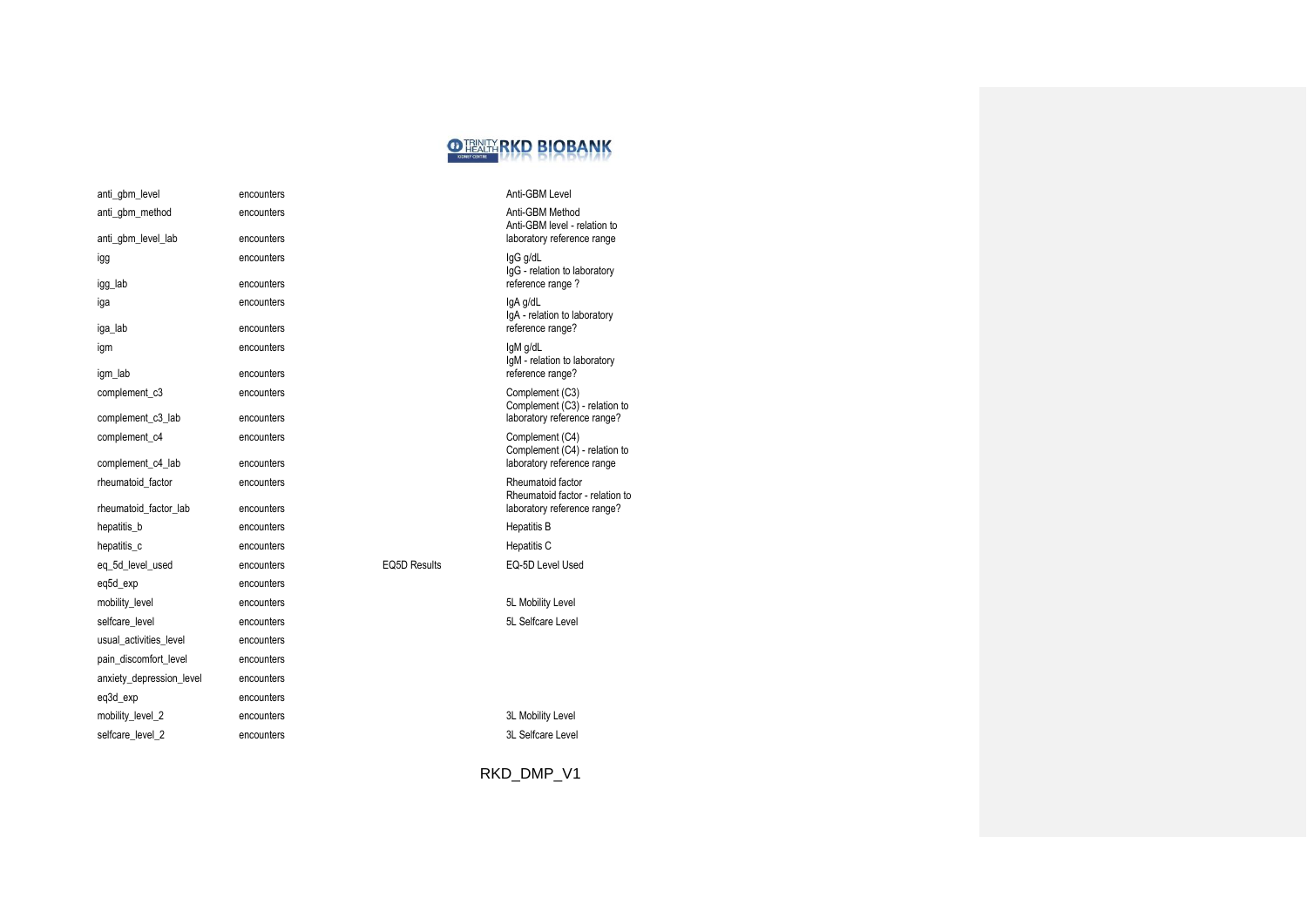

| usual activities level 2                                | encounters |                   |                                           |
|---------------------------------------------------------|------------|-------------------|-------------------------------------------|
| pain_discomfort_level_2                                 | encounters |                   |                                           |
| anxiety_depression_level_2                              | encounters |                   |                                           |
| visual_analogue_health_sca                              | encounters |                   |                                           |
| urine creatinine 2                                      | encounters | <b>Biomarkers</b> |                                           |
| scd163_serum_ng_ml                                      | encounters |                   |                                           |
| urine_scd163_pg_ml_duoset<br>urine_scd163_ng_mmmol_duo  | encounters |                   |                                           |
| s                                                       | encounters |                   |                                           |
| urine scd163 ng ml duoset                               | encounters |                   |                                           |
| urine_scd163_ng_ml_euroimm<br>urine_scd163_ng_mmmol_eur | encounters |                   |                                           |
| 0                                                       | encounters |                   |                                           |
| serum_il1_pg_ml                                         | encounters |                   |                                           |
| urinary calprotectin                                    | encounters |                   |                                           |
| plasma_cd146_pg_ml                                      | encounters |                   |                                           |
| urine_betaine_results                                   | encounters |                   | <b>Urine Betaine Results</b>              |
| urine betaine normalised                                | encounters |                   | Urine Betaine normalised                  |
| urine citric acid results                               | encounters |                   |                                           |
| urine_citric_acid_normalis                              | encounters |                   |                                           |
| urine creatinine metabolom                              | encounters |                   | Urine Creatinine (metabolomic)            |
| urine creatinine normalise                              | encounters |                   | Urine Creatinine normalised (metabolomic) |
| urine_dimethylglycine_resu                              | encounters |                   | Urine Dimethylglycine Results             |
| urine_dimethylglycine_norm                              | encounters |                   | Urine Dimethylglycine normalised          |
| urine_glutaric_acid_result                              | encounters |                   | Urine Glutaric acid Results               |
| urine_glutaric_acid_normal                              | encounters |                   | Urine Glutaric acid normalised            |
| urine glycolic acid result                              | encounters |                   | Urine Glycolic acid Results               |
| urine_glycolic_acid_normal                              | encounters |                   | Urine Glycolic acid normalised            |
| urine maltose results                                   | encounters |                   | <b>Urine Maltose Results</b>              |
| urine_maltose_normalised                                | encounters |                   | Urine Maltose normalised                  |
| urine myoinositol results                               | encounters |                   |                                           |
|                                                         |            |                   |                                           |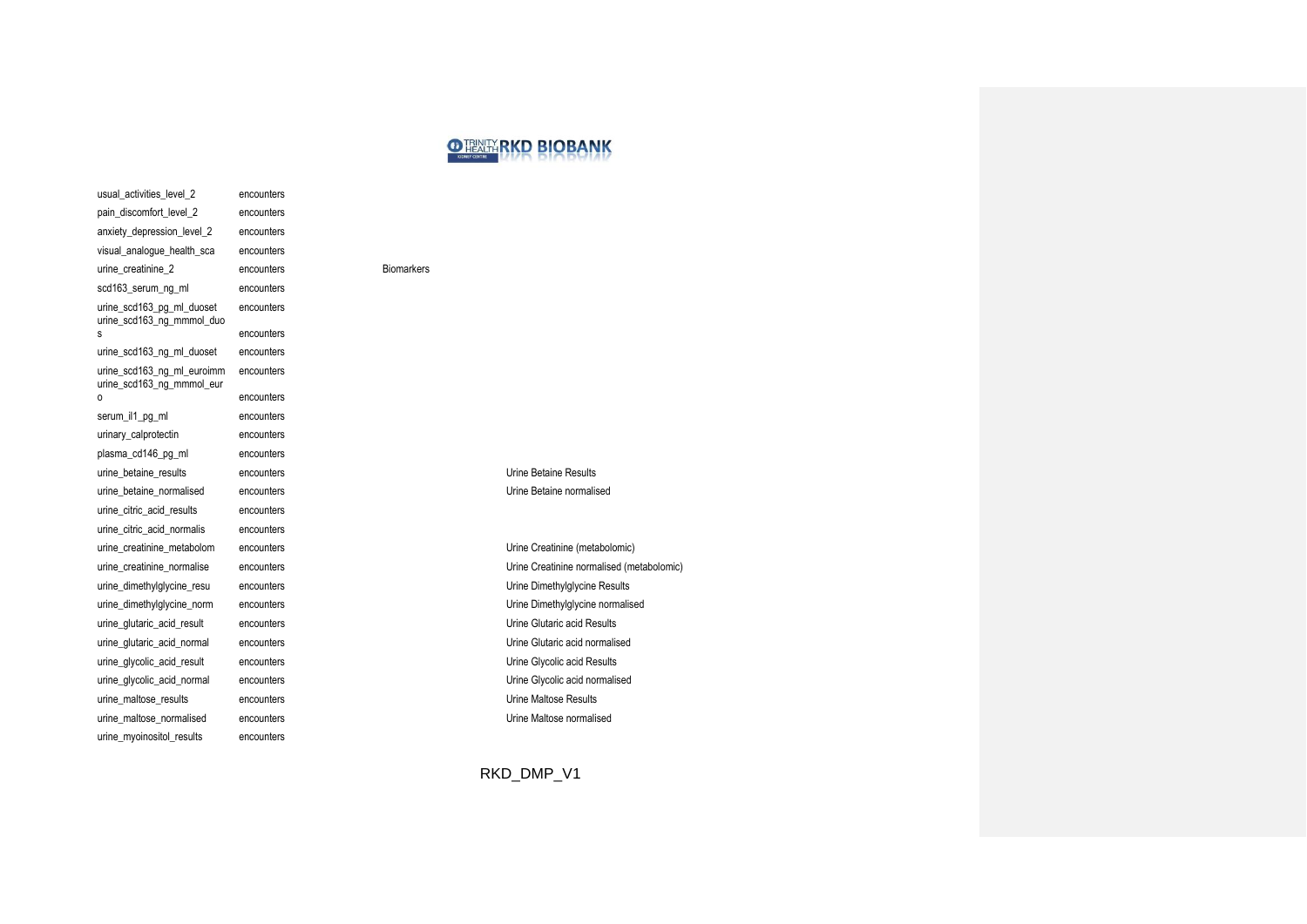

| urine_myoinositol_normalis                                  | encounters             |                           |                                                               |
|-------------------------------------------------------------|------------------------|---------------------------|---------------------------------------------------------------|
| urine_n_phenylacetylglycin<br>urine_n_phenylacetylglycin_no | encounters             |                           | Urine N-Phenylacetylglycine Results                           |
| rm                                                          | encounters             |                           | Urine N-Phenylacetylglycine normalised                        |
| urine_oxoglutaric_acid_res                                  | encounters             |                           | Urine Oxoglutaric acid Results                                |
| urine_oxoglutaric_acid_nor                                  | encounters             |                           | Urine Oxoglutaric acid normalised                             |
| urine_succinate_results                                     | encounters             |                           |                                                               |
| urine succinate normalised                                  | encounters             |                           |                                                               |
| urine tmao results                                          | encounters             |                           | Urine TMAO Results                                            |
| urine_tmao_normalised                                       | encounters             |                           |                                                               |
| serum_mpo_dna_elisa_value                                   | encounters             |                           |                                                               |
| donor type                                                  | renal transplantations |                           | Donor type                                                    |
| date_of_transplant                                          | renal_transplantations |                           | Date of transplant                                            |
| maintenance i s                                             | renal_transplantations |                           | Maintenance I/S                                               |
| maintenance i s 2                                           | renal_transplantations |                           | Maintenance I/S 2                                             |
| rejection_episode                                           | renal transplantations |                           | Rejection episode                                             |
| date_of_rejection_episode                                   | renal_transplantations |                           |                                                               |
| graft_failure                                               | renal_transplantations |                           | Graft failure                                                 |
| date_of_graft_failure                                       | renal transplantations |                           | Date of graft failure                                         |
| reason for graft failure                                    | renal transplantations |                           | Reason for graft failure                                      |
| reason_graft_failure_other                                  | renal_transplantations |                           |                                                               |
| name_of_physician                                           | covid19                | Reporter information      |                                                               |
| name of centre                                              | covid19                |                           | Name of centre providing care                                 |
| name of centre other                                        | covid <sub>19</sub>    |                           |                                                               |
| completion_date                                             | covid19                |                           |                                                               |
| c19 completion date                                         | covid19                |                           |                                                               |
| all databases shared                                        | covid19                | Patient information (Part | Please select all databases this<br>form has been shared with |
| country_of_residence                                        | covid <sub>19</sub>    | 1)                        | Country of residence                                          |
| county_of_residence                                         | covid19                |                           | County of residence                                           |
|                                                             |                        |                           |                                                               |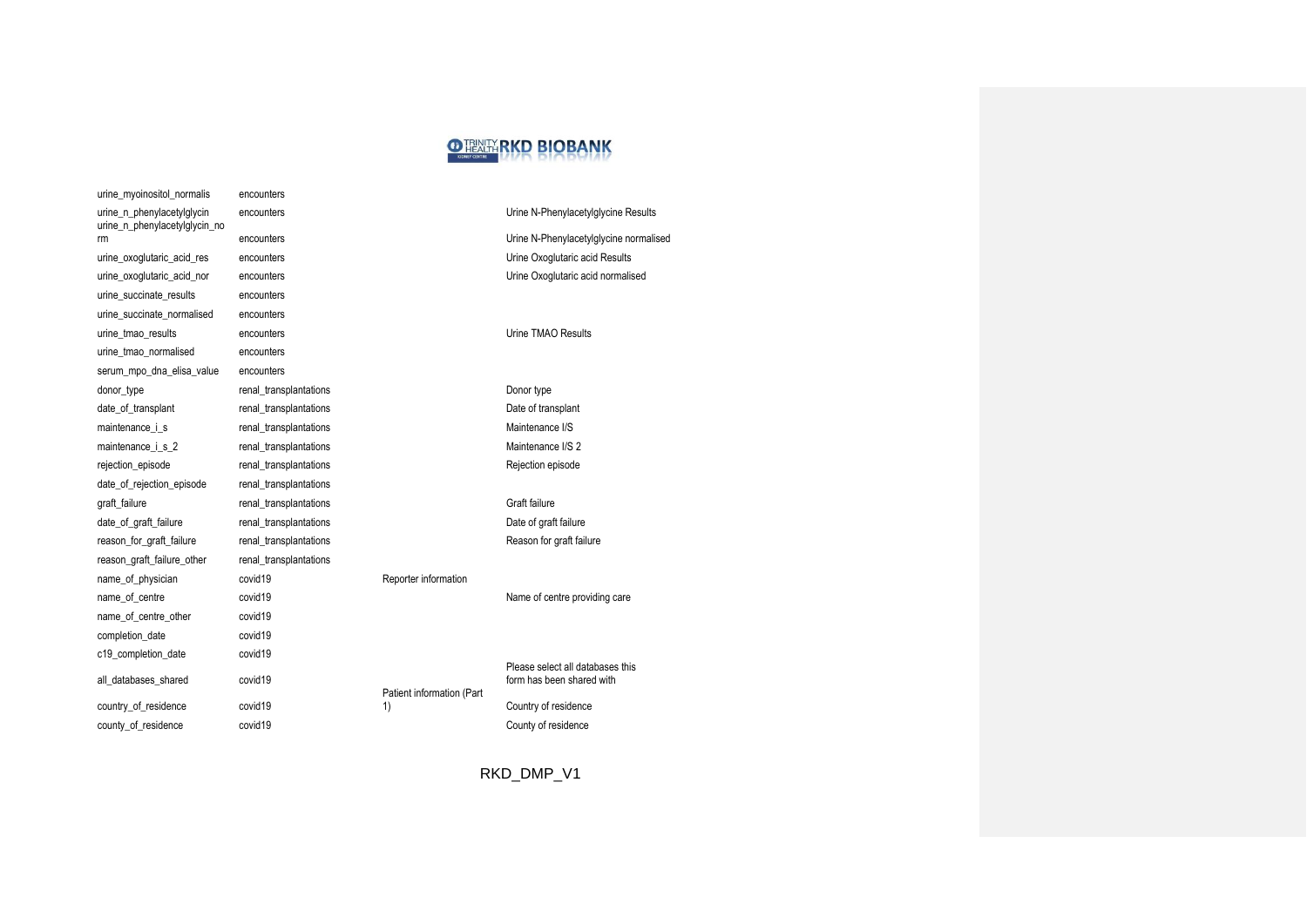

| education                  | covid19 |                                                                                                                                                                                                                          | Education                                                                                    |
|----------------------------|---------|--------------------------------------------------------------------------------------------------------------------------------------------------------------------------------------------------------------------------|----------------------------------------------------------------------------------------------|
| e_cigarette_or_vape        | covid19 | <div class="rich-text-field-&lt;br&gt;label"><p><em>'Encounte<br/>rs' Data:</em><br<br>/&gt;Vasculitis/Disease<br/>status at time of C-19<br/>diagnosis<br/> br /&gt; BVAS<br/> br<br/>/&gt;Medication</br<br></p></div> | E-cigarette or Vape use                                                                      |
| eskd covid                 | covid19 | (partial)                                                                                                                                                                                                                |                                                                                              |
| date_of_end_stage_kidney_d | covid19 |                                                                                                                                                                                                                          |                                                                                              |
| vdi_score                  | covid19 |                                                                                                                                                                                                                          | <b>VDI Score</b>                                                                             |
| type of renal replacement  | covid19 |                                                                                                                                                                                                                          | Type of Renal Replacement<br>Therapy (RRT)<br>Angiotensin-converting-enzyme                  |
| ace_i                      | covid19 | Medication                                                                                                                                                                                                               | inhibitor at C19 diagnosis (ACE-i)                                                           |
| arb                        | covid19 |                                                                                                                                                                                                                          | Angiotensin II receptor blocker at<br>C19 diagnosis (ARB)<br>Non-steroidal anti-inflammatory |
| nsaid                      | covid19 |                                                                                                                                                                                                                          | drug at C19 diagnosis (NSAID)                                                                |
| summary_table_encounters   | covid19 |                                                                                                                                                                                                                          |                                                                                              |
| date_of_c_19_symptom_onset | covid19 | COVID-19 Questions                                                                                                                                                                                                       |                                                                                              |
| date_of_c_19_diagnosis     | covid19 |                                                                                                                                                                                                                          |                                                                                              |
| interval_days_covid        | covid19 |                                                                                                                                                                                                                          | Interval (days) between symptom<br>onset and diagnosis                                       |
| age_at_c_19_diagnosis_year | covid19 |                                                                                                                                                                                                                          | Age at C-19 diagnosis (years)<br>Location at which C-19 diagnosis                            |
| location c 19 diagnosis    | covid19 |                                                                                                                                                                                                                          | was made                                                                                     |
| location_c_19_diag_other   | covid19 |                                                                                                                                                                                                                          |                                                                                              |
| method_of_c_19_testing     | covid19 |                                                                                                                                                                                                                          | Method of C-19 testing (select the<br>most objective option)                                 |
| method_of_c_19_testing_oth | covid19 |                                                                                                                                                                                                                          |                                                                                              |
| level of sars cov 2 covid  | covid19 |                                                                                                                                                                                                                          |                                                                                              |
| sars_cov_2_covid_19_igm    | covid19 |                                                                                                                                                                                                                          |                                                                                              |
| sars_cov_2_covid_19_igg    | covid19 |                                                                                                                                                                                                                          |                                                                                              |
| admission_to_hospital_requ | covid19 |                                                                                                                                                                                                                          | Admission to hospital required                                                               |
|                            |         |                                                                                                                                                                                                                          |                                                                                              |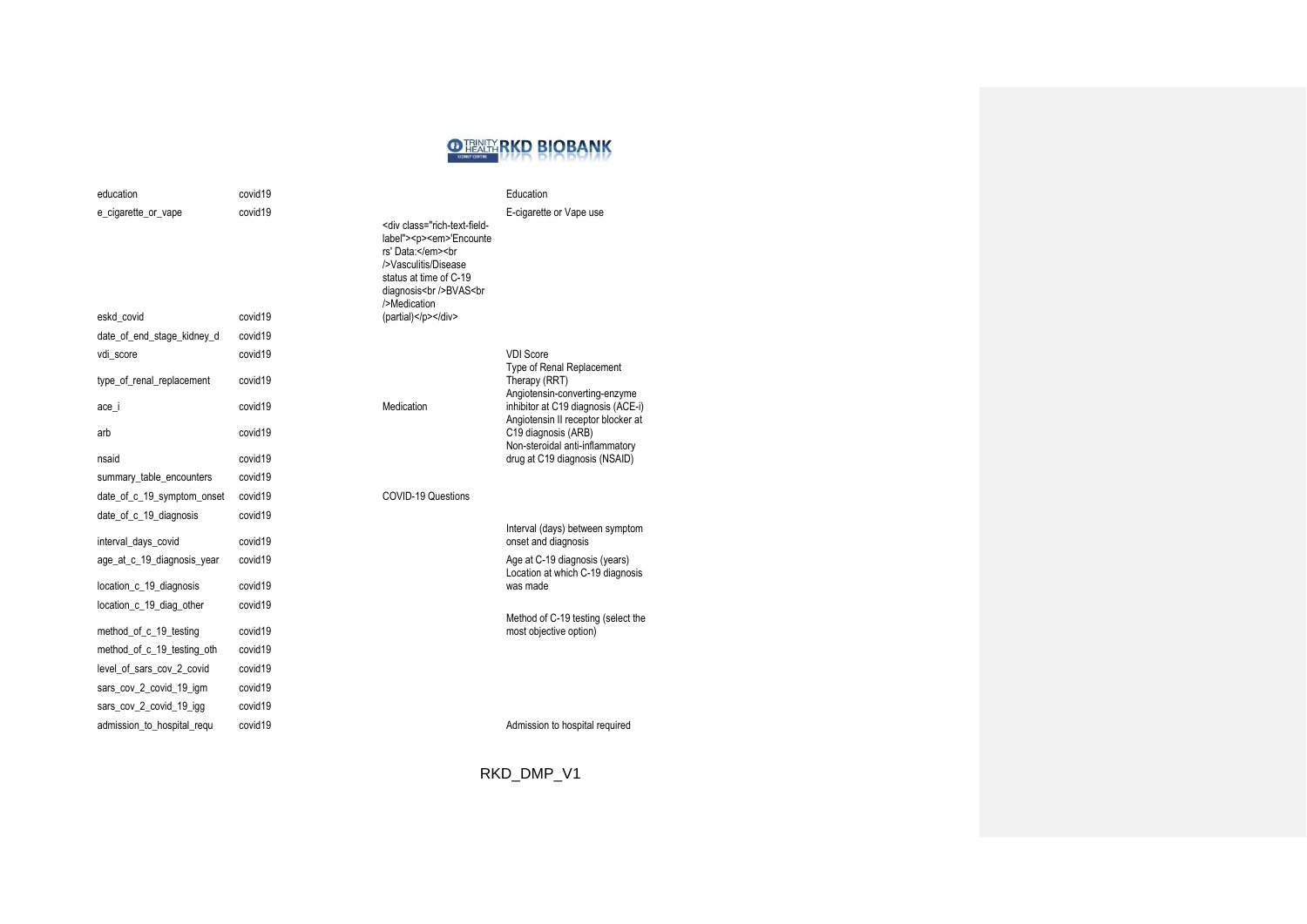

| date_of_admission          | covid19 |                                                                                                                                                                     | Date of admission                                                                                           |                   |
|----------------------------|---------|---------------------------------------------------------------------------------------------------------------------------------------------------------------------|-------------------------------------------------------------------------------------------------------------|-------------------|
| admission_to_icu           | covid19 |                                                                                                                                                                     | Admission to Intensive Care Unit                                                                            |                   |
| date_of_admission_icu      | covid19 |                                                                                                                                                                     |                                                                                                             |                   |
| interval_months_from_aav_d | covid19 |                                                                                                                                                                     | Interval (months) from AAV<br>diagnosis to C-19 diagnosis<br>Have patient's symptoms resolved               |                   |
| patient_symptoms_resolved  | covid19 |                                                                                                                                                                     | at time of this report?                                                                                     |                   |
| date_of_symptom_resolution | covid19 |                                                                                                                                                                     | Date of symptom resolution (if known)<br>Interval (days) between symptom<br>onset and symptom resolution OR |                   |
| interval_symptons_current  | covid19 |                                                                                                                                                                     | current date (if symptoms persist)                                                                          |                   |
| date_of_hospital_discharge | covid19 |                                                                                                                                                                     |                                                                                                             |                   |
| length_of_stay_days        | covid19 |                                                                                                                                                                     | Length of stay (days)                                                                                       |                   |
| infection_acquisition      | covid19 |                                                                                                                                                                     | Infection Acquisition<br>Clinical features at outset (check                                                 |                   |
| clinical features at outse | covid19 |                                                                                                                                                                     | all that apply)<br>Clinical features at outset, other                                                       |                   |
| clinical_feat_out_other    | covid19 |                                                                                                                                                                     | (MEDDRA)                                                                                                    | BIOPORTAL: MEDDRA |
| body_temperature           | covid19 | <div class="rich-text-field-&lt;br&gt;label"><p>Lab values<br<br>/&gt;<em>(Please enter the<br/>highest/peak recorded lab<br/>value for each</em></br<br></p></div> |                                                                                                             |                   |
| creatinine kinase          | covid19 | field)                                                                                                                                                              |                                                                                                             |                   |
| d_dimer                    | covid19 |                                                                                                                                                                     | D-dimer (mg/L)                                                                                              |                   |
| ferritin                   | covid19 |                                                                                                                                                                     | Ferritin                                                                                                    |                   |
| lactate                    | covid19 |                                                                                                                                                                     | Lactate (mg/dL)                                                                                             |                   |
| prothrombin_time           | covid19 |                                                                                                                                                                     |                                                                                                             |                   |
| lactate dehydrogenase      | covid19 |                                                                                                                                                                     |                                                                                                             |                   |
| troponin                   | covid19 |                                                                                                                                                                     | Troponin                                                                                                    |                   |
| troponin_unit              | covid19 |                                                                                                                                                                     | <b>Troponin Unit</b>                                                                                        |                   |
| radiological_evidence      | covid19 |                                                                                                                                                                     | Findings on chest imaging                                                                                   |                   |
| were antibiotics administe | covid19 |                                                                                                                                                                     | Were antibiotics administered?                                                                              |                   |